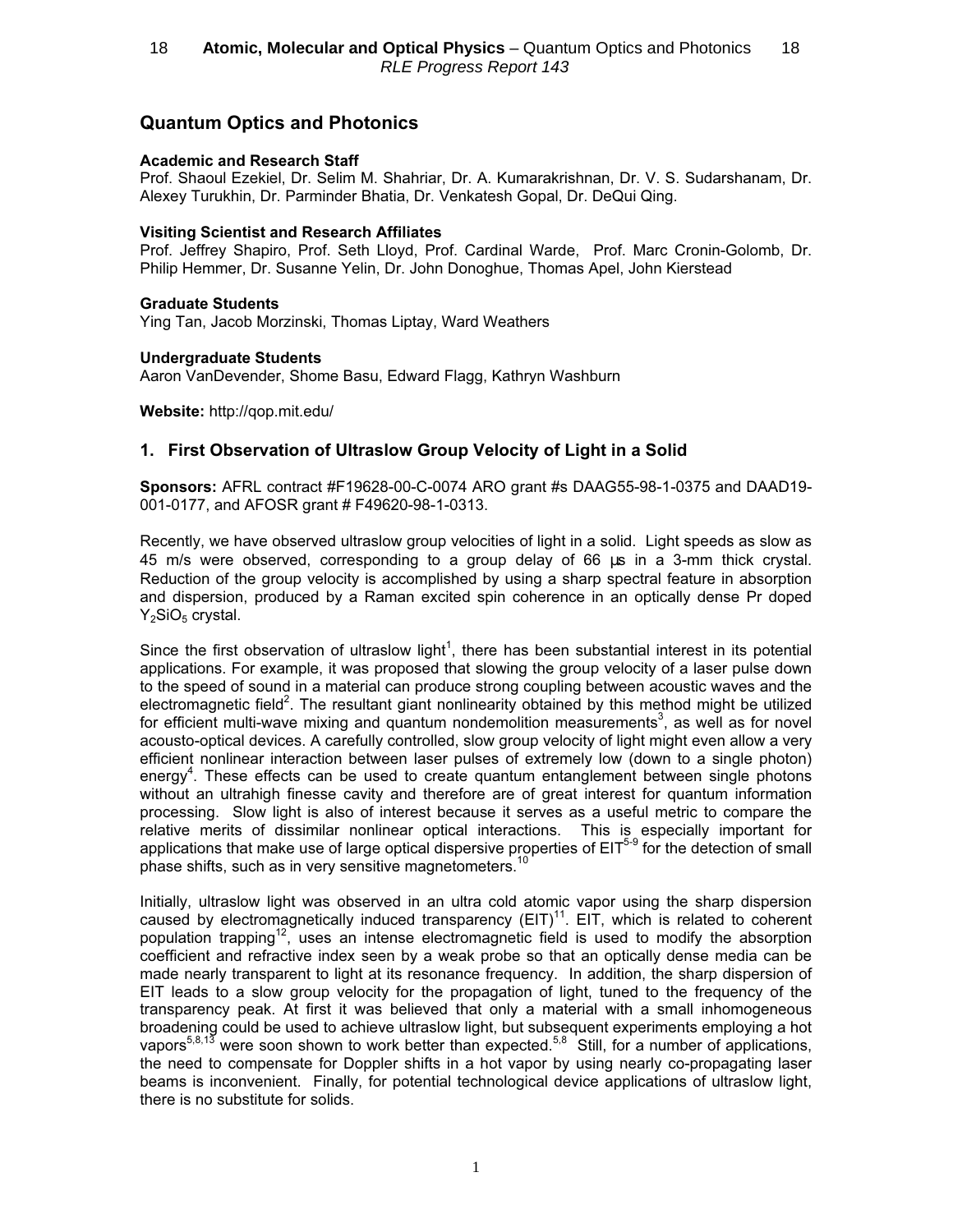Recently, we reported near 100% efficient EIT in a  $Pr^{3+}$  doped Y<sub>2</sub>SiO<sub>5</sub> (Pr:YSO) crystal<sup>14</sup> wherein transparency of probe field was demonstrated at line center in an optically thick sample. At low temperatures, this "dark resonance" has a width on the order of 10's kHz. This potentially makes it suitable for the direct measurement of ultra long optical group delays because the group delay time for a pulse that propagates one attenuation length is approximately given by to the inverse width of the EIT peak<sup>8</sup> assuming 100% efficient EIT. We would like to note that Pr:YSO and many rare-earth doped crystals have properties similar to both hot and cold atomic vapors. In particular, both Pr:YSO and ultra cold vapors, have the advantage that there is no motional diffusion of atoms, whereas Pr:YSO and hot vapors have the common advantage that the light speed can be slowed to well below the sound speed in the medium.

Our crystal was supplied by Scientific Materials, Inc. and consisted of 0.05 at% Pr doped YSO in which  $Pr^{3+}$  substitutes  $Y^{3+}$ . The crystal had a thickness of 3 mm in the light propagation direction. To generate the EIT peak, we used the  ${}^{3}H_4 \rightarrow {}^{1}D_2$  optical transition with a central frequency of 605.7 nm. The relevant energy level diagram is presented in Figure 1. Here, the coupling and the probe fields, with frequencies  $\omega_c$  and  $\omega_p$  respectively, create a coherence the between ground states  ${}^{3}$ H<sub>4</sub> (±3/2  $\leftrightarrow$  ±5/2), while the repump field with frequency  $\alpha_{\rm R}$  partially refills the spectral holes burned by the coupling and the probe fields. This partial refilling or anti-hole also provides a narrow effective optical inhomoheneous linewidth for the Raman transitions. The experimental arrangement is similar to that used in Ref. 14. This time, we used a COHERENT 899-21 single mode ring dye laser pumped by an INNOVA 300C argon laser. The dye laser was continuos wave with a laser jitter measured to be about 0.5 MHz. All the laser fields shown in Figure 1 were derived from the dye laser output using acousto-optic frequency shifters. This greatly relaxes dye laser frequency stability requirements since the resonant Raman interaction is insensitive to correlated laser jitter. To match Figure 1, the coupling, repump, and probe beams were downshifted from the original laser frequency by 288.3, 311.0, and 298.5 MHz respectively. To generate the probe beam absorption spectra, the probe frequency was scanned around the 10.2 MHz Raman transition frequency while the frequencies of the coupling and the repump beams were held fixed. A set of compensating galvos was used to correct for the optical alignment changes that arise when the acousto-optic modulators are tuned. The intersection angle of the coupling and probe beams at the crystal was about  $4^\circ$  in the plane of the optical table. The intersection angle of the repump beam was also  $4^{\circ}$  but out of the plane of the optical table. This geometrical arrangement allowed us to reduce the effects of scattered light from the coupling and the repump beams. To further increase the signal to noise ratio, the probe beam was modulated and the transmitted signal was detected by standard phase-sensitive detection techniques. All laser beams were linearly polarized and focused into the crystal by a 150 mm focal length lens, producing a spot with a diameter of about 100 m. The beams were polarized in a common direction that could be rotated by a half-wave plate to maximize absorption for a given orientation of the crystal. During the experiment, the sample was maintained at a temperature of 5.5 K inside a helium flow JANIS cryostat.

The dye laser was locked near the center of the inhomogeneously broadened absorption line at 605.7 nm. The intensities of the probe and repump fields were held fixed during the experiment at 0.1 and 1.6 W/cm<sup>2</sup>, respectively. The background absorption was determined by the anti-hole, which was created by the repump beam, and superimposed on the much broader, saturated hole burned by the pump beam. The width of anti-hole was found to be about 0.5 MHz and was defined by the dye laser frequency jitter. The width of the saturated hole was not determined due to the limited 50 MHz bandwidth of the acousto-optic modulators, but appeared to be much larger than 50 MHz. Due to the limited intensity of the coupling field, the maximal transparency was found to be about 50%. Figure 2a shows a representative absorption spectrum of the probe field obtained at a coupling field intensity of 105 W/cm<sup>2</sup>. The spectrum was recorded using phase insensitive lock-in detection. The measured FWHM of EIT peak was around 60 kHz for the chosen range of coupling field intensities. This is much smaller than the laser jitter of 0.5 MHz and is in agreement with the inhomogeneous linewidth of the spin transition as measured by optically detected nuclear magnetic resonance (ODNMR). The peak absorption of the probe near the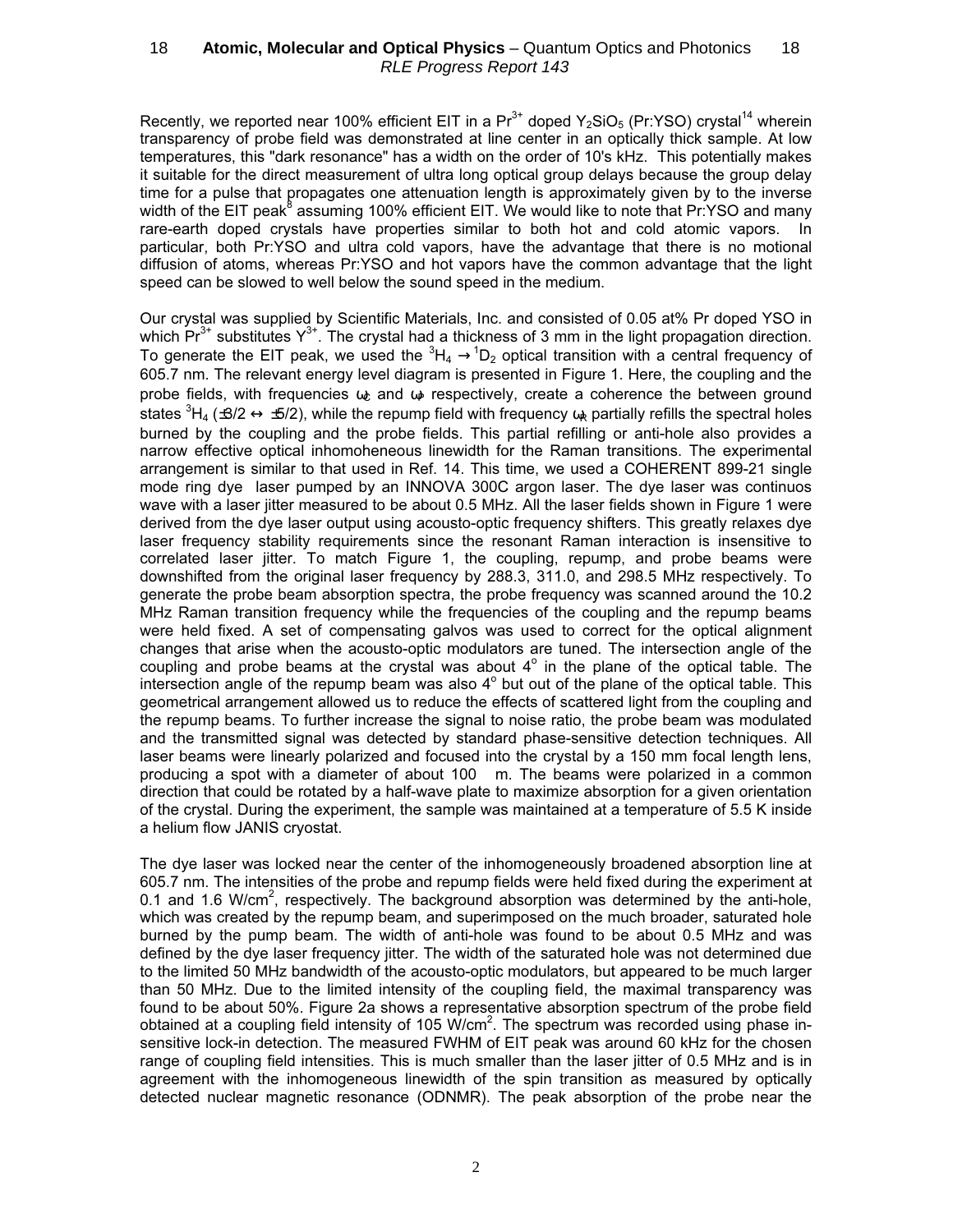center of the anti-hole line was about 90% and could be adjusted by changing the intensities of the coupling and the repump fields. Blocking either the coupling beam or the repump beam resulted in nearly 100% transparency of the probe beam because of spectral hole burning.

The temporal retardation of the amplitude modulated probe beam tuned to the EIT peak manifests itself as a strong shift in the modulation phase that can be measured with a lock-in amplifier. Figure 2b and 2c show the absorption spectra of the probe beam for two different lockin amplifier phases. Both spectra were recorded at a coupling beam intensity of 105 W/cm<sup>2</sup> and a probe beam amplitude modulation frequency of 6 kHz. Figure 2b shows the absorption spectrum recorded with the lock-in amplifier phase adjusted to suppress the broad absorption, and Figure 2c demonstrates the same absorption spectrum with the lock-in amplifier phase adjusted to suppress the EIT peak. Comparison of these two spectra clearly shows a strong dependence of the phase of modulation of the transmitted signal on the detuning from the EIT peak. To measure the group delay, the probe field was modulated with a square wave at a frequency that was varied in the range of 3 – 6 kHz. These low modulation frequencies assure that pulse spectrum is contained within the EIT peak. The group time delay was calculated based on the modulation frequency and the phase shift between the transmitted probe signal with and without the EITproducing coupling field. Figure 3 presents the measured phase shift as a function of modulation frequency for the coupling beam intensity of 105 W/cm<sup>2</sup>. The group delay time for this coupling beam intensity was found to be 39.6 µs from the linear fit of the data. This result is in good agreement with an estimate based on the equations in ref. 13 using the measured 62 kHz FWHM of the EIT resonance.

At low coupling beam intensities, the fraction of Pr ions that are pumped into the "dark state" increases with coupling laser power and therefore the depth of the transparency increases. This causes the group delay to increase. At higher intensities, the transparency begins to power broaden, reducing the sharpness of the dispersive feature. This reduces the observed group delay<sup>5</sup>. To show these saturation effects, the EIT peak width and amplitude were measured as a function of the coupling beam intensity and the results are shown in Figure 4. At intensities below 50 W/cm<sup>2</sup> the width of the EIT peak is defined by the inhomogeneous width of the ground state transition, and therefore it is a constant. Meanwhile the amplitude of the EIT peak increases linearly with the intensity. At high intensities above 65 W/cm<sup>2</sup> the width of the peak begins to increase with intensity due to power broadening, while the amplitude of the peak saturates. Comparing this data to Figure 5, which shows the group velocity and delay versus coupling beam intensity, it is apparent that there is a strong correlation between the EIT linewidths and amplitudes and the observed group velocities.

As can be seen in Figure 5, a group velocity of light as slow as 45 m/s is reached. Here, we assumed the length of an interaction zone to be 3 mm, which is the thickness of the crystal. However, due to the geometric configuration used, the interaction area where all three beams are overlapping is slightly shorter than the thickness of the crystal, so that the actual group velocities are slightly smaller than in Figure 5. In contrast to the slow light experiment in an optically dense hot vapor<sup>13</sup>, the light velocity here is practically independent of the propagation distance since the intense coupling beam propagates with little attenuation. However, as shown in Figure 5 the dependence of the group velocity on the input coupling field intensity still permits fine tuning of the group delay so as to allow one to achieve phase-matched conditions in an experiment on stimulated Brillouin scattering<sup>2</sup> and/or to adjust group velocities of single photons for ultrastrong nonlinear interaction<sup>4</sup>.

To summarize, we have demonstrated an ultraslow group velocity of light of 45 m/s in a rareearth doped crystal, which is fundamentally limited only by the inhomogeneous broadening of the ground state transition. This first observation of ultraslow light in a solid is an key enabling step toward many potential applications of slow light to low-intensity nonlinear optics, quantum information processing, as well as to technological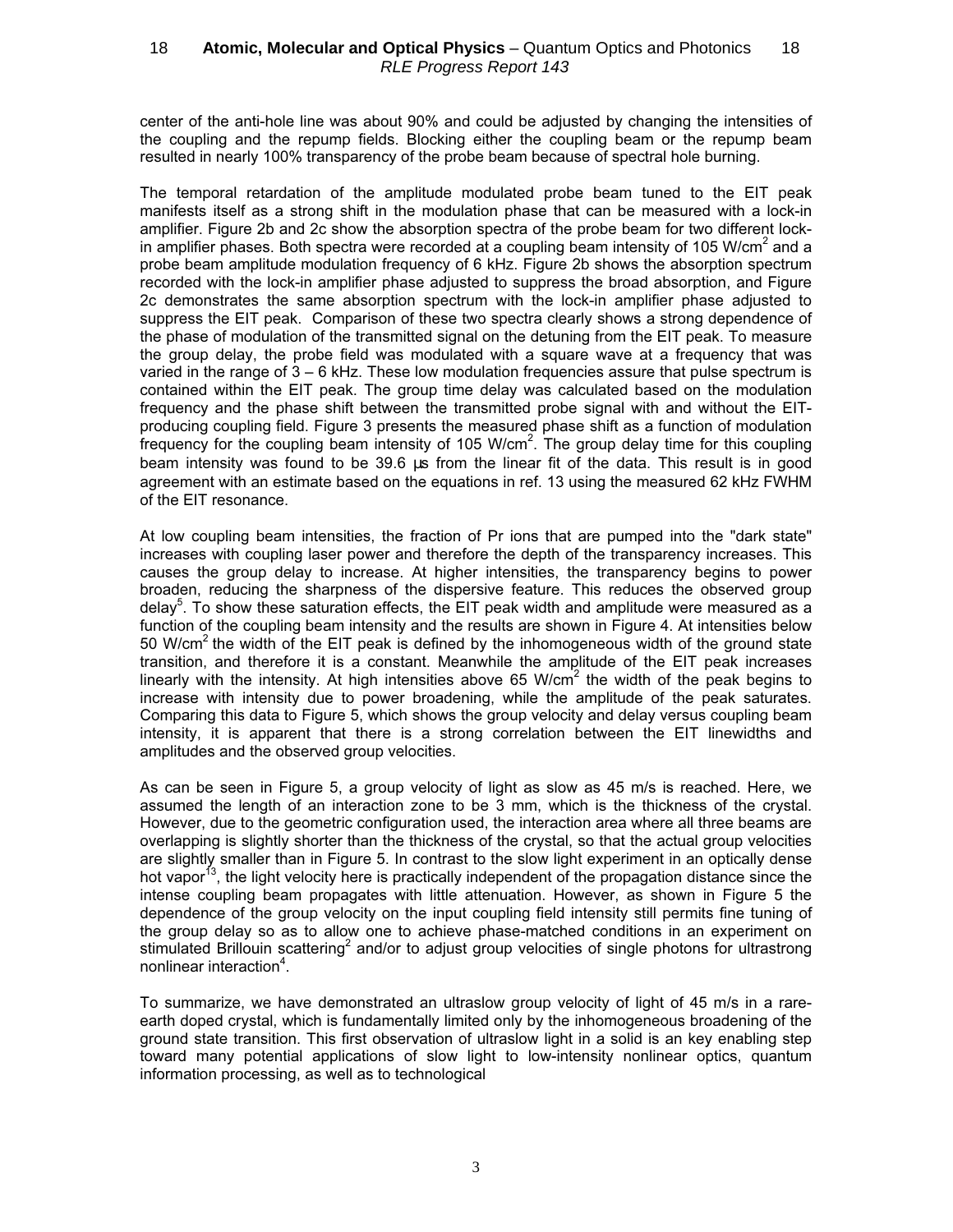### References

- 1. L. V. Hau, S. E. Harris, Z. Dutton, C. Behroozi, Nature, 397 (1999) 594.
- 2. A. Matsko, Y. Rostovtsev, H. Cummins, M. Scully, Phys. Rev. Lett. 84 (2000) 5752.
- 3. V. Braginsky, F. Khalili, Quantum Measurement (Cambridge University Press, 1992).
- 4. M. Lukin, A. Imamoglu, Phys. Rev. Lett. 84 (2000) 1419.
- 5. O. Schmidt, R. Wynands, Z. Hussein, D. Meschede, Phys. Rev. A., 53 (1996) R27.
- 6. M. Xio, Y. Li, S. Jin, J. Gea-Banacloche, Phys. Rev. Lett., 74 (1995) 666.
- 7. S. E. Harris, L. V. Hau, Phys. Rev. Lett., 82 (1999) 4611.
- 8. S. E. Harris, J. E. Field, A. Kasapi, Phys. Rev. A, 46 (1992) R29.
- 9. A. Kasapi, M. Jain, G. Y. Yin, S. E. Harris, Phys. Rev. Lett., 74 (1995) 2447.
- 10. M. O. Scully, M. Fleischhauer, Phys. Rev. Lett., 69 (1992) 1360.
- 11. S. E. Harris, Physics Today, July 1997, 36.
- 12. E. Arimondo, in Progress in Optics, Edited by. E. Wolf (Elsevier Science, Amsterdam, 1996) p. 257.
- 13. M. Kash, V. Sautenkov, A. Zibrov, L. Hollberg, G. Welch, M. Lukin, Y. Rostovsev, E. Fry, M. Scully, Phys. Rev. Lett., 82 ( 1999) 5229.
- 14. B. Ham, P. Hemmer, M. Shahriar, Optics Commun. 144 (1997) 227.



Figure 1. Energy level diagram of Pr:YSO.  $\omega_c$ ,  $\omega_R$ , and  $\omega_P$  are frequencies of the coupling, the repump, and the probe fields, respectively.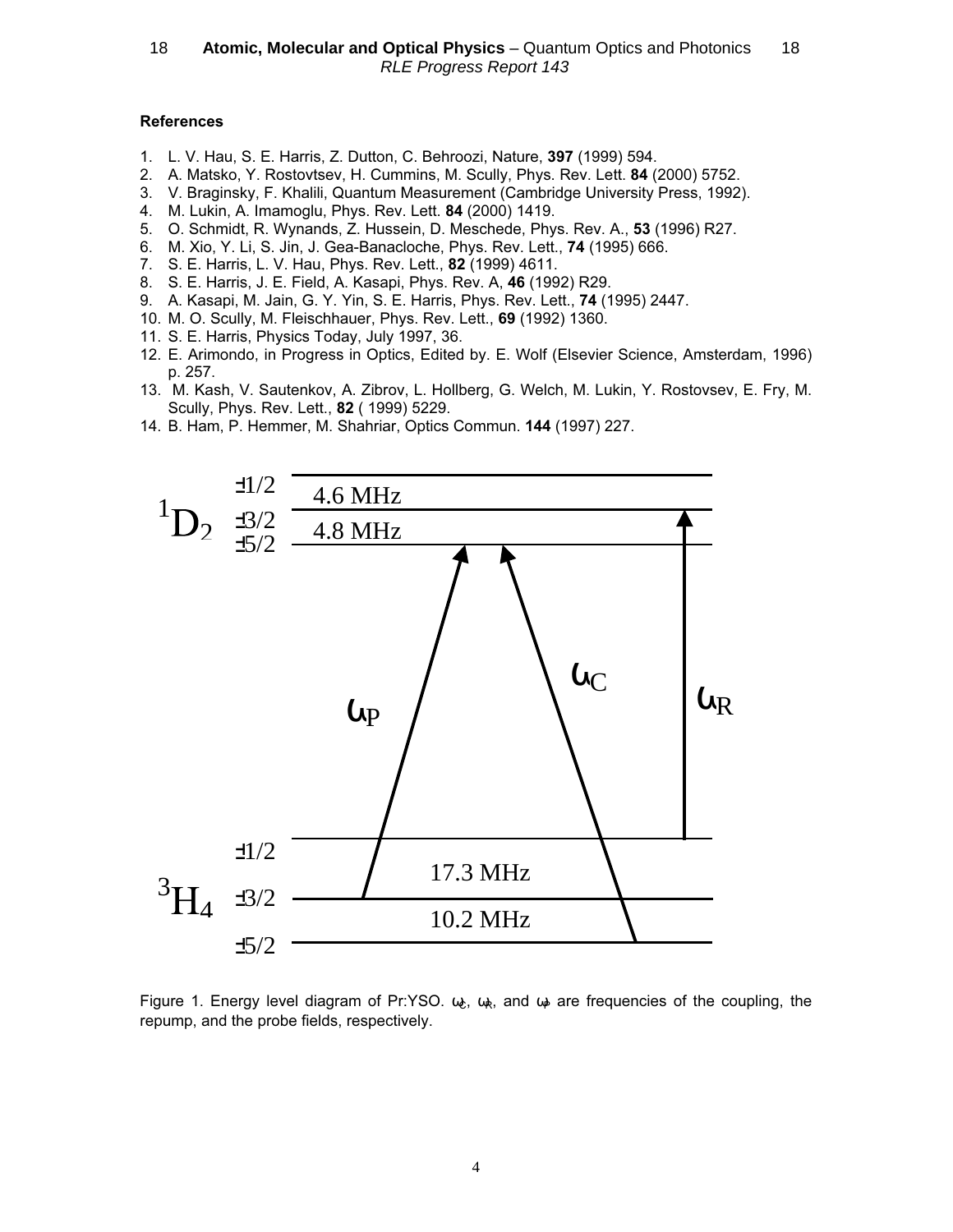

Figure 2. The absorption spectra of the probe beam at 5.5 K for a coupling field intensity of 105 W/cm<sup>2</sup>. (a) spectrum recorded by phase in-sensitive lock-in detection; (b) spectrum recorded by phase sensitive lock-in detection with the phase adjusted to suppress the anti-hole absorption; (c) the spectrum (b) recorded with the phase adjusted to suppress the EIT peak. The modulation frequency of the probe beam was 6 kHz in for all three traces.



Figure 3. Phase shift between the transmitted probe signal with and without the coupling field vs. modulation frequency. The delay time was found to be 39.6 us from the linear fit of the data.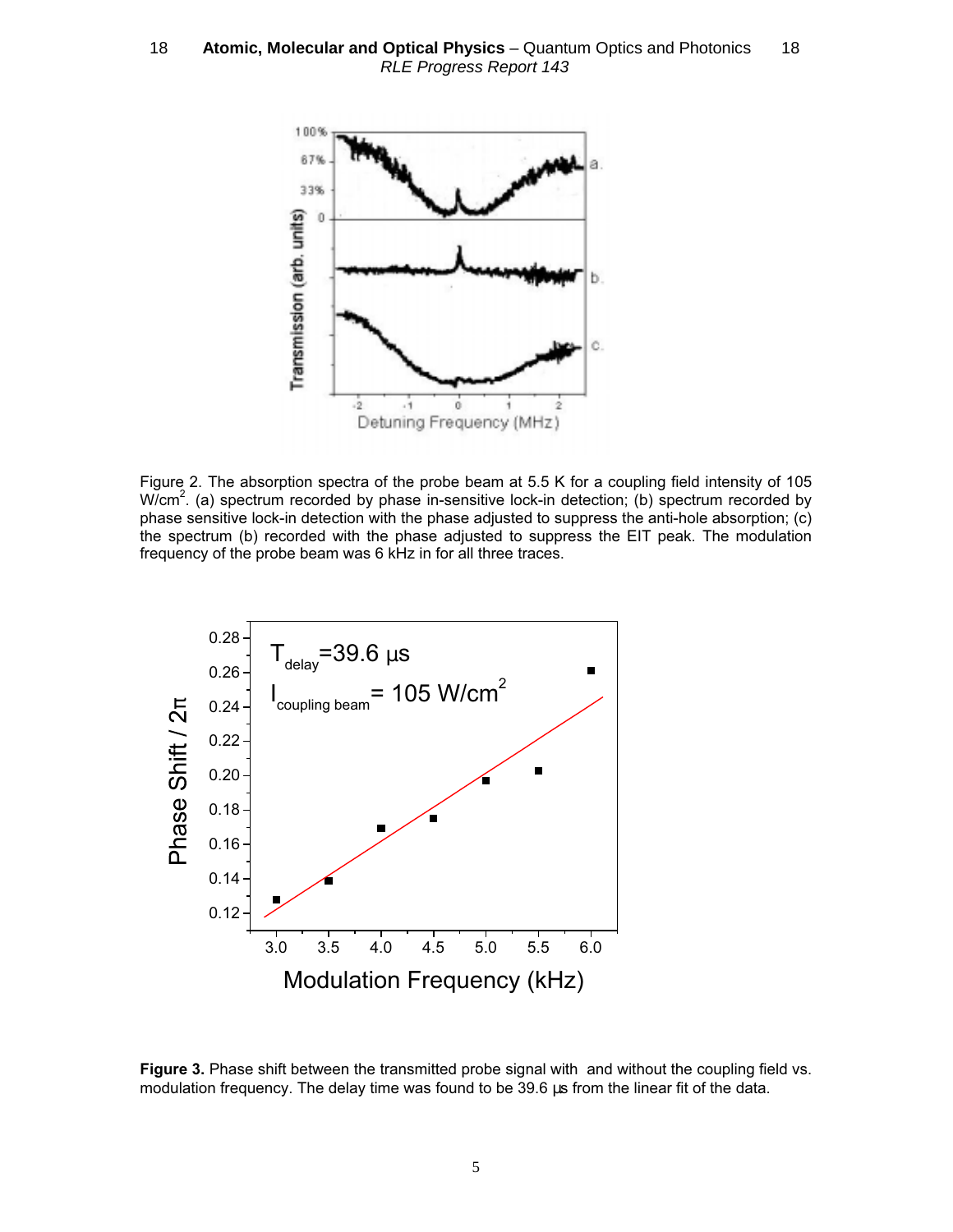

Figure 4. The EIT peak amplitude (closed squares) and width (open circles) vs. coupling beam intensity.



Figure 5. Measured group delays (solid squares) and deduced group velocity (open circles) vs. the intensity of the coupling field.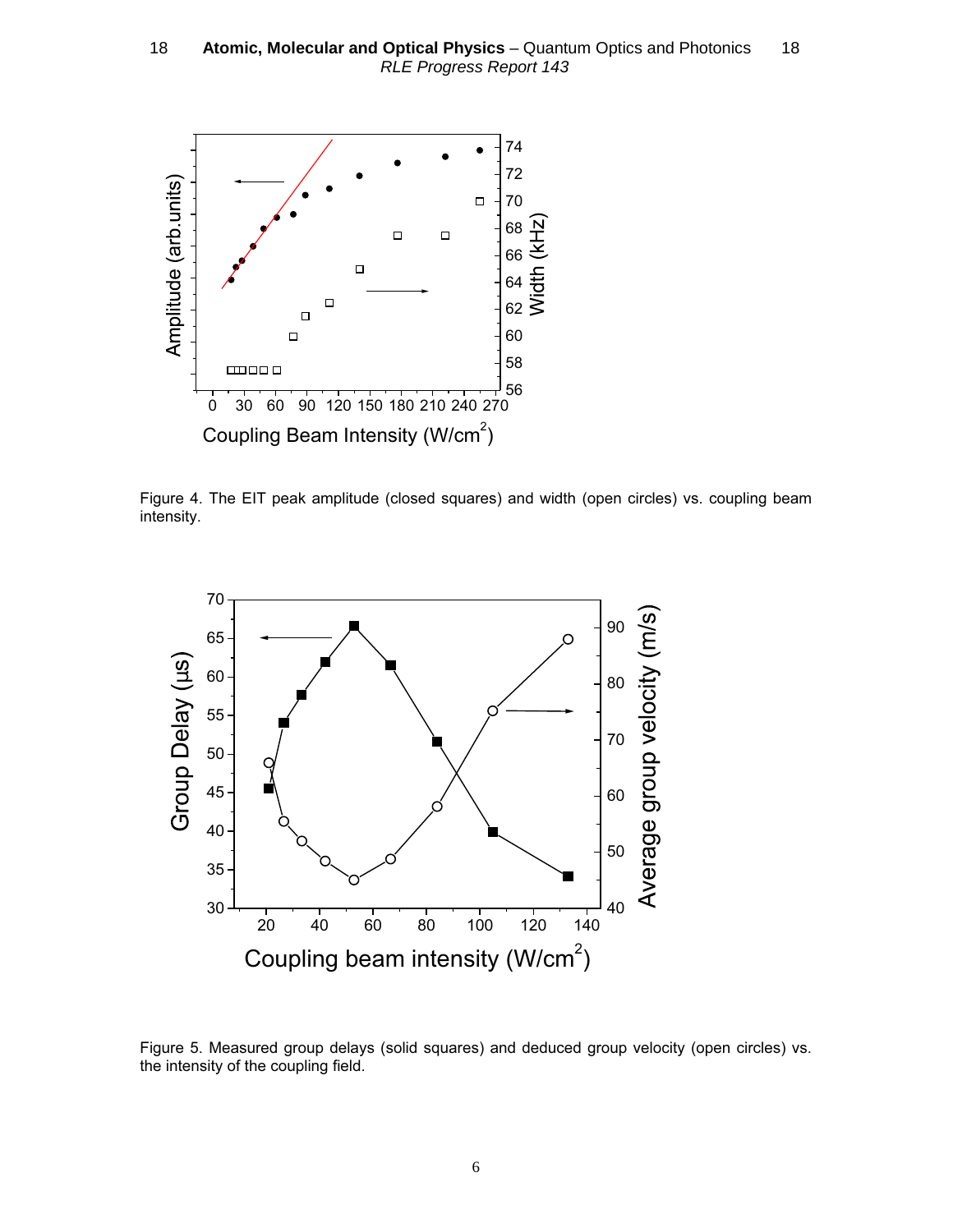# 2. Progress Towards Quantum Computing Using NV Diamond

### **Sponsors**

AFOSR grant #F49620-98-1-0313, ARO grant # DAAG55-98-1-0375

Previously, we reported on our design for a quantum computer via spectral hole-burning, followed by observation of optically induced spin alignment in NV-Diamond as a first step towards realizing such a computer. Here, we report further advances in the experimental work. In addition, we report on the design of a photonic band-gap based cavity in NV-Diamond for coupling quantum bits efficiently, and on our efforts towards detecting individual NV color centers. These two steps are critical for realizing an array of distinct quantum bits coupled to its nearest spectral neighbor. Finally, we discuss how this approach may lead to a large scale, type-II quantum computer.

A quantum computer (QC) that stores information on two-state systems called quantum bits or qubits must be able to address and manipulate individual qubits, to effect coherent interactions between pairs of qubits, and to read out the value of qubits.<sup>1,2</sup> Current methods for addressing qubits are divided up into spatial methods, as when a laser beam is focused on an individual qubit<sup>3,4,5</sup> or spectral methods, as when a nuclear spin in a molecule is addressed using NMR.<sup>6,7</sup> The density of qubits addressable spatially is limited by the wavelength of light, and the number of qubits addressable spectrally is limited by spin linewidths. Previously, we reported a method for addressing qubits using a technique that combines spatial and spectral selectivity. The result is a design for quantum computation that provides the potential for a density of quantum information storage and processing many orders of magnitude greater than that afforded by ion traps or NMR. Specifically, this method uses an ensemble of spectrally resolved atoms in a spectral holeburning solid such as NV-diamond.

The basic concept is recalled briefly in figure 1. Consider a small volume element of a crystal containing a set of impurity atoms. Each atom sees a unique surrounding, so that the resonance frequency for a given transition is different for different atoms. The number of spectrally resolvable bands,  $N_{R}$ , is determined by the ratio of the spectral spread to the width of the individual resonance. We consider a situation where the number of atoms in the selected volume is less than  $N_R$  so that each atom can be addressed individually. For the basic model, we can consider each atom to have two metastable states, representing the spin up and down, for example, coupled to an excited state via optical frequency transitions; this is often called a  $\Lambda$  transition. The energy splitting (ε) between the metastable states establishes the frequency spacing between the sets of atoms that can be coupled to one another via nearest neighbor interactions. Note that in this model two atoms (M and M+1, in figure 1b, for example) are considered to be spectrally adjacent when the lower frequency optical transition of one (e.g. atom M) is degenerate with the higher frequency optical transition of the other (atom M+1). Here, each quantum bit (qubit) can be viewed as a composite spin, and the coupling between spectrally adjacent qubits is mediated by optical dipole-dipole interactions, which can be enhanced by enclosing the qubits in a high finesse optical cavity that is resonant at the frequency common to both atoms. The number of coupled qubits that can be realized this way is given by the ratio of the inhomogeneous width to the energy spacing  $\varepsilon$ . This number can in principle be as high as 10<sup>5</sup> in NV-diamond.

In this model, an individual QC is realized in the small volume element. If photonic band gap (PBG) based cavities are used (as discussed later) for coupling the qubits in each of these volume elements, one can realize many (more than  $10^4$ ) independent QC's running in parallel. This approach is ideally suited for what is known as type II quantum computing (TTQC). Briefly, TTQC is an architecture where many QC's are used simultaneously to perform tasks such as studying lattice gas dynamics, which is turn is useful for simulating complex phenomena such as turbulent flows<sup>19</sup>. Differing from a globally phase-coherent QC, a TTQC requires only local entanglement of the qubits in each constituent QC per node to achieve exponential speedup in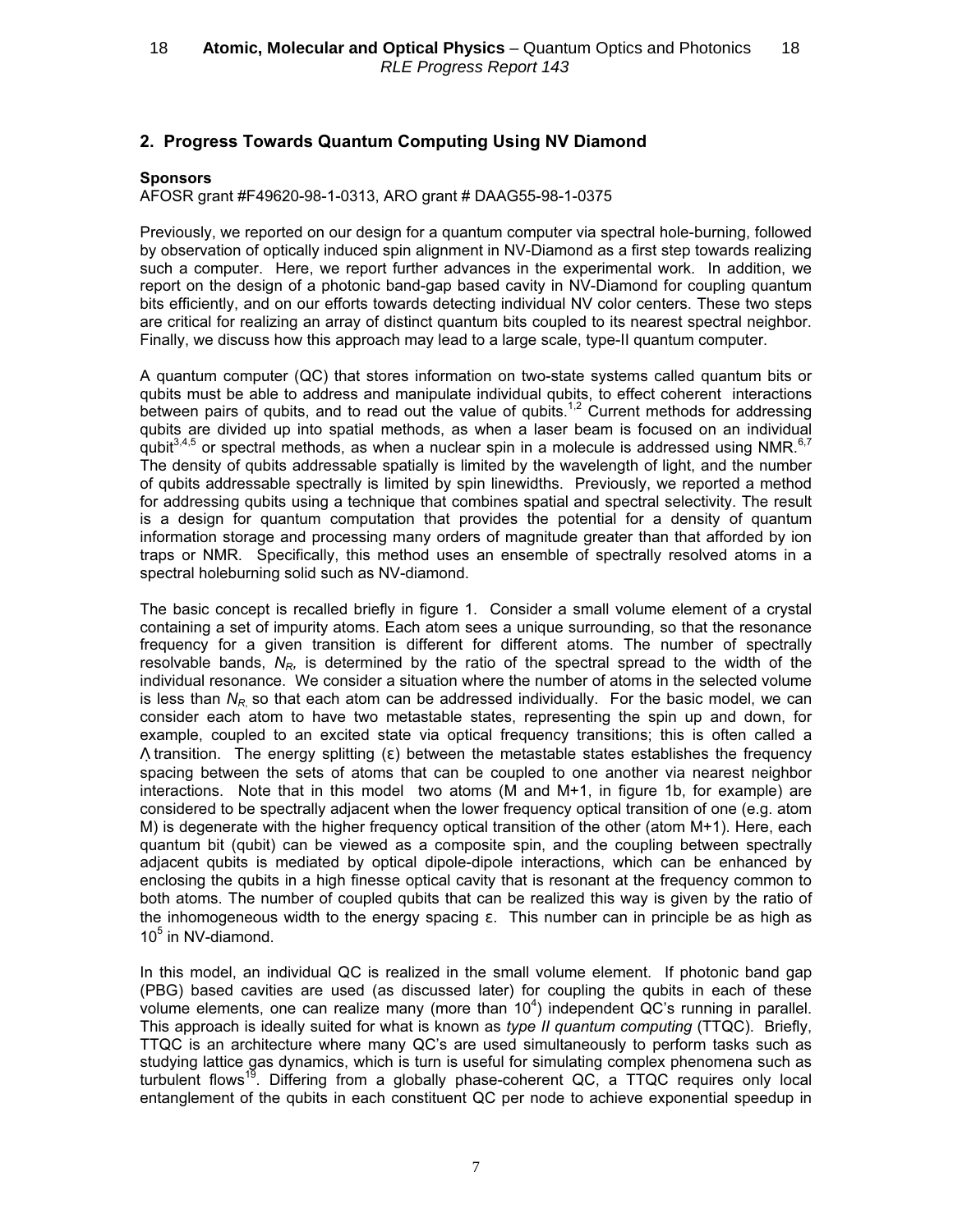simulations. This architecture is much easier to implement with current technology and will result in the short-term realization of a quantum computer that out-performs the present-day classical supercomputers on certain important problems of DoD interest. Creating a scalable TTQC is also a first enabling step towards building a quantum computer that can run Grover's or even Shor's algorithms. For the NV-diamond based architecture, the combination of a high number of qubits in each QC (300), the large number of operations that can be performed before decoherence (10<sup>3</sup>), and the fact that many such QC can be realized on single chip (10<sup>4</sup>), is likely to result in a TTQC with unprecedented computing abilities.

One of the most important criteria in making a quantum computer is that one must be able to realize a CNOT operation between two nearest-neighbor qubits. We have identified in explicit detail two different methods for achieving this objective in NV-diamond. The first method<sup>24</sup>, applicable to high-density of color centers, uses the direct optical dipole-dipole coupling between two qubits (via the shared blue transition in figure 1b) that are very close to each other spatially, and can be turned into spectral neighbors via applying a magnetic field. This method is somewhat limited in the number of bits that can be coupled. The second method<sup>22</sup>, applicable to low-density of color centers, uses a high-finesse optical cavity, resonant with a transition common to both bits (blue transition in figure 1b), to enhance the optical dipole-dipole coupling. As mentioned above, the number of qubits that can be realized this way can in principle be as high as  $10<sup>5</sup>$ . While such a high number would be difficult to realize in practice, it should be possible to realize a more modest number (~300) qubits without much trouble.

For efficient cavity-induced coupling, a high value of Q (2X10<sup>5</sup>) is achievable using the so-called super-mirrors, manufactured by the Research Electro Optics, Inc., of Boulder, CO. However, this number is virtually impossible to achieve in the presence of NV-diamond between the cavity mirrors. Even a small amount of loss resulting, for example, from Fresnel reflections will reduce the Q by orders of magnitude. As such, the idea of using bulk super mirrors of this type is essentially impracticable.

In principle, one could overcome this problem by making the cavity volume small enough so that the ratio of the vacuum rabi-frequency to the cavity decay rate becomes favorable. However, in order to allow unimpeded access of the control-lasers, the separation between the mirror surfaces has to be at least 5 to 10 times the wavelength of interest  $(\lambda \sim 637 \text{ nm})$ . Furthermore, the machining process used to taper the tips of the mirrors constraints the lateral dimensions to at least a 100 µm. Under these constraints, it is virtually impossible to make the vacuum rabi frequency stronger than the anticipated poor cavity decay rate in the presence of reflection losses from the surfaces of the embedded crystal. A photonic band gap (PBG) cavity holds the best promise to overcome this constraint. The small mode volume of the PBG cavities (on the order of  $\lambda^3$  ) implies that the coupling of cavity photons to atoms in the cavity will be enhanced by three or more orders of magnitude over conventional bulk-mirror based cavity couplings. As a result, the number of operations that can be performed before decoherence will be higher by nearly the same ratio.

Another key feature of this approach is that a large number of PBG cavities can be realized on the same substrate. Intercoupled qubits inside each cavity will constitute a single QC. As such, the whole substrate will contain many QC's that can be operated simultaneously. As mentioned above, such a structure is ideally suited for TTQC on a large scale.

We have developed a concrete design to realize a PBG cavity in NV-Diamond in order to demonstrate the feasibility of a QC array where (i) each QC will have a large number of coupled qubits, (ii) the total number of QC's can be very high, as suited for type II quantum computing, and (iii) many operations can be performed before decoherence. We will use a variation of the method demonstrated recently by Masuda et al.<sup>28</sup> to realize the PBG structure necessary for quantum computing. First, a custom-mask will be made using lithographic techniques. The pattern on the mask will then be transferred to an NV-diamond crystal surface using chemical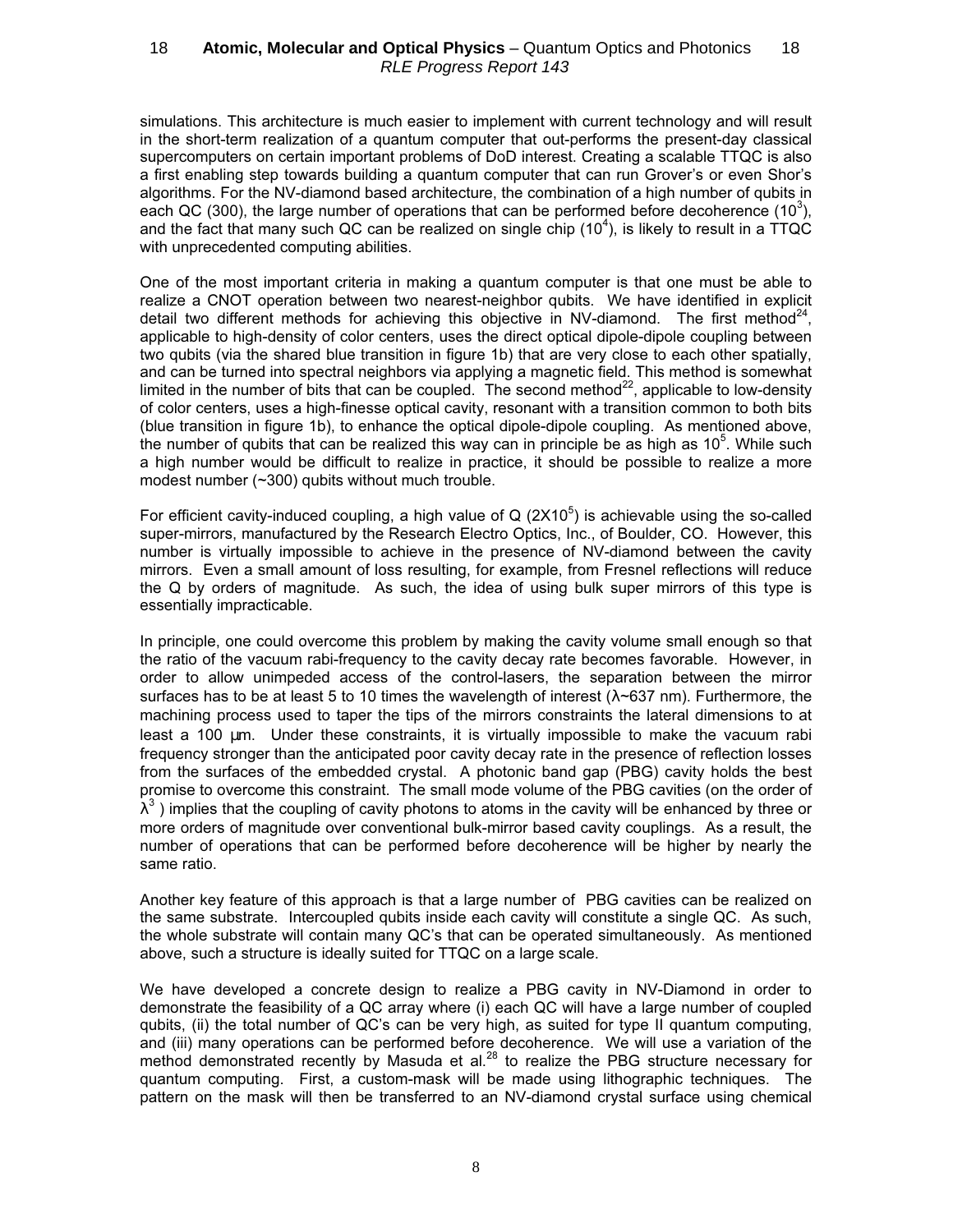etching. The resulting structure will consist of a two dimensional periodic array of holes, with periodicity of the order of the wavelength  $(\lambda \sim 637 \text{ nm})$  of interest. The symmetry will be broken by replacing a 3X3 grid of these holes with a hole of a larger diameter. The area around this anomalous hole will constitute the cavity, with a mode volume of the order of a few  $\lambda^3$ . Many such cavities will be formed on the same substrate. An important element of our quantum computing protocol requires that the cavity resonance frequency be tunable rapidly, in order to move the coupling process from one set of spectral neighbors to a different one. In order to achieve this capability, the anomalous hole in the center of the cavity will be filled with a nonlinear glass. The cavity frequency then can be tuned simply by applying a suitably intense laser beam, which can be done very rapidly.

We have already observed experimentally some of the key features necessary for realizing a quantum computer using NV-diamond. The results are described in detail in ref. 23. Briefly, an NV-diamond crystal, embedded in a cryostat operating at around 4K,is addressed by multifrequency laser beams generated from an Argon-pumped dye laser at around 637 nm (fig. 2). A magnetic field of about 1 kGauss is applied, so that the relevant energy levels correspond to the desired non-degenerate structure. A simplified view of the energy levels and laser frequencies are shown on the left half of fig. 3a.

Figure 3a also shows the evidence of a spatially (on optical wavelength scale) varying spinorientation grating, observed via diffraction of a laser beam. The grating is produced by two other frequencies that cause two-photon mediated spin alignments. By controlling the phase difference between these two beams, one can produce any desired state for a collection of color-center spins at a given location. As such, this demonstrates single qubit operations, albeit on a collection of qubits. Before demonstrating these operations on individual qubits, we must develop the set-up for (i) preparing single color centers in an individual channel, and (ii) observing signals from a single qubit, as described above.

Figure 3b shows the evidence of highly efficient preparation of all the spins in a pure state, observed in the form of electromagnetically induced transparency. The observed degree of purity is less than 100% only because of our inability to saturate the inhomogeneously broadened transitions due to the limitation of laser powers, constrained in turn by the efficiencies of the AOMs used. Theoretical estimates carried out by us<sup>23</sup> supports this claim.

We have determined in detail that NV-diamond has the requisite energy levels as well as favorable lifetimes for realizing a multibit quantum computer. Several theoretical constructs have been developed (as discussed above, and described in refs. 22, 24, and 27) to address specifically the approach that is necessary for producing coupled qubits in this medium. Finally, preliminary experiment described above demonstrates clearly that this medium is ready for proceeding to the next step where we will concentrate on demonstrating entanglement between multiple qubits, and demonstrate the feasibility of a type II QC using NV-diamond.

The basic design we have developed for realizing PBG cavities in diamond is illustrated in figure 4. Up to 10<sup>4</sup> cavities will be formed on the same substrate, as illustrated in figure 6. The structure shown in figure 4 consists essentially of a thin film of diamond, sandwitched between two glass surfaces of lower index for the vertical confinement of the cavity mode. The PBG configuration is produced by the presence of a periodic array of holes of the same diameter, with a larger diameter hole replacing a 3X3 grid of this pattern. The anticipated mode pattern is illustrated schematically by the red circle. The color centers under the red circle will be the qubits, coupling to one another through the cavity photons.

The first step will be to perform finite-element type simulations of Maxwell's equations in order to optimize the parameters of this design<sup>29</sup>: the thickness of the diamond layer, the diameter of the periodic holes, and the diameter of the anomalous hole. The primary criterion optimization is to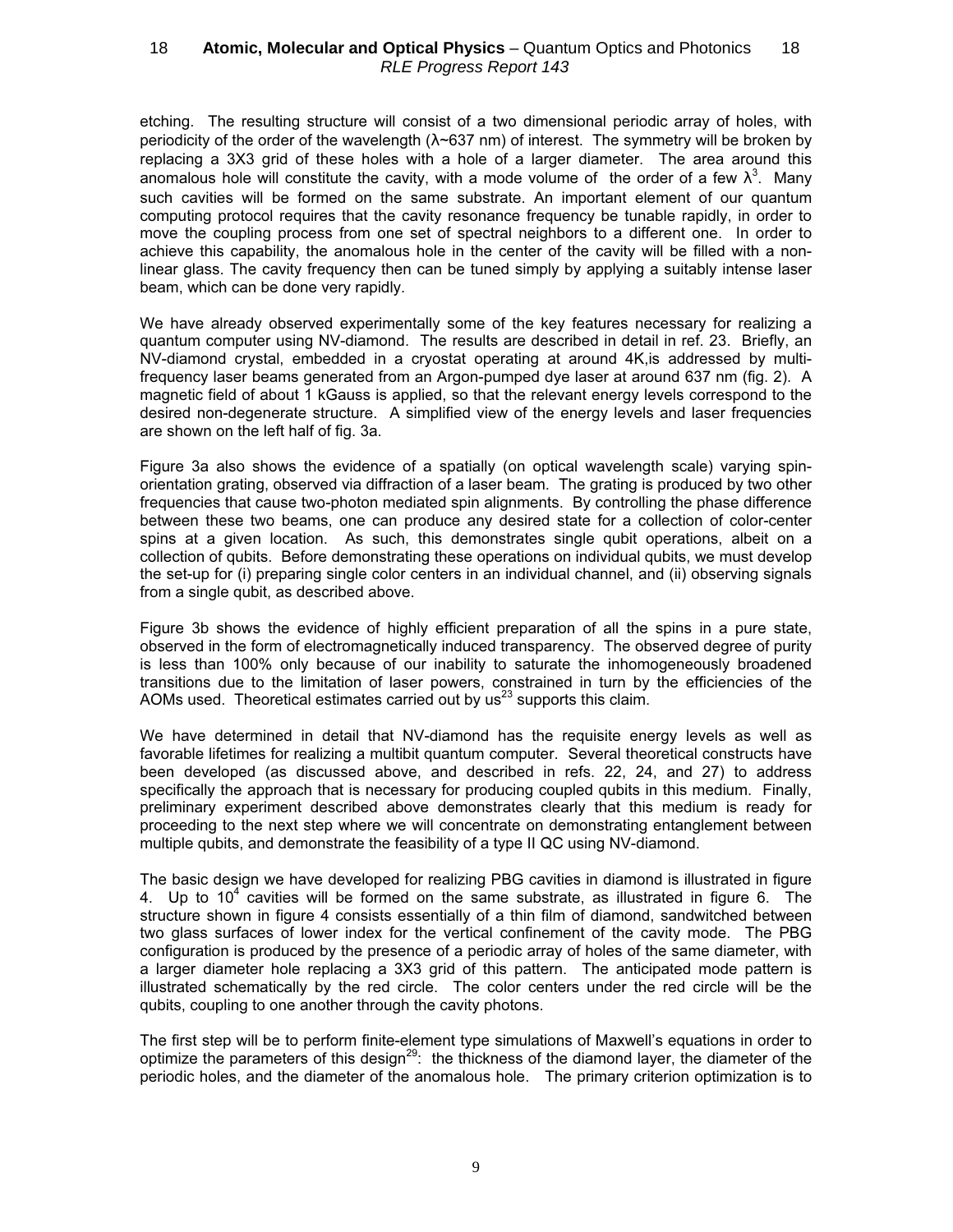maximize the Q of the cavity. One has to also calculate the exact mode pattern, and determine the value of the vacuum rabi frequency.

Figure 5 illustrates schematically the multistage layering and etching process to be used to realize the PBG cavity array in NV-diamond. These steps can be implemented using the facilities of the Materials Technologies Laboratory at MIT. The starting point is a thick  $SiO<sub>2</sub>$  wafer, with an area close to 1 cm<sup>2</sup>, available commercially. Microwave enhanced chemical vapor deposition (CVD) will be used to deposit a synthetic diamond film on this substrate. Nitrogen vacancy color centers will then be created using ion implantation, followed by annealing at 750 C. This will be followed by the growth of five additional thin layers on the diamond film:  $SiO<sub>2</sub>$ , alumina, polyimide,  $SiO<sub>2</sub>$ , and PMMA, as shown here.

The desired pattern of holes may be generated using a CAD program. This pattern will then be transferred to the PMMA substrate using E-beam lithography. A series of etching steps, with different ions (as shown on the right of the diagram in figure 5) will be used to transfer this pattern to the diamond. The choice of reactive ions is dictated by the need to avoid etching of the masks. For example, alumina is resistant to the oxygen plasma used for etching the holes in diamond. Finally, the holes in diamond will be filled with a non-linear optic material. Excess material above the top  $SiO<sub>2</sub>$  layer will be removed chemically, leaving the structure shown in fig. 4.

Once we develop the PBG cavities in NV-diamond, we will be in a position to realize the scheme of coupling two qubits via a cavity photon, in order to demonstrate a CNOT gate. In order to achieve this goal, we will first determine the transition frequency, the vacuum rabi frequency, and the Q of one of the cavities. This will be done as follows. A single color center at the cavity location will be optically pumped into one of its hyperfine states. A laser π-pulse will be applied along one of the legs of the Λ transition (red transition in fig. 1b, for example). The population in the other hyperfine state will then be measured by applying a laser along the other leg (blue transition in fig. 1b) of the  $\Lambda$  transition. This process will be repeated many times while the cavity is tuned by varying the intensity of the auxiliary laser beam applied to modulate the index of the non-linear glass in the holes. The signal observed will be maximum when the cavity is tuned to the second leg (blue transition in fig. 1b) of the Λ transition. The amplitude of this resonant peak can be used to determine the strength of the cavity field, i.e., the vacuum rabi-frequency. The width of the resonance will reveal the Q of the cavity. Once the cavity is characterized, we will identify and isolate two color centers that are spectral neighbors (e.g., M and M+1 in fig. 1b). The steps described in previous reports for demonstrating a CNOT gate will then be implemented.

As mentioned above, one of the conditions for realizing a CNOT gate is the ability to isolate and detect single color centers. Techniques for spectral isolation via shelving has been described in detail in ref. 22. We have made recent experimental progress towards spatial isolation and detection. Briefly, we used a diamond sample with color centers on its surface. Figure 7 shows the basic geometry used. Two acousto-optic modulators were used to scan a laser beam in two dimensions, while remaining focused on the surface of the sample. The fluorescence generated was collected with a microscope objective, filtered, and then detected using a Geiger mode avalanche photo diode (APD). The scanning process was controlled by a DAC card installed in a computer, which also recorded the two dimensional image resulting from the raster scan. A typical scan obtained this way is shown in figure 8. The deep purple line shows one of the lines of color centers. An isolated cluster of color centers is seen about 10 µm away. The next step is to use the optical shelving technique described in ref. 22 to reduce the active number of centers to unity in such a cluster.

### References:

1. S. Lloyd, "A Potentially Realizable Quantum Computer," Science, Vol. 261, pp. 1569-1571 (1993).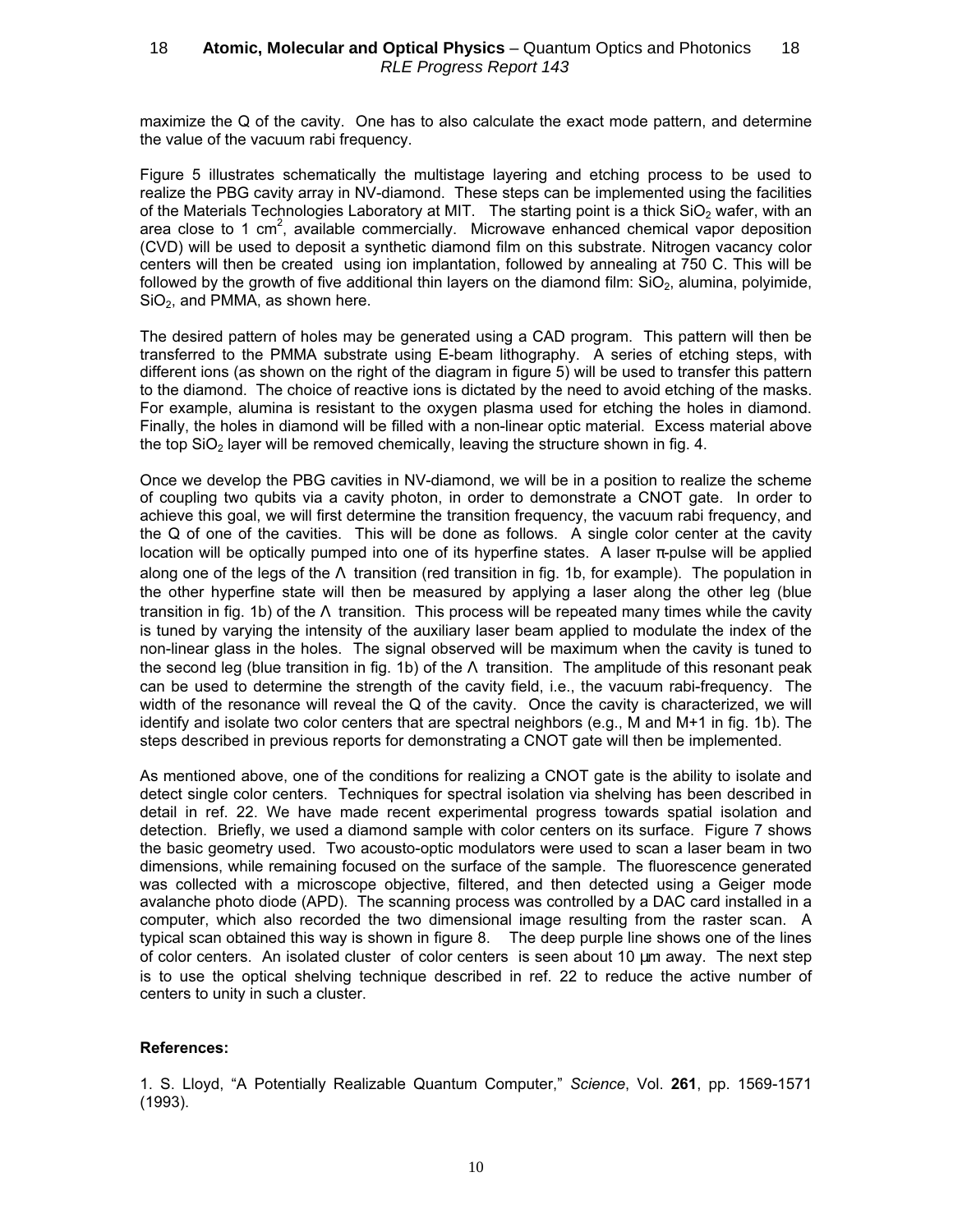2. D.P. DiVincenzo, "Quantum Computation," Science, Vol. 270, pp. 255-261 (1995).

3. J.I. Cirac and P. Zoller, "Quantum Computations with Cold Trapped Ions," Physical Review Letters, Vol. 74, pp. 4091-4094 (1995).

4. T. Pellizzari, S.A. Gardiner, J.I. Cirac, P. Zoller, "Decoherence, Continuous Observation, and Quantum Computing: a Cavity QED Model," Physical Review Letters, Vol. 75, pp. 3788-3791 (1995).

5. C. Monroe, D.M. Meekhof, B.E. King, W.M. Itano, D.J. Wineland, "Demonstration of a Fundamental Quantum Logic Gate," Physical Review Letters, Vol. 75, pp. 4714-4717 (1995)

6. D.G. Cory, A.F. Fahmy, T.F. Havel, "Nuclear Magnetic Resonance Spectroscopy: an experimentally accessible paradigm for quantum computing," in PhysComp96, Proceedings of the Fourth Workshop on Physics and Computation, T. Toffoli, M. Biafore, J. Leao, eds., New England Complex Systems Institute, 1996, pp. 87-91.

7. N.A. Gershenfeld and I.L. Chuang, "Bulk Spin-Resonance Quantum Computation," Science, Vol. 275, pp. 350-356 (1997).

8. A. Barenco et al., "Elementary Gates for Quantum Computation," Phys. Rev. A., Vol. 52, pp. 3457-3467 (1995).

9. S. Lloyd, "Almost Any Quantum Logic Gate is Universal," Physical Review Letters, Vol. 75, pp. 346-349 (1995).

10. R.M Macfarlane and R.M. Shelby, "Coherent transient and holeburning spectroscopy of rare earth ions in solids," in Spectroscopy of solids containing rare earth ions, A.A. Kaplyanskii and R.M MacFarlane, eds. (Elsevier Science Publishers B.V., 1987) pp. 51-184.

11. H. Lin, T. Wang, and T. W. Mossberg, "Demonstration of 8-Gbit/in2 areal storage density based on swept-carrier frequency-selective optical memory," Optics Letters, Vol. 20, 1658-60 (1995); X. A. Shen, E. Chiang, and R. Kachru, "Time-domain holographic image storage," Optics Letters 19, 1246-1248 (1994)

12. E. VanOort, M. Glasbeek, "Optically detected low field electron spin echo envelope modulations of fluorescent N-V centers in diamond," Chemical Physics, Vol. 143, 131 (1990); X.F. He, N.B. Manson, P.T.H. Fisk, "Paramagnetic resonance of photoexcited N-V defects in diamond. I. Level anticrossing in the  ${}^{3}$ A ground state," Physical Review B 47, 8809 (1993).

13. L. Viola and S. Lloyd, "Dynamical suppression of decoherence in two-state quantum systems," Physical Review A, Vol. 58, 2733-43 (1998).

14. R.W. Equall, R.L. Cone, and R.M. Macfarlane, "Homogeneous broadening and hyperfine structure of optical transitions in  $Pr<sup>3+</sup>:Y<sub>2</sub>SiO<sub>5</sub>$ ," Physical Review B, Vol. 52, 3963-69 (1995), and references therein.

15. D.J. Heinzen, J.J. Childs, J.E. Thomas, M.S. Feld, "Enhanced and inhibited visible spontaneous emission by atoms in a confocal resonator," Physical Review Letters, Vol. 58, 1320-3 (1987).

16. S.E. Morin, C.C. Yu, T.W. Mossberg, "Strong atom-cavity coupling over large volumes and the observation of subnatural intracavity atomic linewidths," Physical Review Letters, Vol. 73, 1489-92 (1994)

17. C.H. Bennett, D.P. DiVincenzo, J.A. Smolin, "Capacities of quantum erasure channels," Physical Review Letters, Vol. 78, (1997)

18. S.J. van Enk, J.I. Cirac, and P.Zoller, "Purifying two-bit quantum gates and joint measurements in cavity QED" Physical Review Letters, Vol. 79, pp. 5178-81 (1997)

19. J. Yepez, Intl. J. Mod. Phys. 9 pg 1587 (1998); J. Yepez, QCQC'98 Lecture Notes in Comp Sci. 1509, Springer, pg 34 (1998); see web page http://xyz.plh.af.mil/.

20. D.A. Redman, S.W. Brown, and S.C. Rand, "Origin of persistent hole burning of N-V centers in diamond," J. Opt. Soc. Am. B., 9, 768 (1992)

21. C. J. Hood, M. S. Chapman, T. W. Lynn, and H. J. Kimble, "Real-time cavity QED with single atoms," Physical Review Letters, Vol. 80, 4157-4160 (1998)

22. M.S. Shahriar, P.R. Hemmer, S. Lloyd, J. Bowers, and A.E. Craig, "Quantum Computing via Spectral Hole Burning," quant-ph/0007114, submitted to Science.

23. A.Turukhin, J. Musser, P.R. Hemmer, and M.S. Shahriar, "Raman Excited Spin Coherence in Diamond," quant-ph/0007114, to appear in Optics Letters.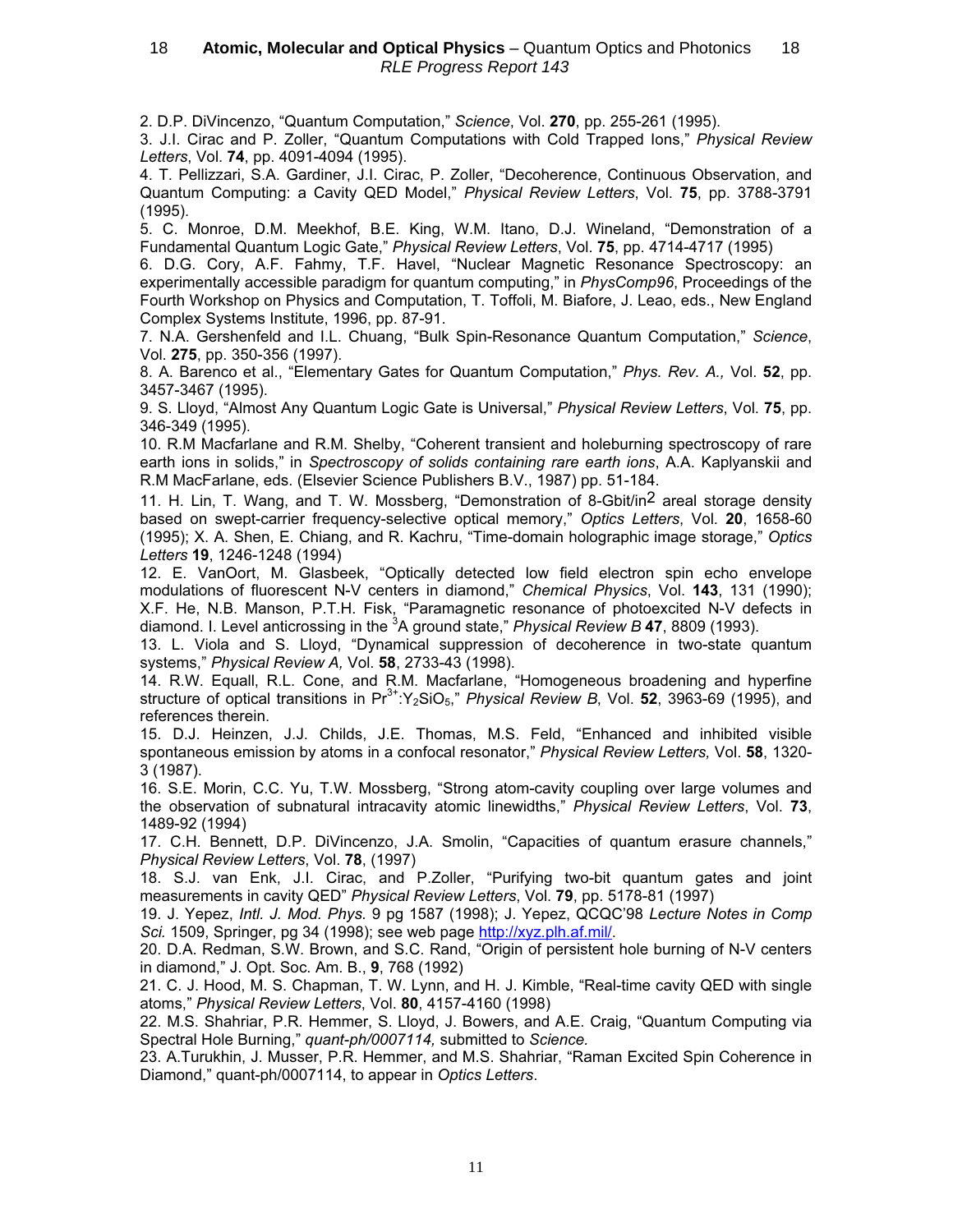24. M.D. Lukin and P.R. Hemmer, "Quantum Entanglement via Optical Control of Atom-Atom Interactions," Phys. Rev. Lett. 84 (2000) 2818.

25. S.Lloyd, M.S. Shahriar, and P.R. Hemmer, quant-ph/0003147; also see the cover article by Justin Mullins, Quantum Internet: Teleporting Round the World, in New Scientist, May 20, 2000 (p.

26)

26. L. Viola, S. Lloyd, and E. Knill, "Universal Control of Decoupled Quantum Systems," Phys. Rev. Letts. 83, 4888(1999).

27. M.S. Shahriar, "Cavity Induced Coherence Transfer for Production of Entanglement Between Atoms with Non-degenerate metastable states," , submitted to Phys. Rev. A.

28. H. Masuda, M. Watanabe, K. Yasui, D. Tryk, T. Rao, and A. Fujishima, "Fabrication of a Nanostructured Diamond Honecomb Film," Adv. In Materials, vol. 12, p.444 (2000).

29. Joannopoulos, Meade, and Winn, "Photonic Crystals," Cambridge University Press, 1998.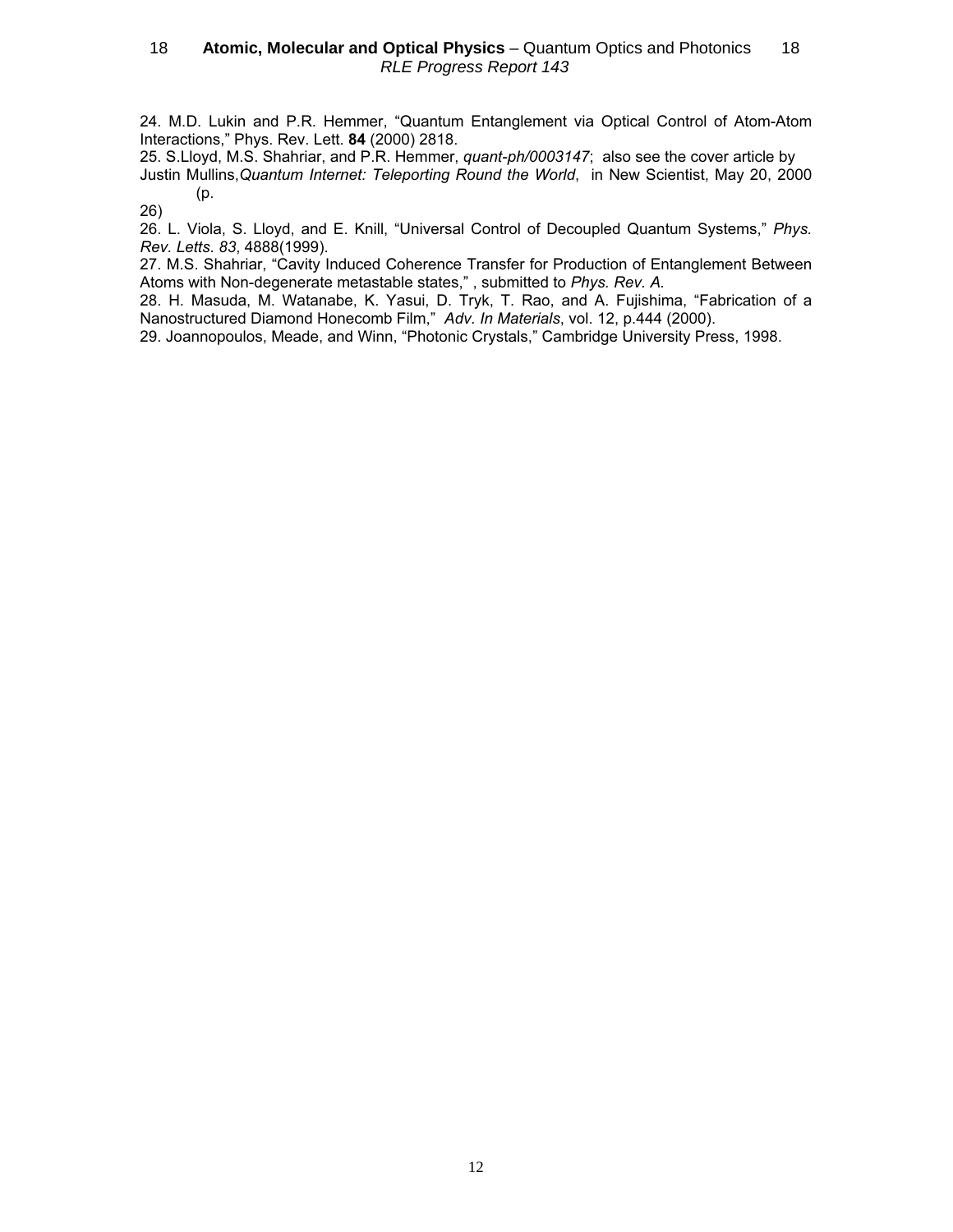

Figure 1: Schematic Illustration of coupling inhomogeneously broadened atoms using spectral selectivity. Figure 1a shows a small volume of a crystal, selected by the intersection of the cavity mode and the control laser beams. Figure 1b shows how the atoms can be indexed in terms of their frequency response. Spectrally adjacent atoms, with a frequency difference matching the ground state splitting, can be coupled selectively by tuning the cavity and the coupling lasers. Atom M can be addressed spectrally via the red transition, atom M+1 can be addressed via the green transition, and the two are coupled to the cavity via the blue transition. The key constraint on the matching is that the  $\Lambda$  transition in each atom must be two-photon resonant. This can be realized by choosing the laser frequencies appropriately. It is also necessary to make sure that there is only one atom per spectral channel.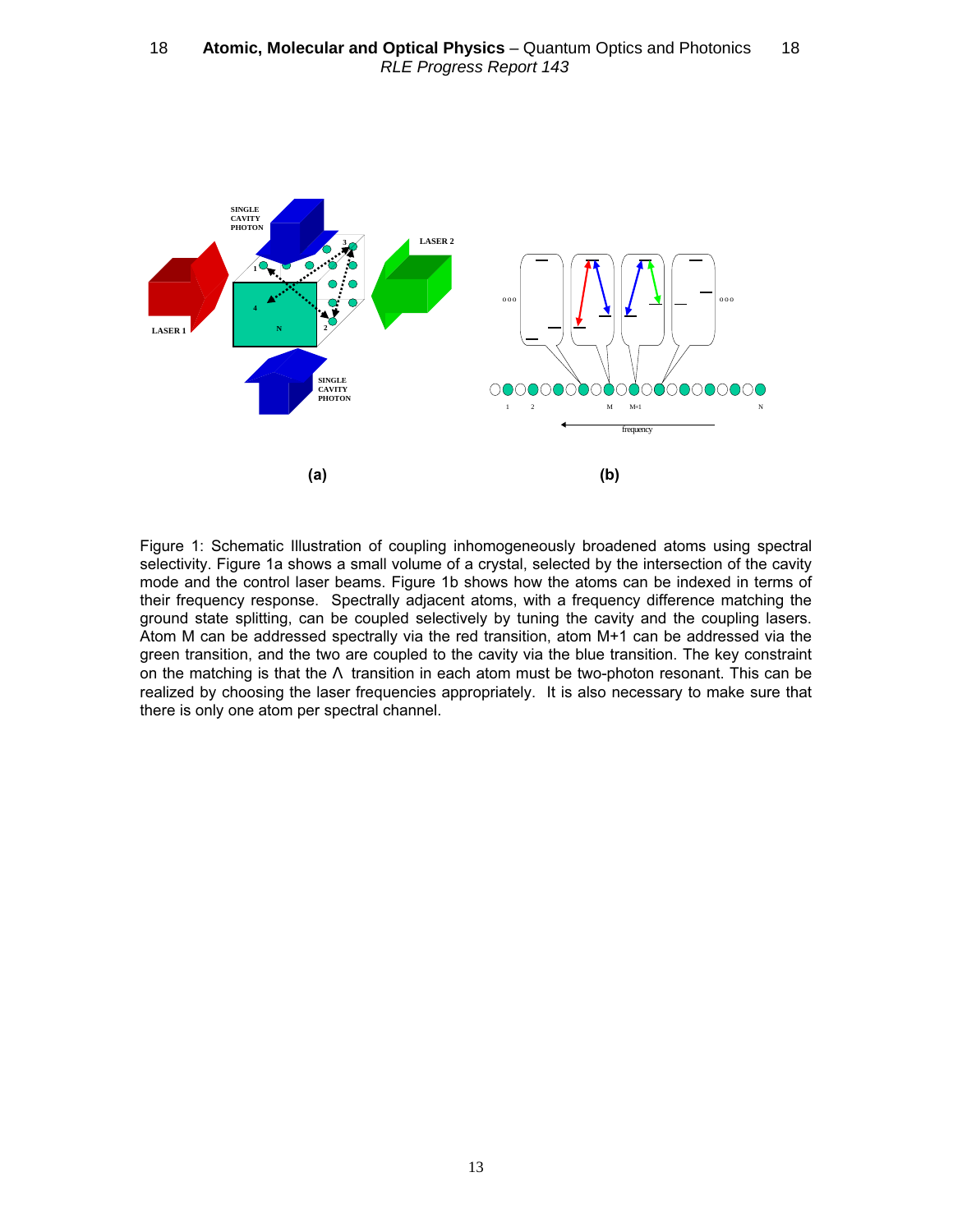18 **- Atomic, Molecular and Optical Physics** - Quantum Optics and Photonics - 18 RLE Progress Report 143



Figure 2: Schematic illustration of the experimental setup used for observing single bit operations on a collection of color centers in NV-diamond. The diamond crystal is housed in a helium cryostat, inside a chamber with anti-reflection coated windows. A water-cooled coil is used to produce a magnetic field close to 1000 Gauss. The coil is mounted on a precise, two dimensional rotation stage for optimal alignment of the magnetic field.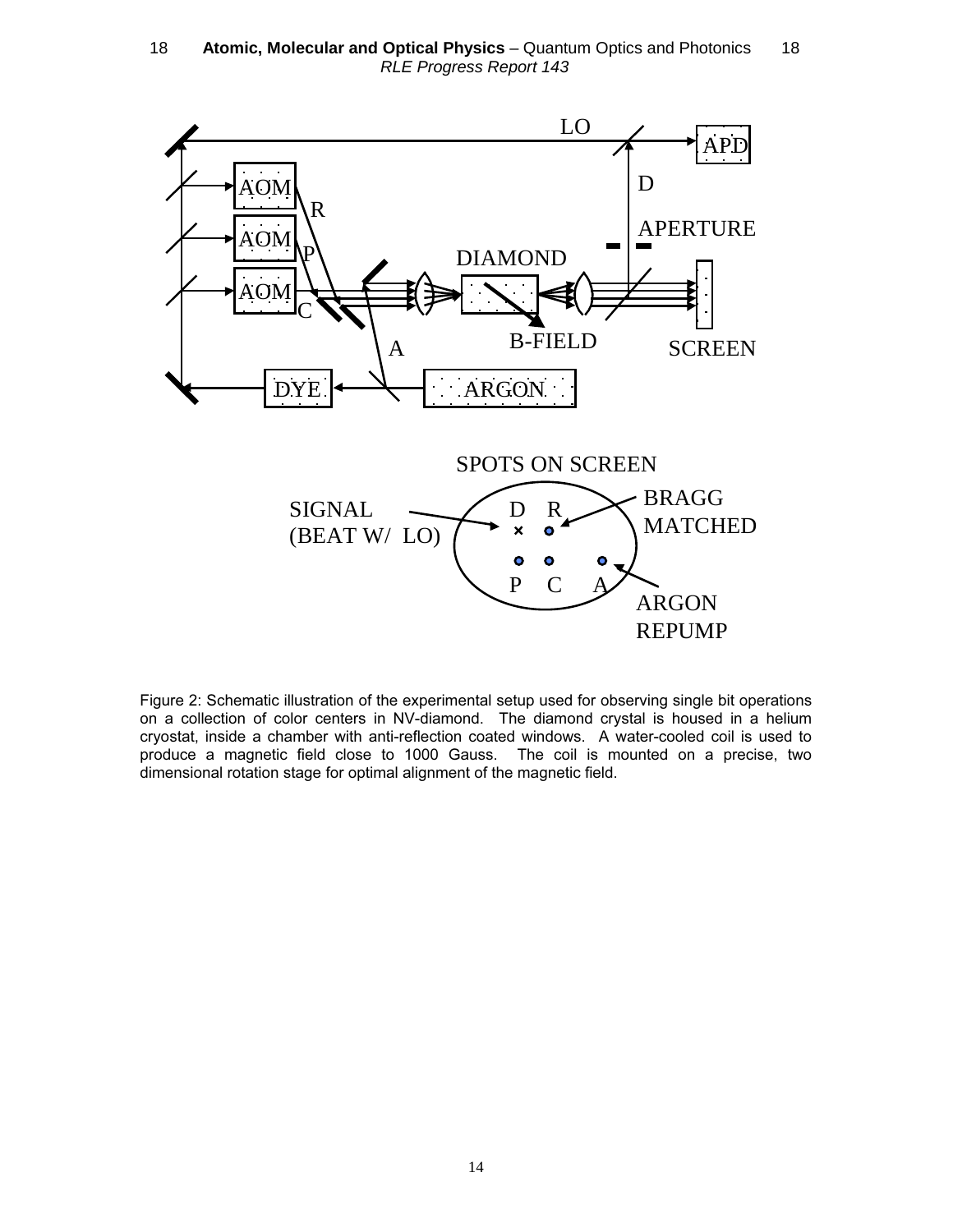18 **- Atomic, Molecular and Optical Physics** - Quantum Optics and Photonics - 18 RLE Progress Report 143



Figure 3: (a) Demonstration of single bit operations on a collection of color centers, observed via diffraction from a spin grating, (b) High degree of spin orientation (near-perfect for a sub-set of individual color centers, when spin inhomogeneous broadening is taken into account), observed as electro-magnetically induced transparency.

Probe Beam Detuning (MHz)

-20 -10 0 10 20

 $0 + 20$ 

8

[B]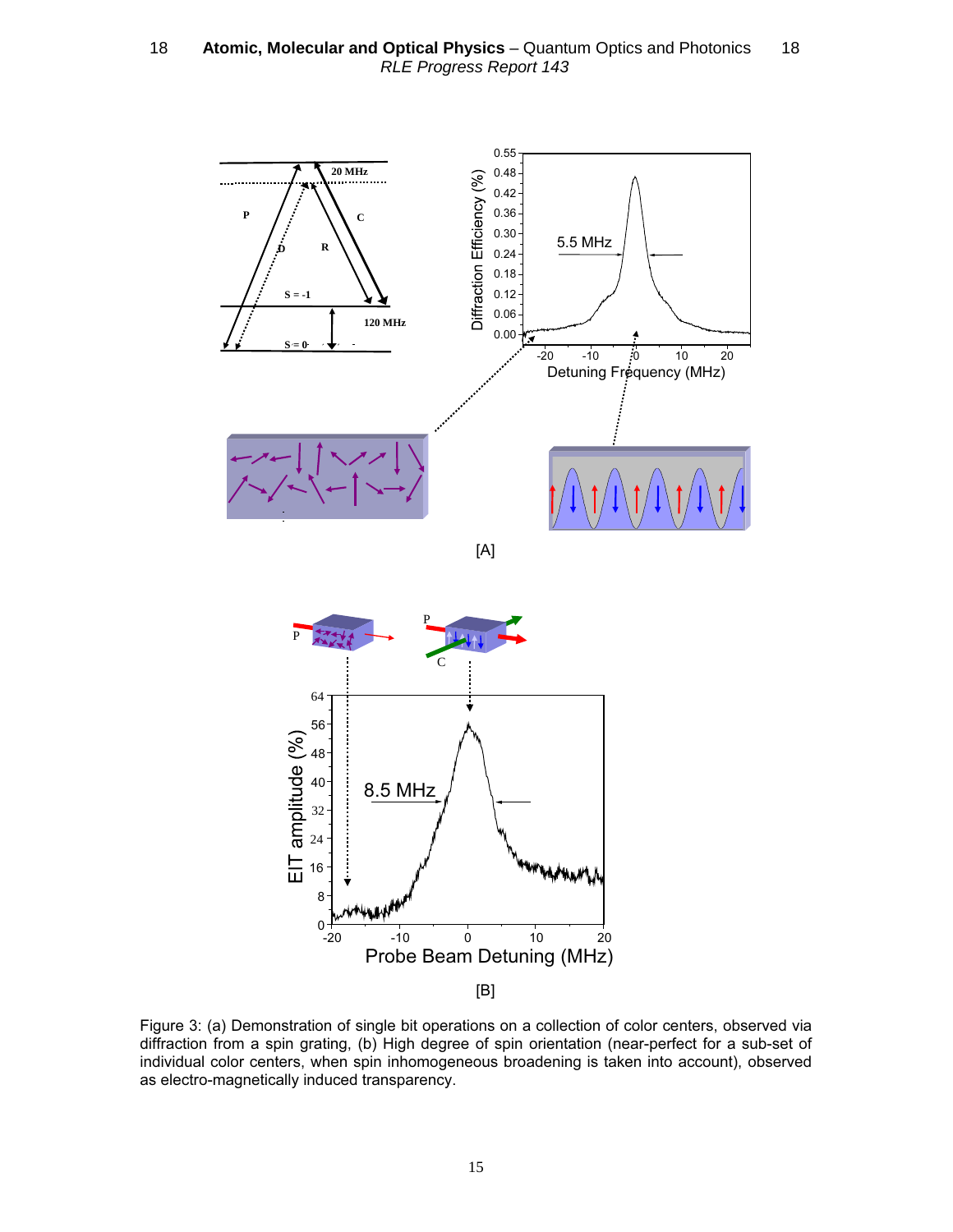

Figure 4. Schematic illustration of the proposed PBG cavity structure in NV-Diamond. (a) Top view (b) Cross-sectional view. This will be one of many (up to  $10^4$ ) cavities formed on the same substrate, as illustrated in figure 9. The pattern shown here can be produced using the multistage process summarized in figure 8. The finished structure shown here consists essentially of a thin film of diamond, sandwitched between two glass surfaces of lower index for the vertical confinement of the cavity mode. The PBG configuration is produced by the presence of a periodic array of holes of the same diameter, with a larger diameter hole replacing a 3X3 grid of this pattern. The anticipated mode pattern is illustrated schematically by the red circle; of course, the real pattern will have some asymmetry. The color centers under the red circle will be the qubits, coupling to one another through the cavity photons.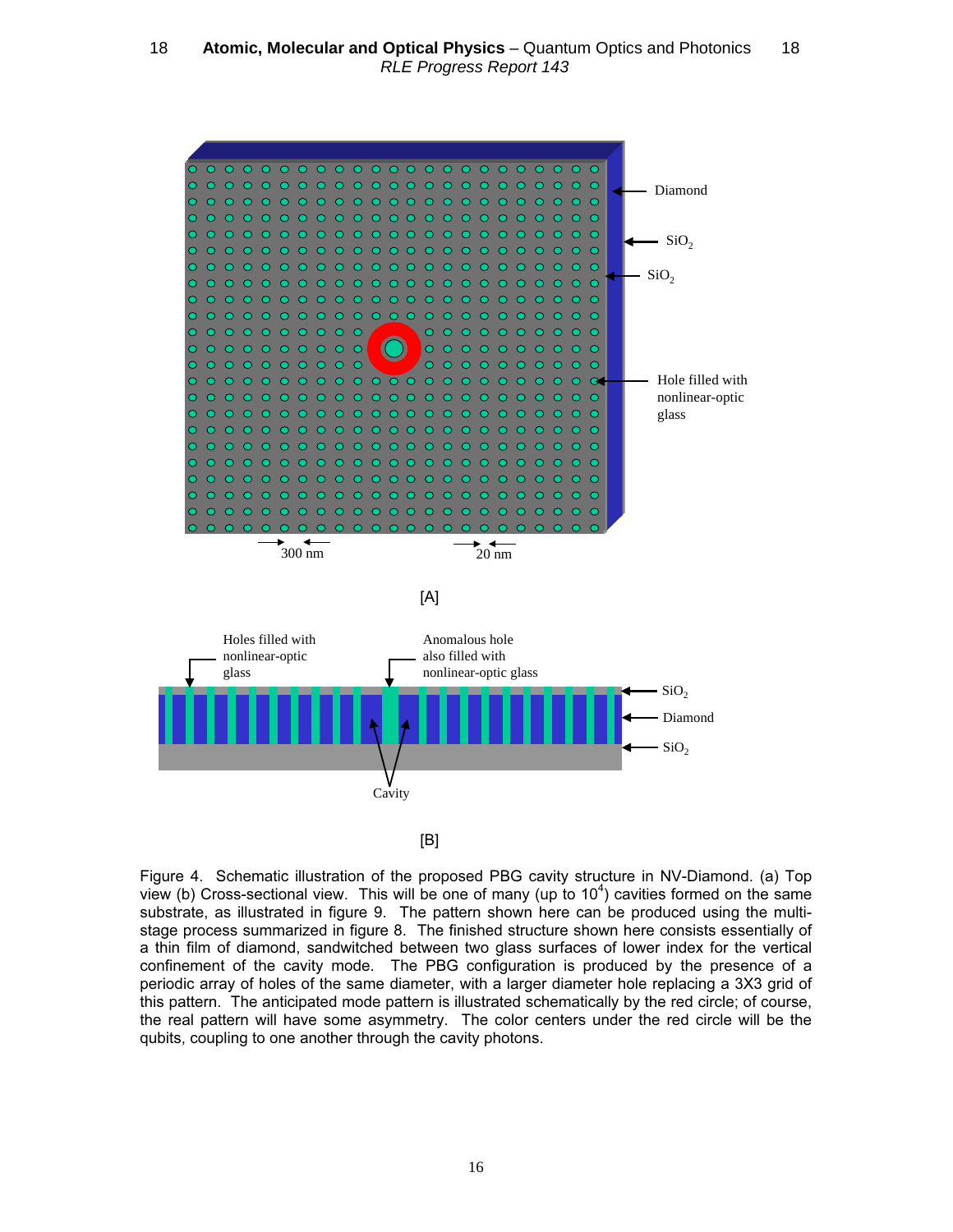

Figure 5. Schematic illustration of the proposed multistage layering and etching process, to be implemented using the facilities of the materials technologies laboratory at MIT. The starting point is a thick  $SiO<sub>2</sub>$  wafer, with an area close to 1 cm<sup>2</sup>, available commercially. Microwave enhanced chemical vapor deposition (CVD) will be used to deposit a synthetic diamond film on this substrate. Nitrogen vacancy color centers will then be created using ion implantation, followed by annealing at 750 C. This will be followed by the growth of five additional thin layers on the diamond film:  $SiO<sub>2</sub>$ , alumina, polyimide,  $SiO<sub>2</sub>$ , and PMMA, as shown here. The desired pattern of holes will be generated using a CAD program. This pattern will then be transferred to the PMMA substrate using E-beam lithography. A series of etching steps, with different ions (as shown on the right of the diagram) will be used to transfer this pattern to the diamond. The resulting holes will then be filled with a non-linear optic material. Excess material above the top  $SiO<sub>2</sub>$  layer will be removed chemically, leaving the desired structure.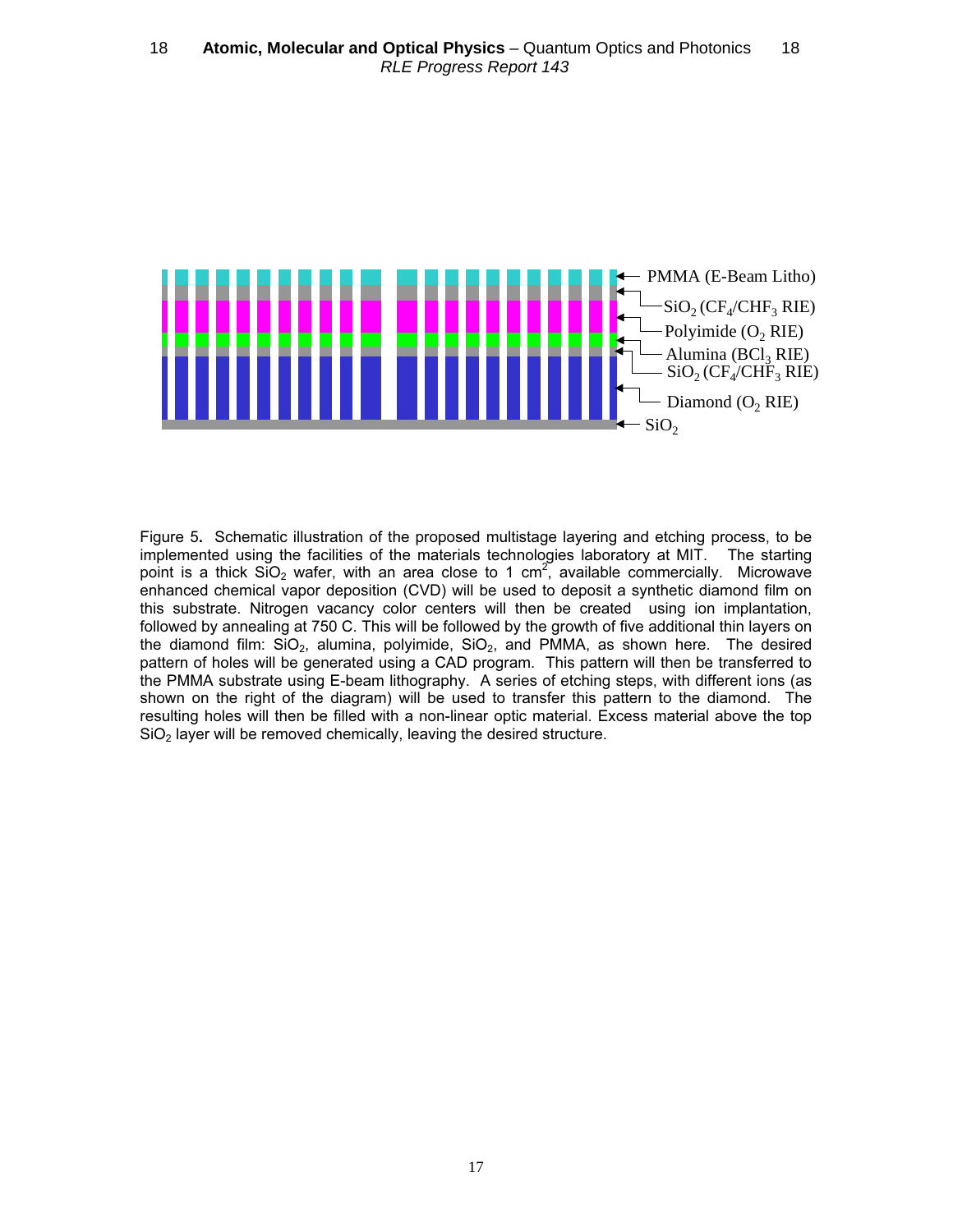

Figure 6: Schematic view of the array of PBG cavities for Type II quantum computing. Here, each cavity represents a single QC. The total number of QC's on a single chip with an area of 1 cm<sup>2</sup> can be easily as high as 10<sup>4</sup>. A computer-controlled, analog spatial-light modulator (available in sizes as large as 1000X1000 elements) can be used to control the intensities of the laser beams for each QC separately. Of course, such independent controls are necessary only for general purpose quantum computing. For type II quantum computing, on the other hand, all the QC's can in principle be operated in an identical manner, thereby simplifying the programming task enormously.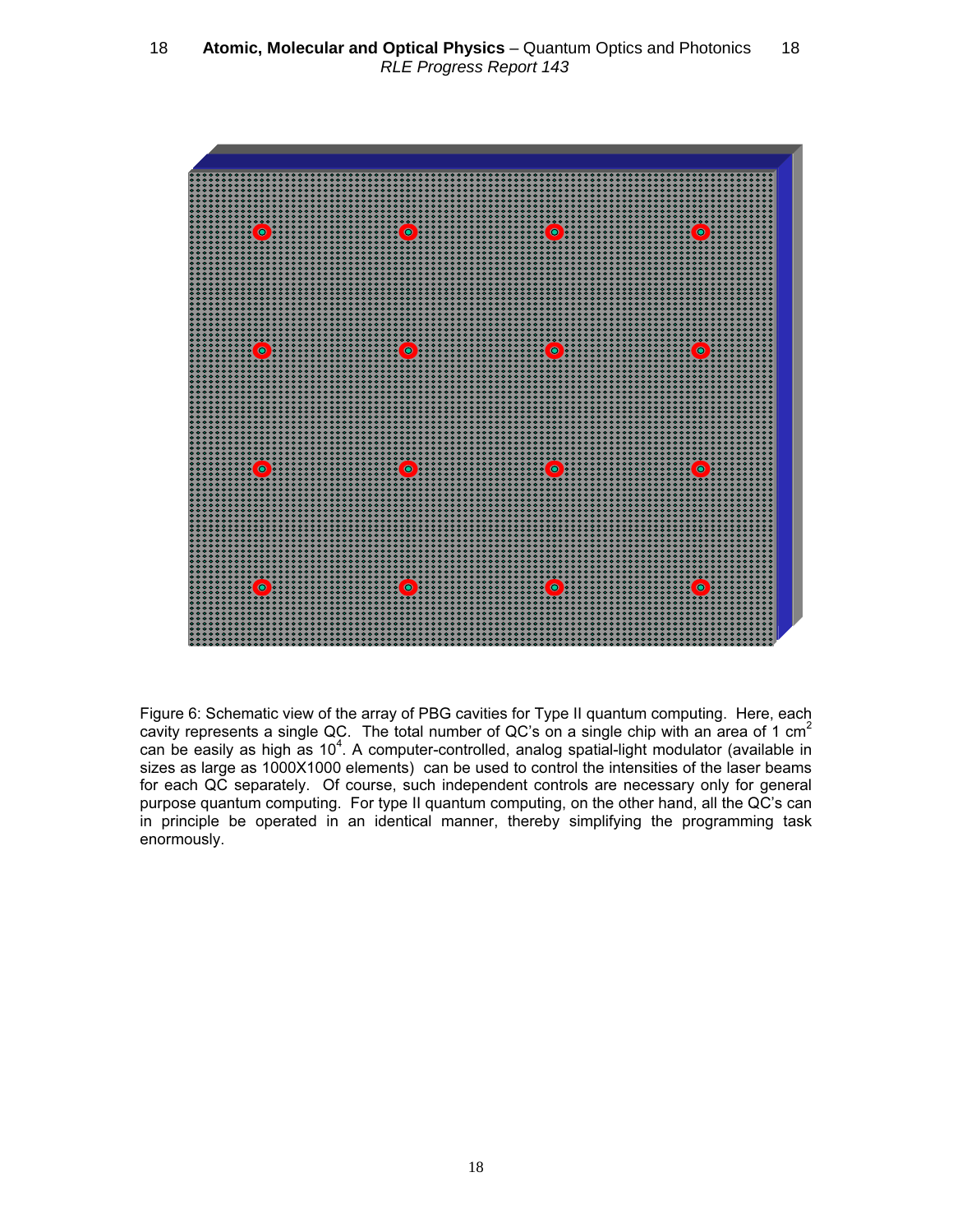

Figure 7. Schematic illustration of the configuration used for detecting small clusters of color centers on the surface of a diamond crystal. When combined with spectral shelving described in ref. 22, this technique will enable the detection of single color centers.



Figure 8. A typical raster scan of the surface of a diamond crystal with color centers created on its surface, using the apparatus of figure 7. The deep purple line shows one of the lines of color centers. An isolated cluster of color centers is seen about 10 µm away. The next step is to use the optical shelving technique described in ref. 22 to reduce the active number of centers to unity in such a cluster.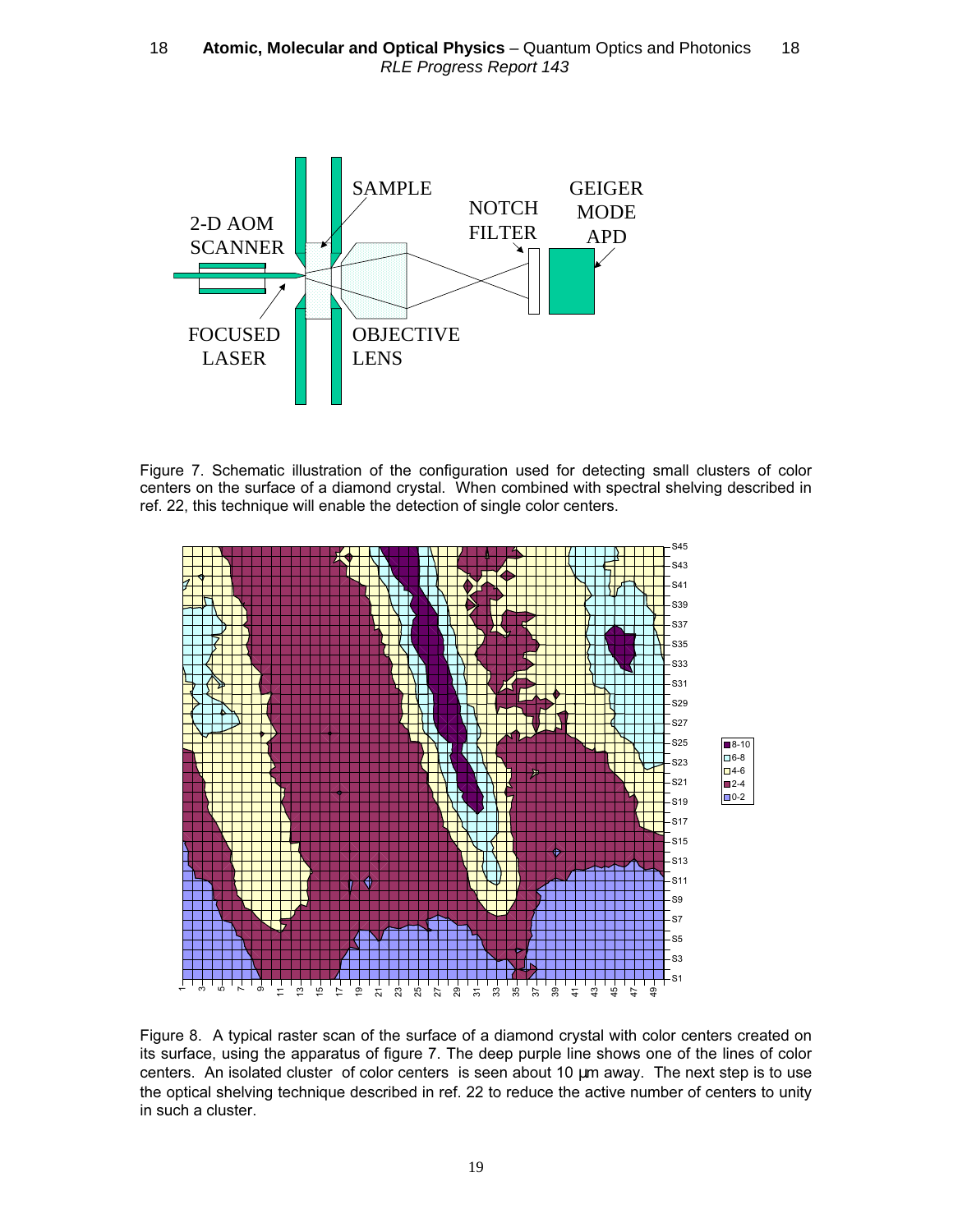## 3. Progress Towards Realization of a Large Area Atom Interferometer for Nanolithography: Observation of Robust Atom Interferometry Using a Single-Zone Optical Field

### Sponsor

AFRL contract #F19628-00-C-0074

Previously, we reported on the scheme we have developed for a large angle two-dimensional atom interferometers employing two-photon pulses. The interferometer scheme utilizes Raman pulses to produce a two-dimensional pattern with independent choice of grating spacings in each direction, each being as small as 2 nm. This scheme may enable one to produce uniform arrays of quantum dots with dimensions of only a few nm on each side. Here we report on further theoretical studies thereof, as well as preliminary experimental observations of a robust atom interferometer.

In recent years, rapid progress has been made in the area of atom interferometry. Sensitivity of the modern atomic beam gyroscopes is exceeding that of ring laser gyroscopes<sup>1,2</sup>. Atom interferometers have been used to precisely measure the ratio of Planck's constant to atomic mass, acceleration due to gravity, as well as the gradient thereof<sup>3,4</sup>. Rotation sensors based on atom interferometry may enable measurement of general relativistic Lens-Thirring rotation in the near future. For nano-technology an atom interferometer with a high coherence-length source of atoms, such as the Bose-condensed atom laser<sup>5</sup>, would enable the creation of one- and twodimensional structures with feature sizes of less than 10 nm. For both scientific and technological applications, the sensitivity of an atom interferometer is proportional to the area enclosed by the different paths, which in turn is determined by the degree of splitting at the input port. For the current schemes, the achievable splitting is limited to a few photon recoils. To further increase sensitivity of an atom interferometer, much larger splitting angle is required.

Several schemes of large angle atom cloud splitters have been studied. The interaction of a two level atom with a standing wave light field can produce large splitting angles, but the atoms are scattered into multiple orders<sup>6</sup> because of the sinusoidal nature of the phase grating. The magneto-optic beam-splitter<sup>7-9</sup> and variations thereof<sup>10,11</sup> produce a triangular phase grating, which represents an improvement over the pure standing wave. However, the number of higher orders is still significant because of the sub-wavelength extent of the triangular shapes. In addition, all of these schemes involve an optical interaction with the excited state of the atom and, therefore, suffer from the decoherence effects. In order to minimize these effects, the interaction time has to be small compared to the natural lifetime. This in turn limits the maximum coherent splitting to less than 20 photon recoils due to constraints imposed by high frequency modulators.

Here, we report first detailed analytical studies of our proposed atom beam splitter which can achieve a splitting exceeding ±100 photon recoils. Using the same approach the atom beam or cloud can be recombined easily to yield a high-sensitivity two-dimensional interferometer. The ability of the scheme to generate real two-dimensional interference patterns might be used for lithographic applications such as production of arrays of quantum dots. As an example, we consider the <sup>87</sup>Rb atom, released from an evaporatively cooled magnetic trap (or a Bose condensate) and falling under gravity. The relevant energy levels are shown in Figure 1. The atoms are assumed to be in state  $|F=1$ ,  $m_f=1$  at the onset. We excite the Raman transition, coupling  $|F=1$ , m<sub>f</sub>=1> (hereafter referred to as  $|a>$ ) to  $|F=2$ , m<sub>f</sub>=1> (hereafter referred to as  $|c>$ ). The beams are detuned strongly from the excited manifold of the  $D<sub>2</sub>$  line, but are two-photonresonant, so that the process can be thought of as a two-level transition between the two magnetic sublevels. Here, the quantization direction, z, is assumed to be normal to the direction of gravity, denoted as y.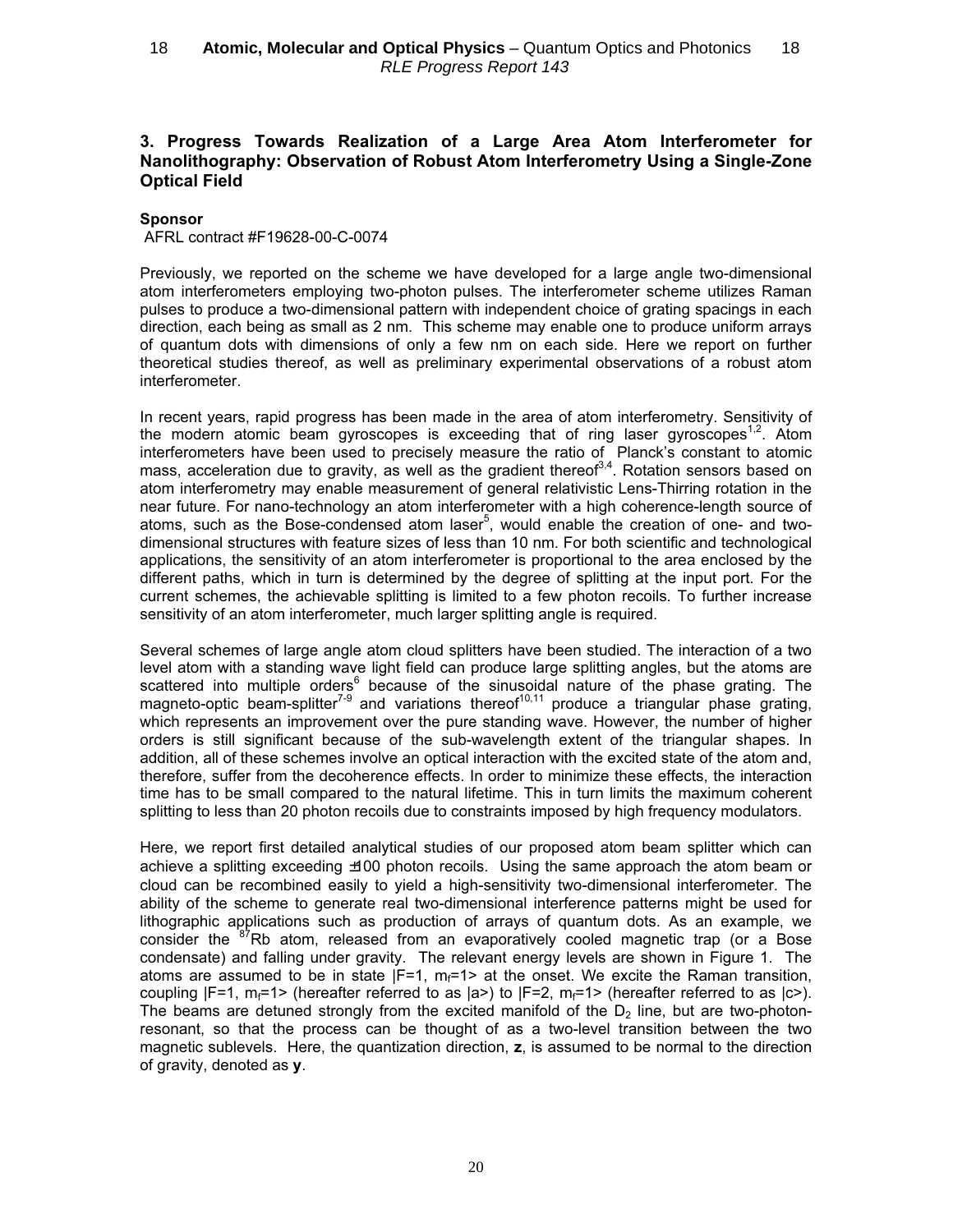We assume that right after the atoms are released from their trap, they are in state  $|a|$ ,  $p_z=0$ ,  $p_z=0$  =  $a,0,0>$ . We apply two  $\alpha$ -polarized beams which are counter-propagating along the z axis, with frequencies chosen so one beam (hereafter called A) couples |a> to the excited state, while the other beam (hereafter called C) couples  $|c$  to the same excited state. Both beams are pulsed, with pulse timing chosen so that counter-propagating pulses arrive at the atom simultaneously and leave the atom simultaneously. In our scheme, the first pulse's duration is chosen so that the pulse is a  $\pi/2$  pulse, with beam A propagating in the  $-z$  direction and beam C propagating in the +z direction, so that the effect is to place the atom in an equal superposition of |a,0,0> and |c,-2 k,0>. This is illustrated in Figure 2 (solid line transitions). The second pulse pair has a longer duration, chosen so that the pulse is a  $\pi$  pulse, and also has the directions of beams A and C exchanged. This will cause a  $\pi$ -pulse transition between states  $|a\rangle$  and  $|c\rangle$ , and the reversal of the beam direction will transfer  $|a,0,0\rangle$  to  $|c,+2$  k,0 $>$  and  $|c,-2$  k,0 $>$  to  $|a,-4$  k,0 $>$ (dashed-line transitions in Figure 2). Note that the pulses excite two Raman transitions in parallel, that momentum selection rules ensure that there is no mixing of these transitions, and that the atoms are still in an equal superposition of two states. The third pulse pair has the same duration as the second (i.e., it excites a  $\pi$ -pulse transition), but the directions of A and C are again exchanged. The state of the atom after this second π-pulse will now be an equal superposition of |a,+4 k,0> and |c,-6 k,0> (dotted-line transitions in Figure 2). Each subsequent pair of π-pulses again exchanges the directions of A and C, driving the atomic superposition to larger momentum splittings. Inspection of Figure 2 shows that the rule is that the  $\pi$ -pulse traveling in the  $+\mathbf{z}$ direction should have the frequency that interacts with the current atomic state of the +z-traveling part of the atoms. After exposure to an even number  $N_z$  of these alternating-direction pairs of πpulses, the atoms will be in an equal superposition of states  $|a, +2N_z$  k, 0> and  $|c, -(2N_z+2)$  k,  $0$  $>$ .

For example,  $N_z=24$  alternating  $\pi$ -pulses will put the atoms in a superposition of states  $|a|$ , +48 k,0> and |c, -50 k,0>. The  $p_z$  difference of 98 k corresponds to a velocity of about 0.6 m/s, and after 3.3 ms the atoms will separate into two clouds with spatial separation of 2 mm. We can now reverse the motion of the clouds by reversing the splitting scheme—choose the pulse directions so that the  $-z$ -traveling pulse has the frequency that interact with the  $+z$ -traveling atoms, and then continue to exchange pulse directions each time a π-pulse exchanges the atomic states.  $N_z=24$  of these reversed pulses would bring the atoms back to the equal superposition of |a,0,0> and |c,-2 k,0>, and a further 25 pulses (for a total of 49) would put the atoms in a superposition of states  $|c, -50 \, k, 0 \rangle$  and  $|a, +48 \, k, 0 \rangle$ , moving the two halves of the cloud back towards each other.

While the spatially separated components of the superposition state are moving toward each other, we can apply a pair of linearly polarized beams, co-propagating along the  $x$  direction, causing a Raman transition between |a> and |c> (dotted-line transitions in Figure 1). The duration of this pulse pair is chosen such that a  $\pi$ -pulse is induced on the two-photon transition coupling |a> and |c>, and the location of the beam is chosen so that it only affects the component of the cloud that corresponds to the state  $|c,-50 \;k,0\rangle$ . The atom is now in an equal superposition of the states |a,-50 k,0> and |a,+48 k,0>, since the co-propagating fields give no net momentum transfer in the  $x$  direction. If left alone these components will come together in about 3.3 ms and form fringes with a peak to peak spacing of about 8 nm. But before that happens we will split (and later recombine) each component further along the  $x$  axis. We will use a pair of linearly polarized beams with frequencies A and C, counter-propagating in the  $x$  direction. In a manner analogous to the z directed splitting, we first apply a  $\pi/2$  pulse, interacting with both components of the split cloud, which produces an equal superposition of four states:  $\{ |a, -50 \;k, 0 \rangle, |c, -50 \;k, -10 \rangle, |c, -10 \rangle, |c, -10 \rangle\}$ 2 k>} separated spatially in the z direction from  $\{ |a, 48 \text{ k}, 0 \rangle, |c, 48 \text{ k}, -2 \text{ k}\rangle \}$ . This is followed by a series of N<sub>x</sub> direction-alternating  $\pi$ -pulse pairs, producing a set of four states. For even N<sub>x</sub>, the states are: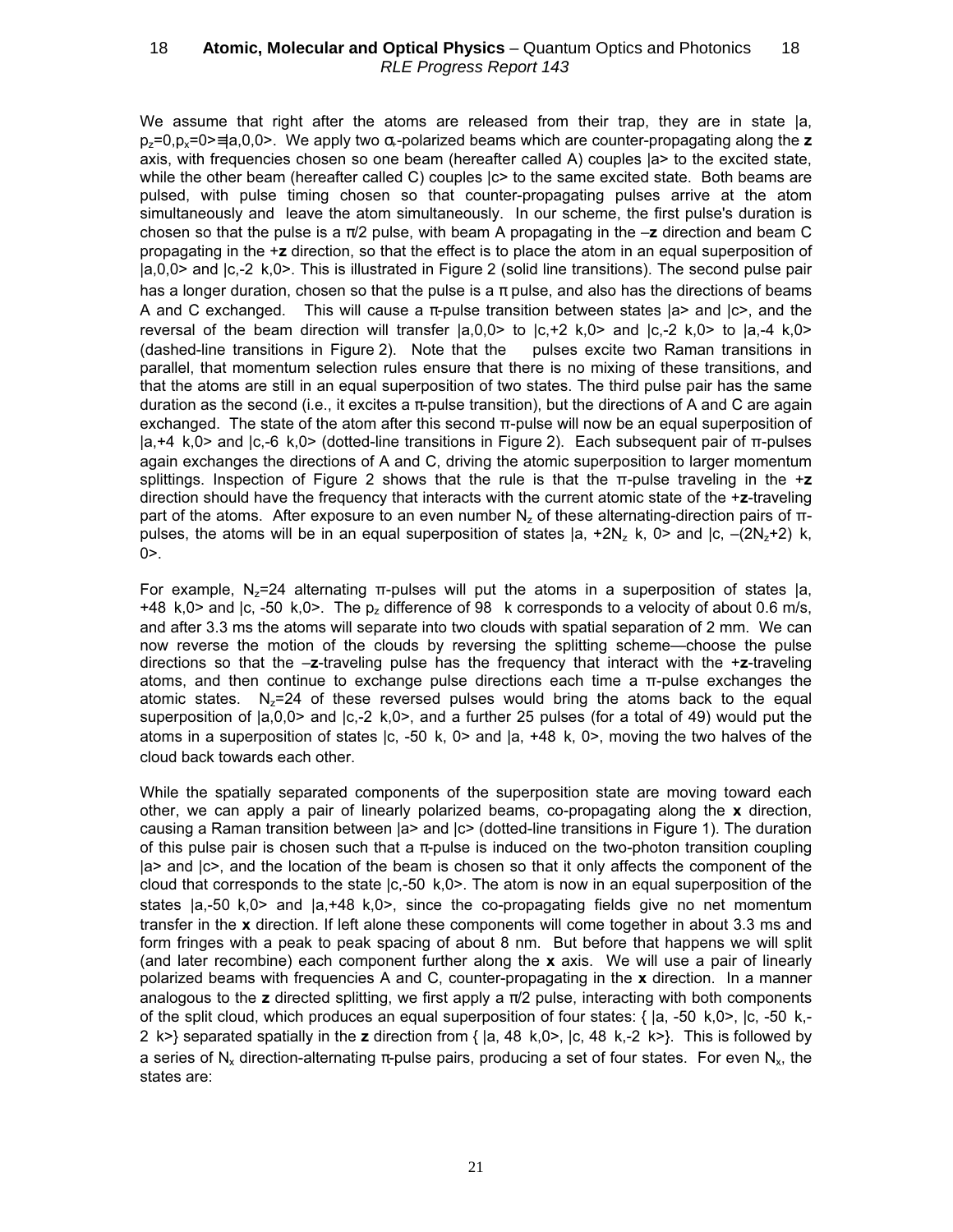$\{ |a,-50 \text{ k},2\text{N}_x \text{ k}\rangle, |c,-50 \text{ k},-(2\text{N}_x+2) \text{ k}\rangle\}$  and  $\{ |a,48 \text{ k},2\text{N}_x \text{ k}\rangle, |c,48 \text{ k},-(2\text{N}_x+2) \text{ k}\rangle\}$ . The two clouds in curly brackets are spatially separate from each other in the z direction, while inside each cloud two subclouds will now separate out in the  $x$  direction, with a velocity of 1.2 m/s if  $N<sub>x</sub>=2N<sub>z</sub>=48.$  Thus, after about 1.7 ms, the separation in the x direction will be about 2 mm in each cloud. At this point,  $2N_x+1=97$  π-pulses will be applied in the x direction, with the pulse directions chosen to reverse the momentum splitting in the  $x$  direction. This will produce an equal superposition of the four states:

 $\{ |a, -50 \text{ k}, -98 \text{ k}\rangle, |c, -50 \text{ k}, 96 \text{ k}\rangle \}$  and  $\{ |a, 48 \text{ k}, -98 \text{ k}\rangle, |c, 48 \text{ k}, 96 \text{ k}\rangle \}$ .

When these states merge their interference fringe spacing would be on the order of a few nanometers, which would be difficult to detect by optical grating diffraction. To observe the interference and optimize the amplitude in real time, we could scan the phase of one of the laser pulses and detect the atoms either in state |a> or in state |c>. The population in either state is a function of the optical phase scan. This is the internal state interference and the sensitivity of this interference is independent of the splitting angle.

Finally, after optimizing the internal state interference, a z directed pair of copropagating, circularly polarized beams are now used to excite a  $\pi$  transition between  $|a\rangle$  and  $|c\rangle$ , but located spatially so as to affect only the  $|c$  subcloud of each z separated cloud. The separation of 2 mm in the x direction makes this selective excitation possible. After this pulse sequence, we have four subclouds, converging toward one another in both x and z directions, and each in the internal state |a>:

 $\{ |a, -50 \text{ k}, -98 \text{ k}\rangle, |a, -50 \text{ k}, 96 \text{ k}\rangle \}$  and  $\{ |a, 48 \text{ k}, -98 \text{ k}\rangle, |a, 48 \text{ k}, 96 \text{ k}\rangle \}$ .

Note that the subclouds are now separated in the  $z$  direction by 1 mm, and in the  $x$  direction by 2 mm. Similarly, the speed of convergence in the z direction (about 0.6 m/s) is half of the convergence speed in the x direction. As such, all four components of the cloud will come together in another 1.7 ms, forming a 2 dimensional matter wave grating pattern. The spacing of these patterns are determined by the values of  $N_z$  and  $N_x$ : for the rubidium transition wavelength of about 800 nm, the peak-to-peak separation in the z direction is approximately 100/N<sub>z</sub> nm, and the separation in the x direction is 100/N<sub>x</sub> nm. For the parameters chosen here, we would have a grating with about 4 nm spacing in the  $x$  direction, and 8 nm spacing in the  $z$  direction. Structures as small as 2 nm seem feasible given the source particles' parameters considered here. For lithographic applications, this pattern can be deposited on a substrate coated with self-assembled monolayers of octyltrichlorosilane. Then, the damage induced on this layer can be transferred chemically to an underlying layer of semiconductors or coinage metals<sup>13</sup>. The number of spots, and uniformity of height thereof, are determined largely by the coherence length of the sample. For a Bose condensed source, the coherence length is of the order of 300  $\mu$ m, so that up to 10<sup>10</sup> structures can be produced and deposited over an area of 300 um diameter.

In the discussion above, we considered only the state with zero initial momentum. To see the effect of wave packet evolution on the interference pattern, we start with a Gaussian wave packet and Fourier transform it into momentum space. We take into account the initial momentum in the  $x$  and  $z$  directions and average the interference process over the initial wave packet. Figure 3 shows schematically the steps involved in producing the two dimensional beam-splitting and recombining. At point S, right after atoms are released from the trap, assume the initial momentum state is  $|_{\psi}>=|a, p_{\infty}$ ħk,  $p_{\infty}$ ħk>. In what follows, we assume that the duration of the interaction with the laser pulses is negligible compared to the free evolution time of the wavepacket. Components of the wave-packet following the four distinct paths S-A-A1-E, S-A-A2-E, S-B-B1-E and S-B-B2-E will accumulate phase factors given by the following expressions:

 $\alpha$ =Exp{i(-ħk<sup>2</sup>/2m)t[(p<sub>oz</sub>–2N<sub>z</sub>–2)<sup>2</sup> + (p<sub>oz</sub>+2N<sub>z</sub>)<sup>2</sup> + (p<sub>ox</sub>+2N<sub>x</sub>)<sup>2</sup> + (p<sub>ox</sub>–2N<sub>x</sub>-2)<sup>2</sup>]}, Here t is the time from S to A or B. At point E, the momentum state becomes:  $|\phi(p_{ox},p_{oz})\rangle$ =1/2 $\alpha_1$  (  $|a,(p_{oz}+2N_z-2)$ ħk,  $(p_{ox}-2N_x)$ ħk>+  $|a,(p_{oz}+2N_z-2)$ ħk,  $(p_{ox}+2N_x-2)$ ħk> +  $|a, (p_{oz}-2N_z)$ ħk,  $(p_{ox}-2N_x)$ ħk>+  $|a, (p_{oz}-2N_z)$ ħk,  $(p_{ox}+2N_x-2)$ ħk>)

The whole wave packet is then given by: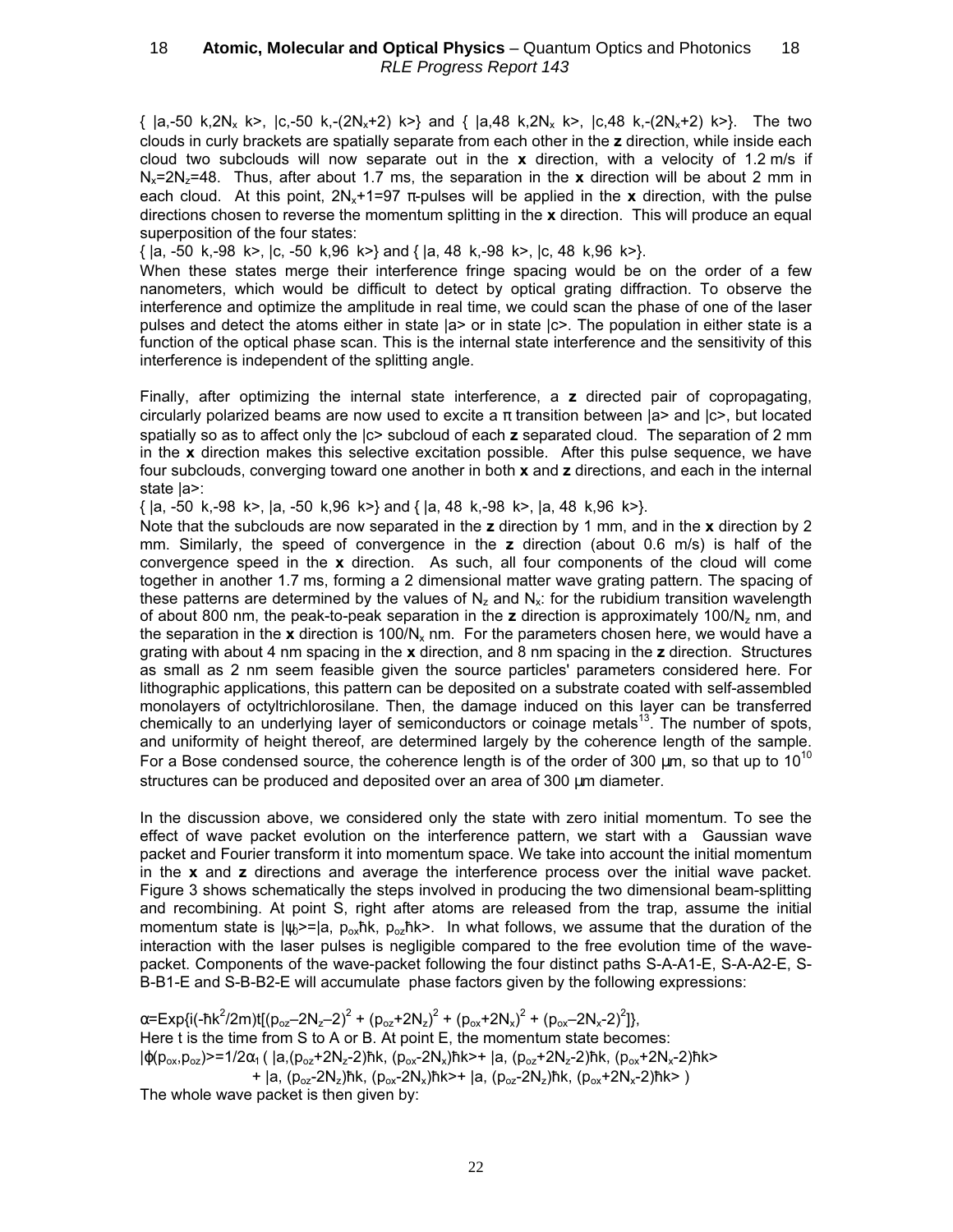$$
|\varphi\rangle = \iint dp_{ox} dp_{oz} \frac{2\delta}{\sqrt{2\pi}} \exp[-\delta^2(p_{ox}^2 + p_{oz}^2)k^2]^{*} |\varphi(p_{ox}, p_{oz}) \rangle
$$

where  $\delta$  is the standard deviation of the initial packet. The interference pattern is given by  $P(x,z)=v(x,z)^{*}$   $v(x,z)$ , where  $v(x,z)=,  $z$ ,  $x \mid \varphi>$  is the spatial wave function.$  $P(x,z)=$ 

$$
\frac{4a^2}{2\pi(a^4 + \frac{2k^2}{m^2})} \cos^2[(2N_x + 1)kz] \cos^2[(2N_x + 1)kx] \exp[-\frac{a^2(\frac{2kt}{m} + z)^2}{2(a^4 + \frac{2t^2}{m})}]\exp[-\frac{a^2(\frac{2kt}{m} + z)^2}{2(a^4 + \frac{2t^2}{m})}]
$$

From this, we can see that it is a two dimensional interference pattern with Gaussian envelope.

Figure 4 shows a plot of this pattern for  $\delta = 10$  nm and t=30 ns as a simple example. The relatively small size of the packet is chosen in order to ensure that both the fringe pattern and the roll-off are easily decipherable in the plot. Of course, as discussed above, the initial wave packet size could be as large as 1 mm. In that case, we will have nearly  $10^{10}$  fringes within the envelope.

As described in the previous report, efforts are underway to demonstrate such an interferometer using an atomic beam. The first step is to demonstrate the smallest splitting version of this interferometer, corresponding to a sequence of  $\pi/2$ - $\pi$ - $\pi/2$  pulses. Very recently, we have observed this interference, using a novel scheme which is very robust with respect to light-shifts, optical pumping, cooling, and alignments. Briefly, a highly collimated, thermal atomic beam was used, thus making it unnecessary to perform transverse cooling. Second, a simple optical pumping beam was used to transfer all the atoms to the  $F=3$  hyperfine level of  ${}^{85}Rb$  atoms. Magnetic sublevel optical pumping was not used; instead, a few Gauss of magnetic field was applied to isolate the  $m_F=0$  sublevel. A pair of acousto-optic modulators were used to produce the pair of frequencies necessary for off-resonant Raman excitation. A cycling transition was used to detect efficiently the atoms in the F=2 hyperfine level via fluorescence gathered by an uncooled photomultiplier tube. Most significantly, we used a single counter-propagating Raman excitation zone. Thus, the  $\pi/2$ - $\pi-\pi/2$  sequence was realized without any dark zones in-between. The interference fringe was detected by simply scanning the phase of the last quarter of the single zone, by inserting a scanning glass plate in the beam. While this approach constraints the area of the interferometer (which is important for rotation sensing ), this limitation is of no consequence for lithographic application. The area limitation can be overcome easily if one were to use trapped atoms as the source, since the interaction time will then be much larger even for a single zone.

Figure 4 (top graph) shows a preliminary set of atomic interference fringes observed this way. The amplitude variation of the fringes results from intensity variation as a function of the glass plate angle. This can be easily fixed by using a thicker glass plat operating around near normal incidence conditions. The bottom graph shows the corresponding interference fringes observed from a Michelson interferometer where one arm is passed through the sacnning glass plate. No efforts were made to match the phase scan rate, hence the difference in the periodicity of the two graphs. The next step is to demonstrate a larger angle interferometer by extending this approach.

#### References

- 1. T. Gustavson, P. Bouyer, and M. Kasevich, Phys. Rev. Lett. 78, 2046 (1997).
- 2. D. Keith, C.Ekstrom, Q. Turchette, and D.E. Pritchard, Phys. Rev. Lett. 66, 2693 (1991)
- 3. M.J. Snadden et al., Phys. Rev. Letts. 81, 971(1998).
- 4. D.S. Weiss, B.C. Young, and S. Chu, Phys. Rev. Lett. 70, 2706 (1993).
- 5. M.R. Andrews et al., Science 275, 637 (1997).
- 6. P.L. Gould, G.A. Ruff, and D.E. Pritchard, Phys. Rev. Lett. 56, 827 (1986).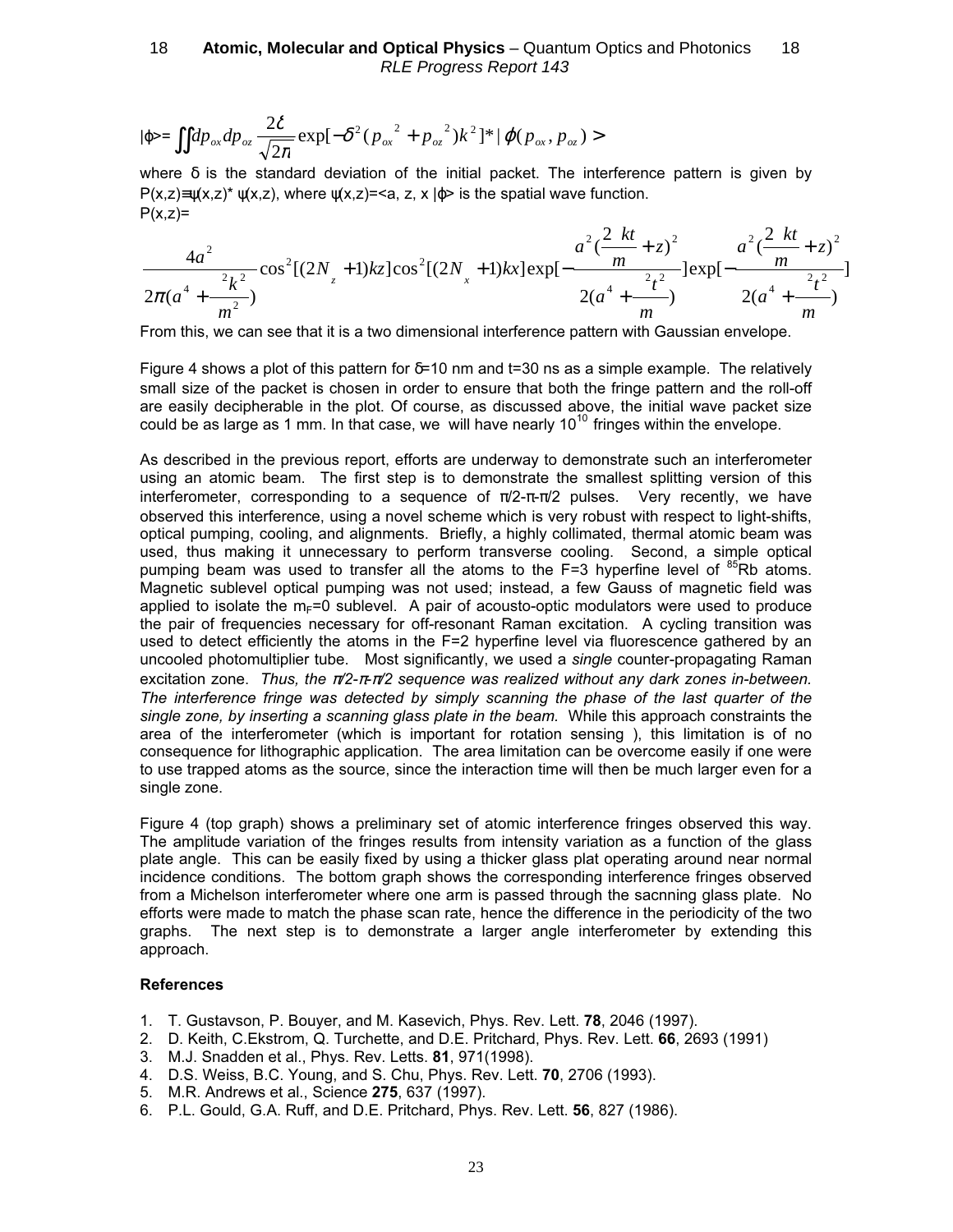- 7. T. Pfau, C.S. Adams, and J. Mlynek, Europhys. Lett. 21, 439 (1993).
- 8. T. Pfau et al., Phys. Rev. Lett. 71, 3427 (1993)
- 9. U. Janicke and M. Wilkens, Phys. Rev. A. 50, 3265 (1994).
- 10. P.R. Hemmer, M.S. Shahriar, M.G. Prentiss, D.P. Katz, K. Berggren, J. Mervis, and N.P. Bigelow, Phys. Rev. Lett. 68, 3148 (1992).
- 11. K.S. Johnson, A. Chu, T.W. Lynn, K.K. Berggren, M.S. Shahriar, and M. Prentiss, Opt. Letts. 20, 1310(1995).
- 12. R. Grimm, J. Soding, and Yu.B. Ovchinnikov, Opt. Lett. 19, 658(1994).
- 13. R. Younkin et al. Appl. Phys. Lett. 71, 1261 (1997).



Figure 1. The relevant energy levels of  ${}^{87}Rb$  atoms (not to scale). Transitions from the D<sub>2</sub> manifolds are used. The presence of two different types of Raman transitions in the  $D<sub>2</sub>$  manifold, excitable by optical beams propagating in orthogonal direction, is a key element of this design. Note that because of the particular magnetic sublevels chosen as  $|a\rangle$  and  $|c\rangle$ , both  $\sigma$  -  $\sigma$  as well as  $\pi\pi$  Raman transition exist for coupling these two states. This, for example, is not the case if  $m_f$ =0 levels were chosen for both |a> and |c>, because of selection rules prohibiting  $\Delta f=0$ ,  $\Delta m_f=0$ transitions, and the constraint that  $|\varDelta f|$ ≰.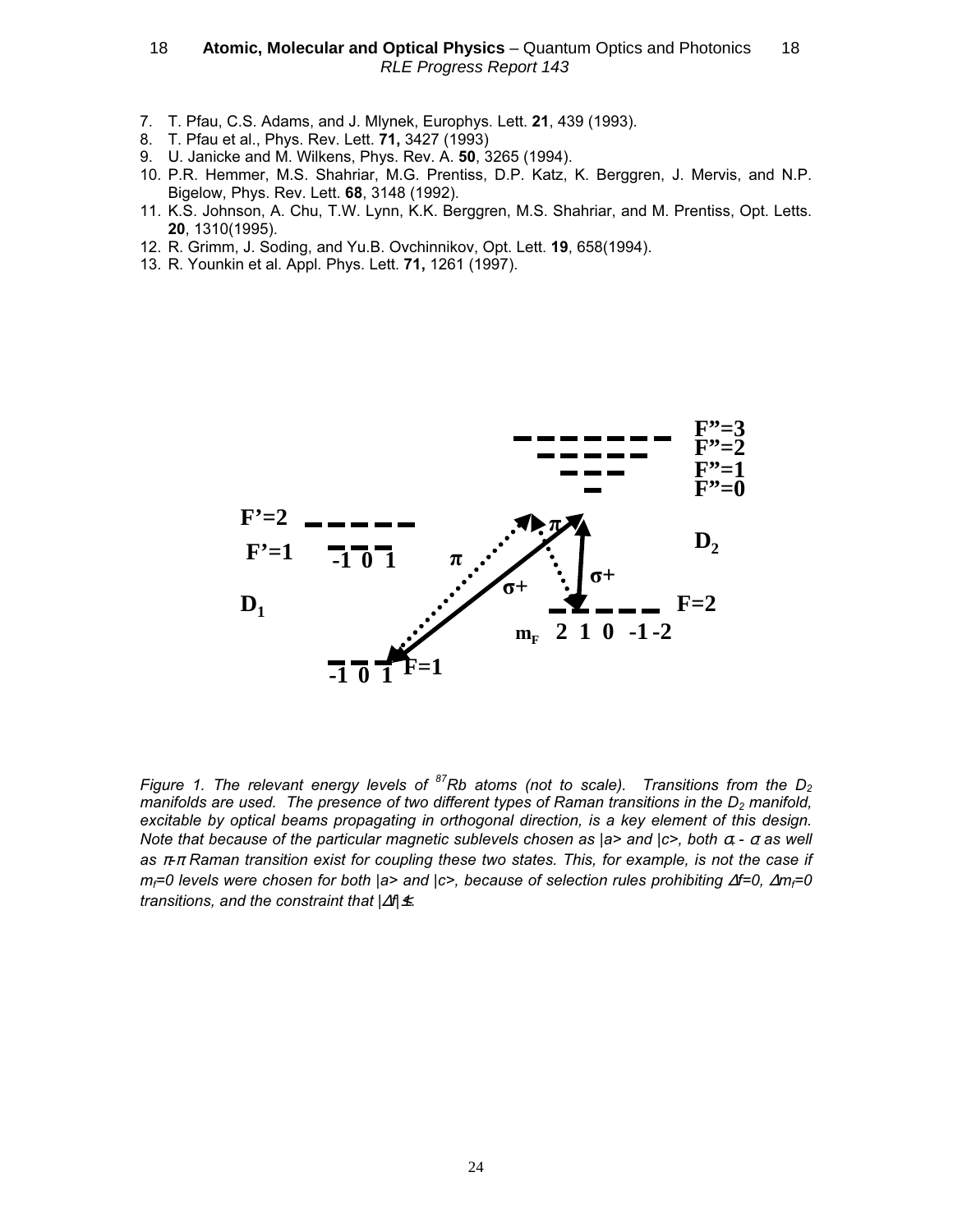

Figure 2. Schematic illustration of the first three pulses in the Raman pulse beamsplitter. Explicit form of the initial superposition state, after excitation with the  $\pi/2$  pulse, is shown along with the superposition states resulting after the first and second  $\pi$  pulses are applied. Solid lines denote transitions excited with the  $\pi/2$  pulse, dashed lines denote the first  $\pi$  pulse, dotted lines denote the second  $\pi$  pulse. Note that the  $\pi$  pulses excite two Raman transitions in parallel. Momentum selection rules ensure that there is no mixing of these transitions. For clarity, the energy shifts due to kinetic energy are omitted.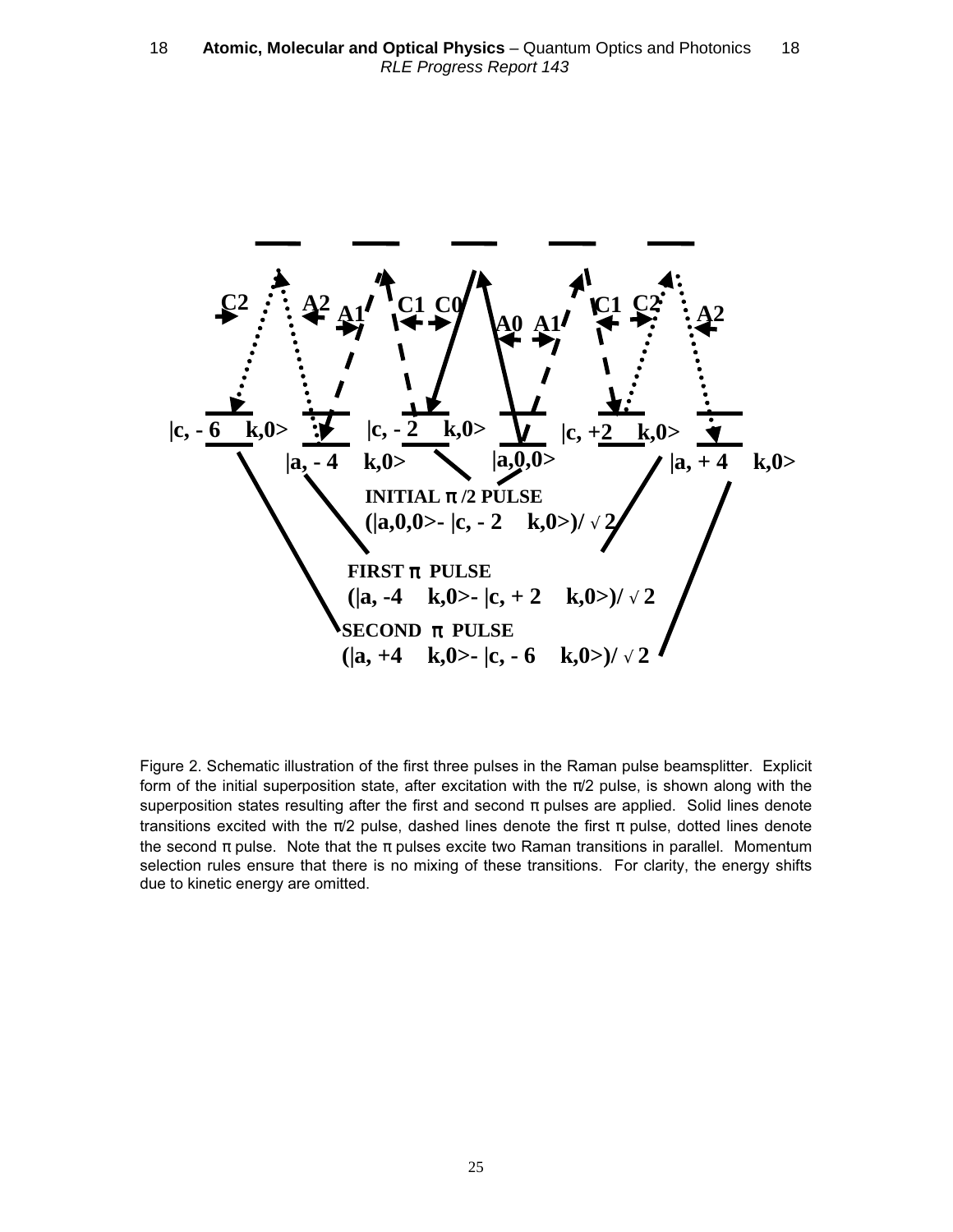

Figure 3. A two-dimensional interference pattern after initial momentum averaging. This simulation assumes a 10 nm initial Gaussian wave packet size and total 60 ns propagation time.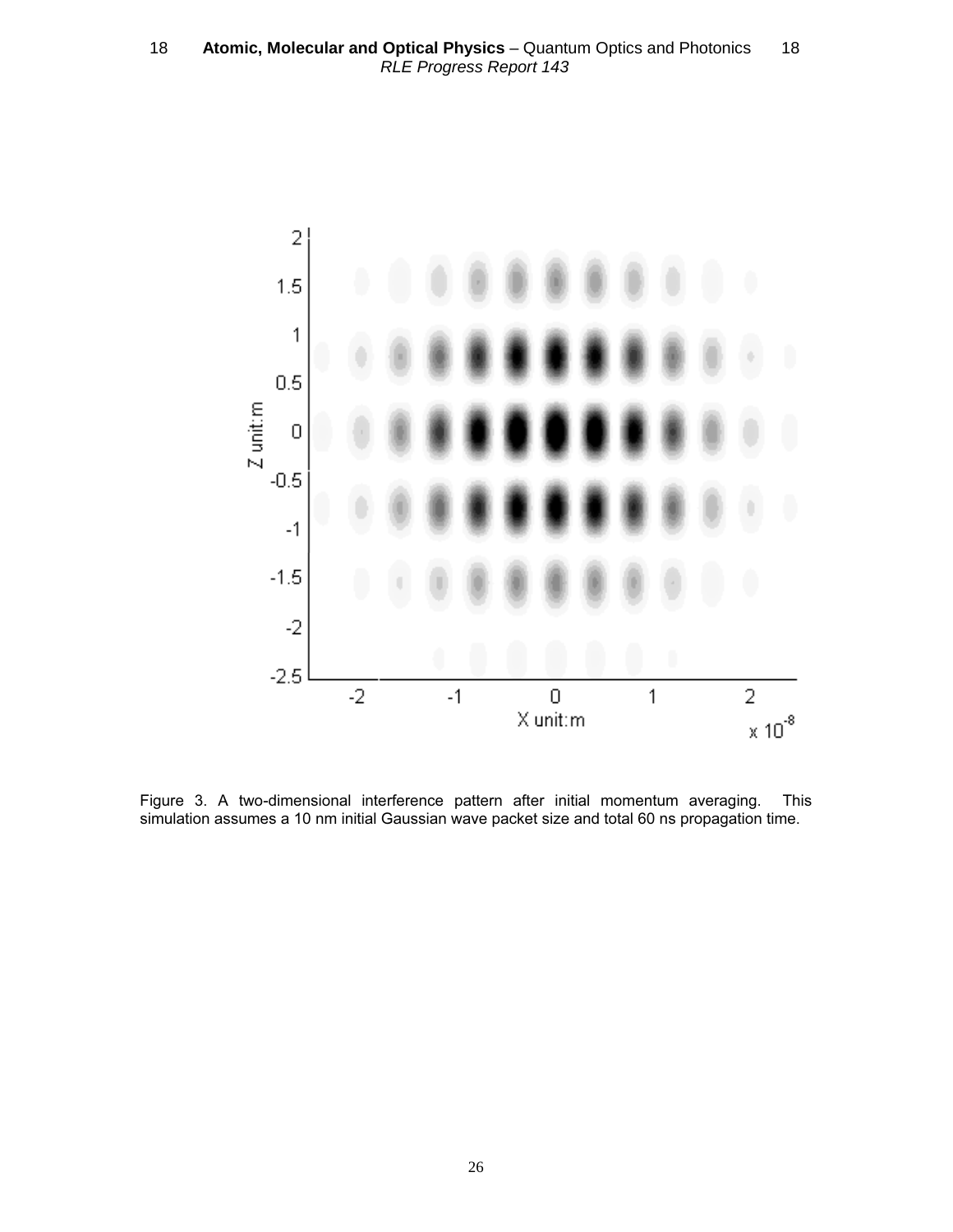

Figure 4. Preliminary set of atomic interference fringes (top graph) observed using the robust scheme described in the text. The amplitude variation of the fringes results from intensity variation as a function of the glass plate angle. This can be easily fixed by using a thicker glass plat operating around near normal incidence conditions. The bottom graph shows the corresponding interference fringes observed from a Michelson interferometer where one arm is passed through the sacnning glass plate. No efforts were made to match the phase scan rate, hence the difference in the periodicity of the two graphs.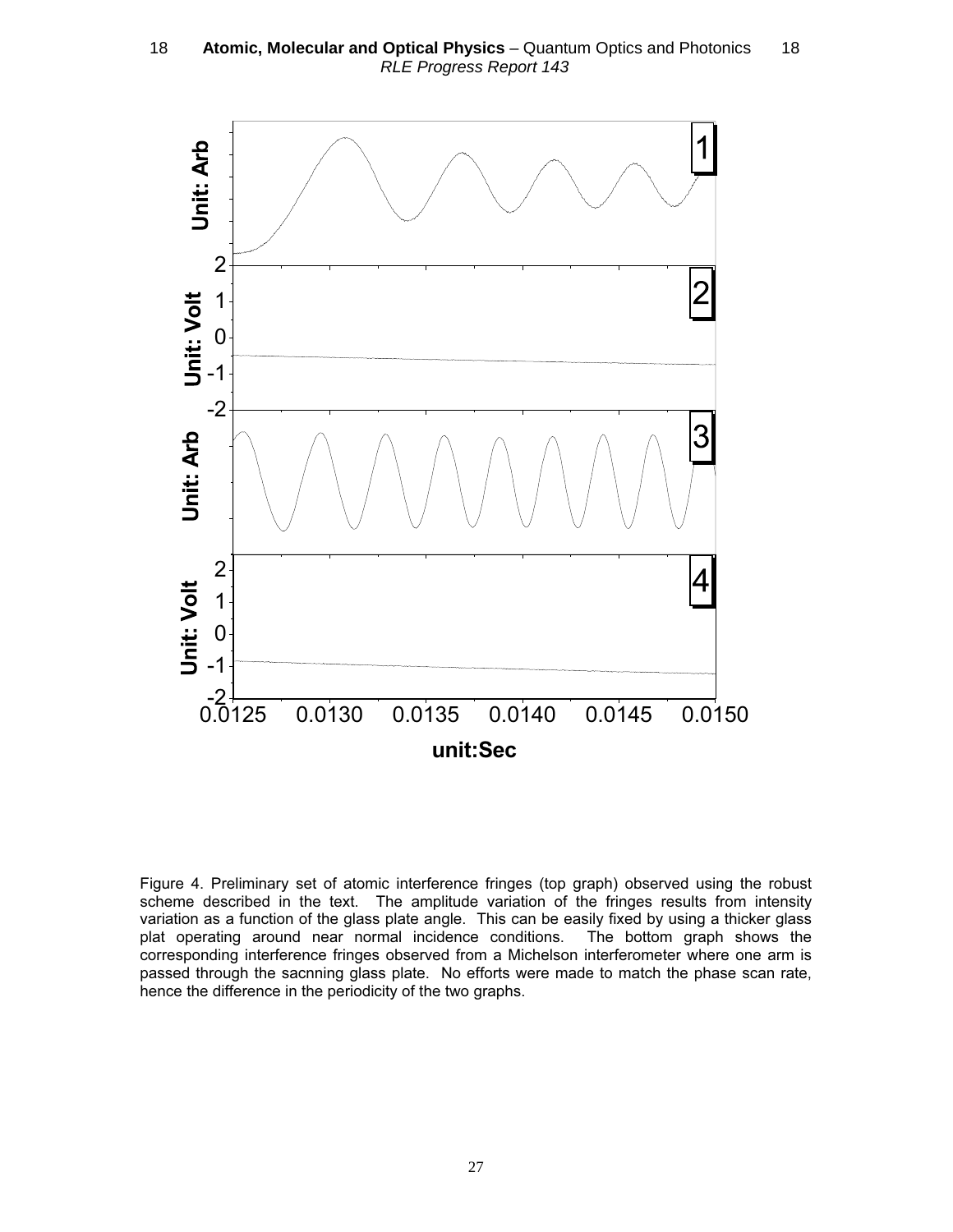## 4. Long-Distance, Unconditional Quantum Teleportation of a Massive Particle via Complete Measurement of Bell States: Experimental Progress

#### Sponsor

#### ARO Grant # DAAD19-001-0177

Previously, we reported on a model we have developed for realizing quantum teleportation of a massive particle via complete measurement of Bell states using <sup>87</sup>Rb atoms. Here report our recent experimental efforts towards realizing this goal.

We recall briefly our proposed scheme for constructing a quantum network[1]. The method we developed creates entanglement between two distant atoms using entangled photons. These atoms can exchange quantum information by the process of teleportation[2]. Quantum information processing need only be performed locally. The scheme should allow reliable transmission of quantum information between quantum microcomputers separated by distances of tens of kilometers, without using entanglement purification or quantum error correction[3,4].

In general, it is difficult to create a quantum wire[5]. Direct quantum communication is fragile; existing methods for coping with noisy quantum channels are complicated and time consuming[6]. The solution is to create a quantum network that does not require reliable quantum wires[7]. Cavity quantum electrodynamics provides mechanisms for communicating between cavities [1,7]. The key technology proposed here is a method for transmitting entanglement over long distances, capturing it in optical cavities, and storing it in atoms.

We describe the method in general terms. First, use parametric down conversion to create pairs of momentum- and polarization-entangled photons, sending one to cavity 1 and the other to cavity 2, which are equidistant from the source. Each cavity contains an atom, trapped in an optical potential. Because of their momentum entanglement, each of the entangled pair of photons arrives at its respective cavity at the same time. Although many of the photon pairs will fail to arrive at and enter their respective cavities, on occasion a photon will enter cavity 1 and its entangled pair photon will enter cavity 2 at the same time. Once in the cavity, the photon can drive a transition between the A and the (degenerate) B levels of the atom ( figure 1a). This effectively transfers the photon entanglement to the degenerate B levels of the atoms in cavities 1 and 2.

This entanglement can be detected and stored as follows. Concentrate first on a single cavity. To protect the quantum information when the atom has absorbed the photon, drive a transition from B to the long-lived D levels (figure 1a). Now detect if the atom has absorbed a photon by driving a cycling transition from A to C. If no fluorescence is seen, then the atom successfully absorbed the photon and the resulting entanglement in D will be stored for subsequent manipulations. Otherwise, the atom was still in A, which means it failed to absorb the photon. In this case the atom will return to A, ready to absorb the ext photon entering the cavity. When the keeper of cavity 1 has captured a photon, she calls the keeper of cavity 2 to see whether he has captured a photon at the same time. If not, she returns her atom to A and tries again. If both cavities have captured a photon at the same time, however, they now possess two entangled distant atoms.

Let us now look at how such a scheme might be carried out using rubidium atoms (figure 1b). A UV laser will be used to excite a non-linear crystal. Via type-II parametric down-conversion, this crystal will produce pairs of entangled photons, each at 795 nm. An ultrabright, narrow-band parametric amplifier version of this source is described in ref.[8]. We consider the polarization entanglement to be of the form  $(|\alpha\rangle-1|\alpha\rangle-2+exp(i\kappa)|\alpha\rangle-1|\alpha\rangle-2)/\mathcal{Q}$ , where  $\alpha+(\alpha)$  indicates right(left) circular polarization. The protocol will work for any known value of κ. Each beam is coupled into a fiber, and transported to an optical cavity with slow decay and a strong vacuum Rabi frequency (20 MHz)[9].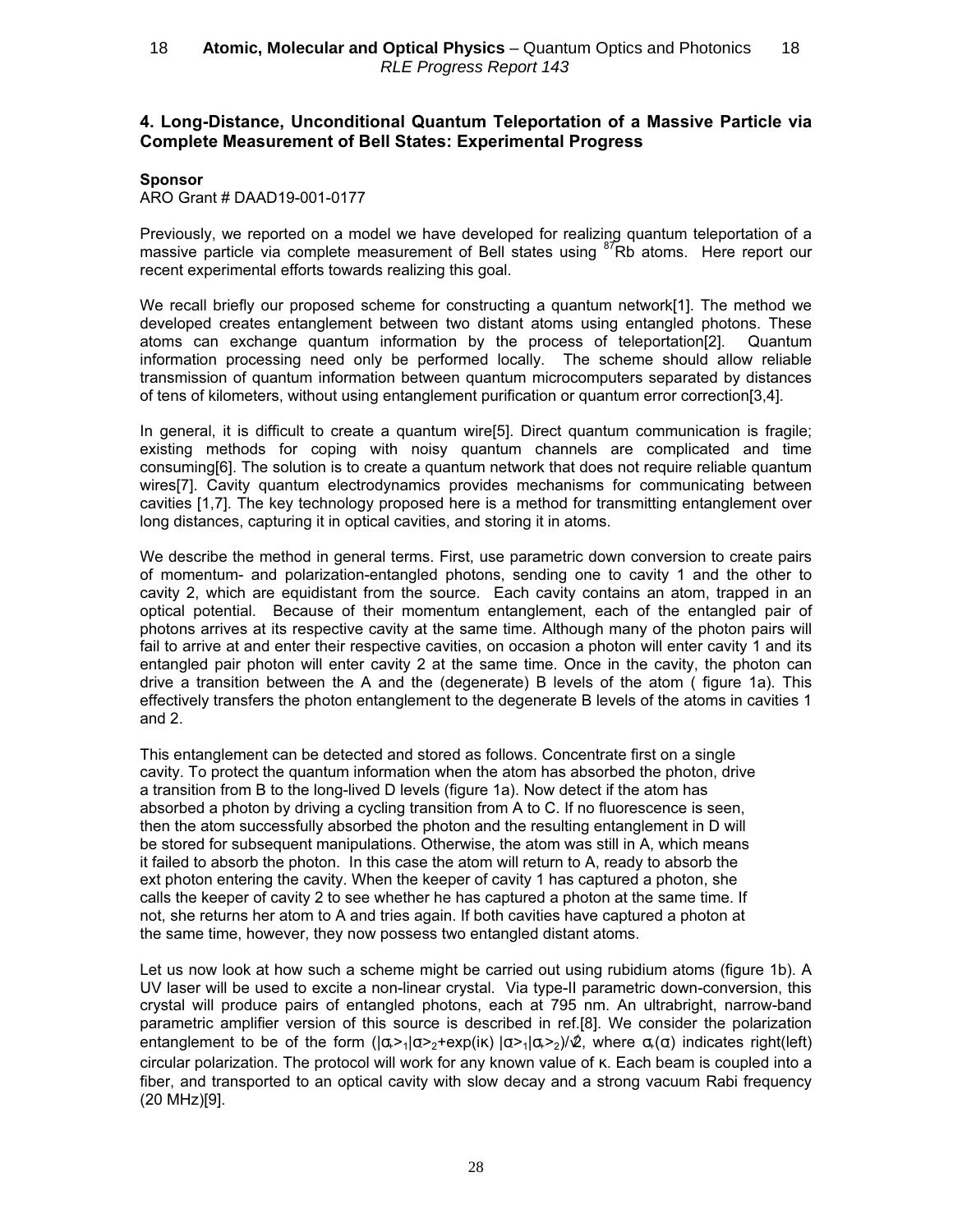Each cavity holds a rubidium atom, confined by a focused  $CO<sub>2</sub>$  laser. The mean number of atoms caught is controlled via the parameters involved in the process, and can be reduced to one in a controlled fashion. It has been demonstrated recently[10] that at a pressure of  $10^{-11}$  Torr, atoms survive for more than 2 minutes in a  $CO<sub>2</sub>$  trap. The trap lifetime may be increased up to an hour by housing the trap chamber in a liquid helium cryostat. In practice, other processes such as fluctuations in the residual magnetic field will limit the decoherence time to a few minutes.

Figure 2 illustrates the transitions to be employed in each cavity. Initially, the atom(s) are prepared in the F=1,  $m_F=0$  ground state (`A' level). The photon excites the dashed transitions to the F=1,  $m_F = \pm 1$  excited level (`B' levels) (fig 2a). A  $\pi$  polarized beam completes the Raman excitation, producing a superposition of the F=2,  $m_F = \pm 1$  states ( 'D' levels). To determine if the photon has been absorbed by the atom, the F=1 state is detected by exciting the cycling transition ( 'A to C') shown in figure 2b.

The dual-OPA source of ref [8] is capable of producing  $\sim 10^6$  entangled pairs/sec at 795 nm in  $\sim$  30 MHz bandwidth. For long-distance transmission, one can generate  $\sim$ 10 $^6$  pairs/sec in the 1550 nm low-loss fiber transmission window. After fiber propagation we can shift the entanglement to the 795 nm via quantum-state frequency translation, previously demonstrated by Kumar[12].The entanglement produced this way can be used for quantum teleportation, quantum cryptography, or remote phase measurement[13], for example. Previously, we have reported an explicit construction for performing the teleportation of a quantum state.

Efforts are underway to realize the the various aspects of this scheme. In particular, our group has been concentrating first on trapping a single atom inside a high finesse optical cavity. Figure 3 shows schematically the basic apparatus we have constructed for trapping a single atom inside a high finesse optical cavity. The bottom chamber houses a magneto-optic trap, loaded from a chirp-slowed atomic beam (not shown, separated via differential pumping). The top chamber is designed to hold the optical cavity. Atoms launched from the bottom chamber via an atomic fountain will enter the top chamber and come to rest at the center of the optical cavity, and then trapped by an off-resonant dipole-force field.

The Fabry-Perot cavity has been constructed using a pair of super-mirrors custom-made by Research Electro Optics Inc. of Boulder, Colorado. We have observed a Q of 2X10<sup>5</sup>. A typical ultra-narrow resonance of this cavity is shown in the top graph of figure 4. In order to stabilize this cavity, we have employed the well-known technique of FM locking, wherein FM sidebands detected in reflection from the cavity is used to generate the error signal. A typical trace of the FM sidebands are shown in the bottom trace of figure 4. The next step is to optimize the fountain, to be followed by trapping of a single atom at the center of the optical cavity by using a focused  $CO<sub>2</sub>$  laser beam.

#### References:

- 1. J. Cirac et al., Phys. Rev. Lett., 78, p. 3221 (1997).
- 2. C. Bennett et.al., Phys. Rev. Lett., 70, p. 1895 (1993).
- 3. P. Shor, Proceedings of the 37th Annual Symposium on the Foundations of Computer Science, IEEE Computer Society Press, Los Alamitos, p. 56 (1996); D. DiVincenzo and P. Shor, Phys. Rev. Lett., 77, p. 3260 (1996).
- 4. P. Shor, Phys. Rev. A, 52, pp. R2493-R2496 (1995); A. Steane, Phys. Rev. Lett., 77, pp. 793-797 (1996); A. Calderbank and P. Shor, Phys. Rev. A, 54, pp. 1098-1106 (1996); R. Laflamme, C. Miquel, J. Paz, W. Zurek, Phys. Rev. Lett., 77, p. 198(1996); E. Knill and R. Laflamme, Phys. Rev. A, 55, p. 900 (1997); C. Bennett et. al., Phys. Rev. A, 54, p. 3824 (1996).
- 5. S. Lloyd, Science, 261, p. 1569 (1993).
- 6. C. Bennett, D.DiVincenzo, J.Smolin, Phys. Rev. Lett., 78, p. 3217 (1997); B. Schumacher and M. Nielsen, Phys. Rev. A, 54, p. 2629 (1996); B. Schumacher,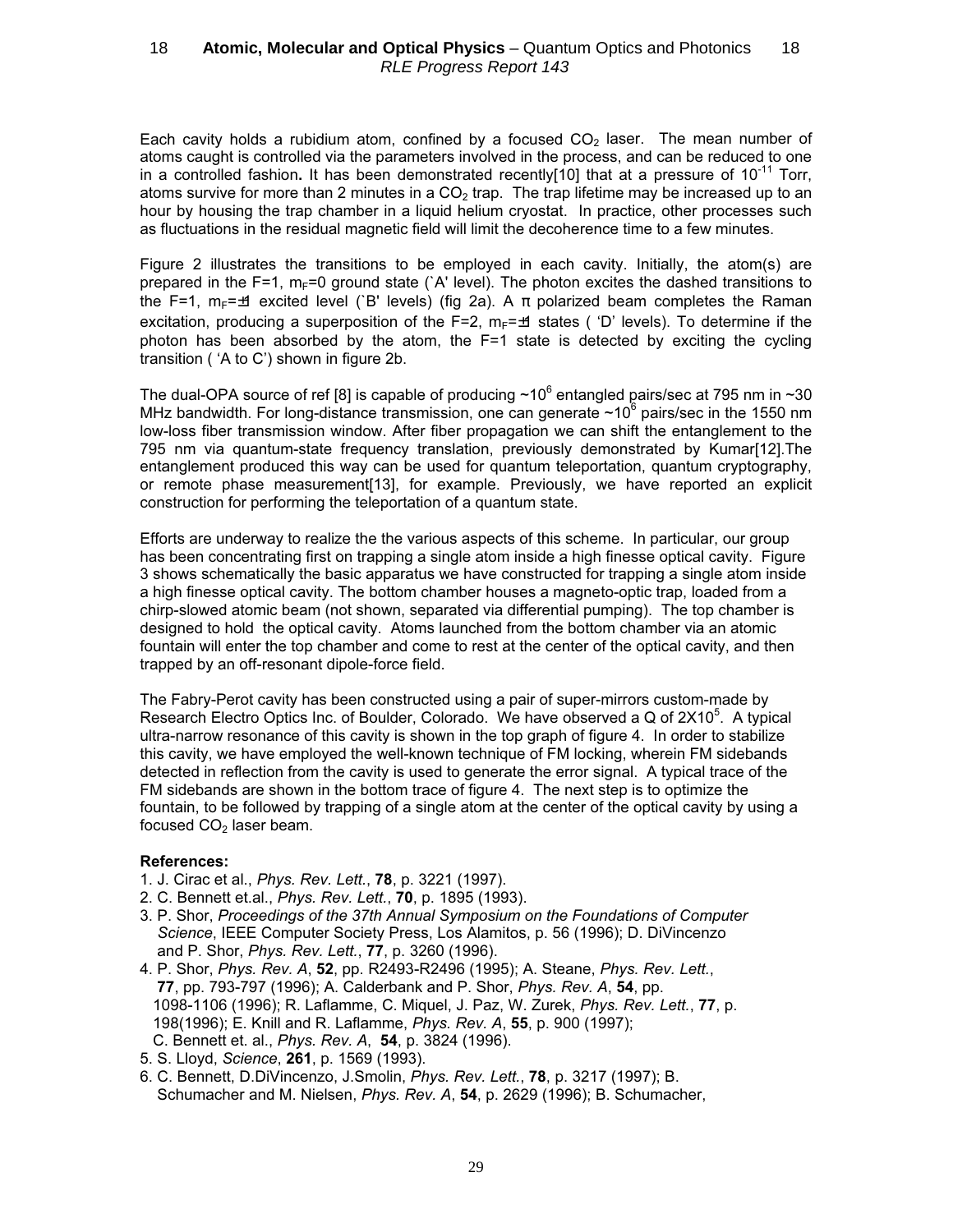Phys. Rev. A, 54, p. 2614 (1996); S. Lloyd, Phys. Rev. A, 55, p.1613 (1997).

- 7. S. van Enk, J. Cirac, P. Zoller, Phys. Rev. Lett., 78, p. 4293 (1997)
- 8. J.H. Shapiro and N.C. Wong, J. Opt. B.: Quantum Semiclass. Opt. 2, L1(2000).
- 9. S. Morin, C. Yu, and T. Mossberg , Phys. Rev. Lett. 73, p.1489 (1994).
- 10. K. O'Hara et. al., Phys. Rev. Lett. 82, p. 4204 (1999).
- 11. J.H. Shapiro, in Proc. Fifth International Conf. On Quantum Communication, Measurement, and Computing, Capri 2000, edited by O. Hirota and P. Tombesi, and references therein; also available at http://xxx.lanl.gov/ps/quant-ph/0105055.
- 12. J.M.Huang and P.Kumar,Observation of quantum frequency conversion, Phys. Rev. Lett. 68, 2153 (1992).
- 13. M.S. Shahriar, http://xxx.lanl.gov/pdf/quant-ph/001007
- 14. T. Pellizzari et. al., Phys. Rev. Lett., 75, p. 3788 (1995).



Figure 1. Schematic illustration of the proposed experiment for creating potentially long distance entanglement between a pair of trapped rubidium atoms (see text)

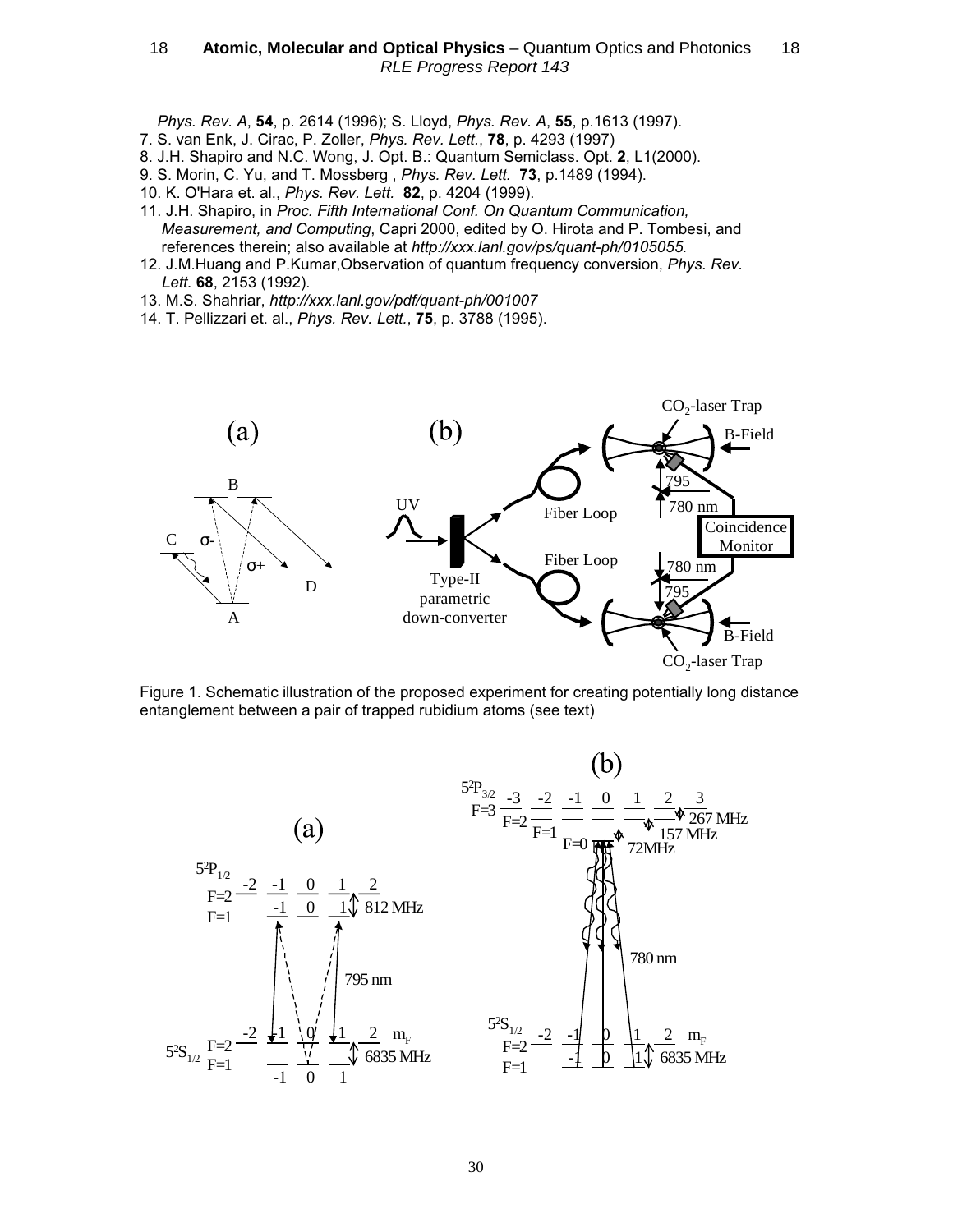Figure 2. Schematic illustration of the steps to be used in storing quantum coherence in a rubidium atom, and detecting it non-destructively (see text).



Figure 3. Schematic illustration of the apparatus we have constructed for trapping a single atom inside a high finesse optical cavity. The bottom chamber houses a magneto-optic trap, loaded from a chirp-slowed atomic beam (not shown, separated via differential pumping). The top chamber is designed to hold the optical cavity. Atoms launched from the bottom chamber via an atomic fountain will enter the top chamber and come to rest at the center of the optical cavity, and then trapped by an off-resonant dipole-force field.



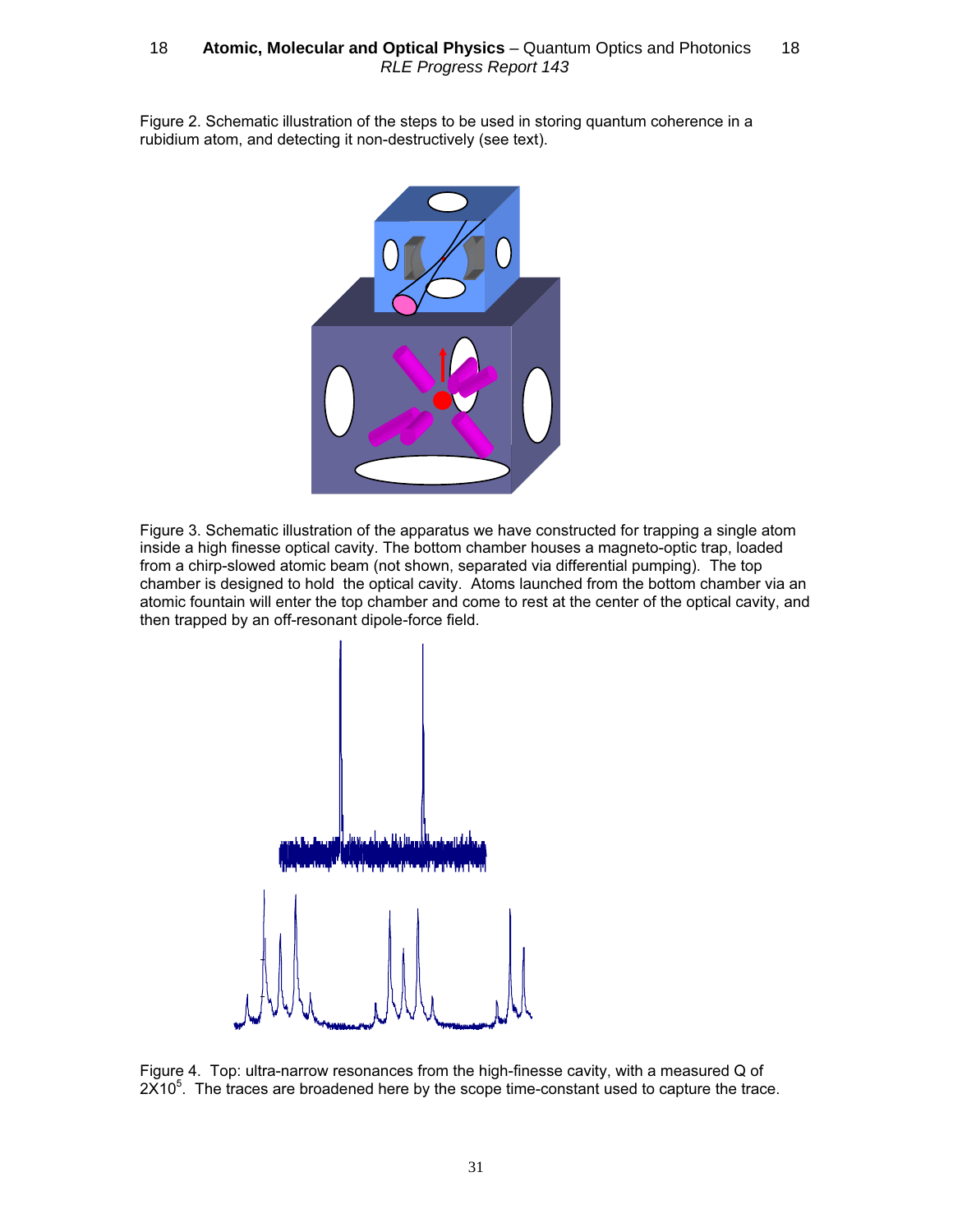Bottom: sidebands generated by an electro-optic modulator. These sidebands are used to stabilize the cavity via the FM-locking technique.

## 5. Remote Phase Measurement via Bloch-Siegert Oscillation and Quantum Teleportation, with Potential Application to Clock Synchronization

#### **Sponsors**

AFOSR grant # F49620-98-1-0313, ARO grant #s DAAG55-98-1-0375 and DAAD19-001-0177, and NRO grant # NRO-000-00-C-0158.

A recent proposal<sup>1</sup> by Jozsa et al. to synchronize remote clocks is incomplete because no prescription exists for creating the required prior non-degenerate entanglement, given that the relative phase between the two clocks is unknown. We show how a degenerate entanglement, created without this phase information<sup>2</sup>, can be used to determine the relative phase between the remote clocks, via the interference between the co- and counter-rotating excitations of a two-level atom. As such, the protocol offered here achieves the goal of phase-locking remote clocks via transmitting the phase of an oscillator via quantum teleportation.

The proposal<sup>1</sup> by Jozsa et al.<sup>1</sup> shows that if one has a singlet state of two atoms (consisting of entangled states of different but known energy), the intrinsic entanglement of the singlet can be used to create synchronized clocks which can be simultaneously started by making a measurement on one of the atoms. This is an important and interesting observation; however, all known methods for constructing a singlet state of two atoms using states of different energy require synchronized clocks to begin with. To put it differently, the challenge of quantum clock synchronization can be reduced to the task of determining the phase difference between two remote clocks. This would enable phase-locking of clocks for applications in VLBI (very large base interferometry)<sup>3</sup>. Here, we report a way to transmit the phase of an oscillator via quantum teleportation.

In order to explain the basic premise of the scheme we are proposing, it is instructive to discuss briefly the physical reason behind the inadequacy of the Jozsa protocol. As is well known, the amplitude of an atomic state is necessarily complex. Whenever a measurement is made, the square of the absolute value of the amplitude is what we can observe. The timing signal from a clock (as represented, e.g., by the amplitude of the magnetic field of an rf oscillator locked to the clock transition), on the other hand, is real, composed of the sum of two complex components. In describing the atom-field interaction, one often side-steps this difference by making what is called the rotating wave approximation (RWA), under which only one of the two complex components is kept. As a result, generally an atom interacting with a field enables one to measure only the intensity --- and not the amplitude and the phase--- of the field. This is the reason why most detectors are so-called square-law detectors. To see how this affects the Jozsa scheme, note that in essence this protocol attempts to teleport directly the information about the field from one clock to the other location via entanglement. However, because of this square-law effect, which shows up during the measurement/collapse stage of teleportation, what gets teleported is always the intensity, and not the amplitude and the phase. The protocol is thus constrained by the fact that the intensity is a constant, and does not contain any timing information.

This gives us some hints as to how one might solve the problem. Basically, one must modify the atom-field interaction in a way so as to enable the measurement of amplitude and phase of the field. This can be done via what is known as heterodyne detection, an example of which occurs in experiments involving quadrature squeezing. In such an experiment, the weak squeezed field is multiplied by a strong field (local oscillator: LO). An atom (or a semiconductor), acting still under the square-law limit, can detect this multiplied signal, which varies with the phase difference between the weak field and the LO. One can try to use the same idea to modify the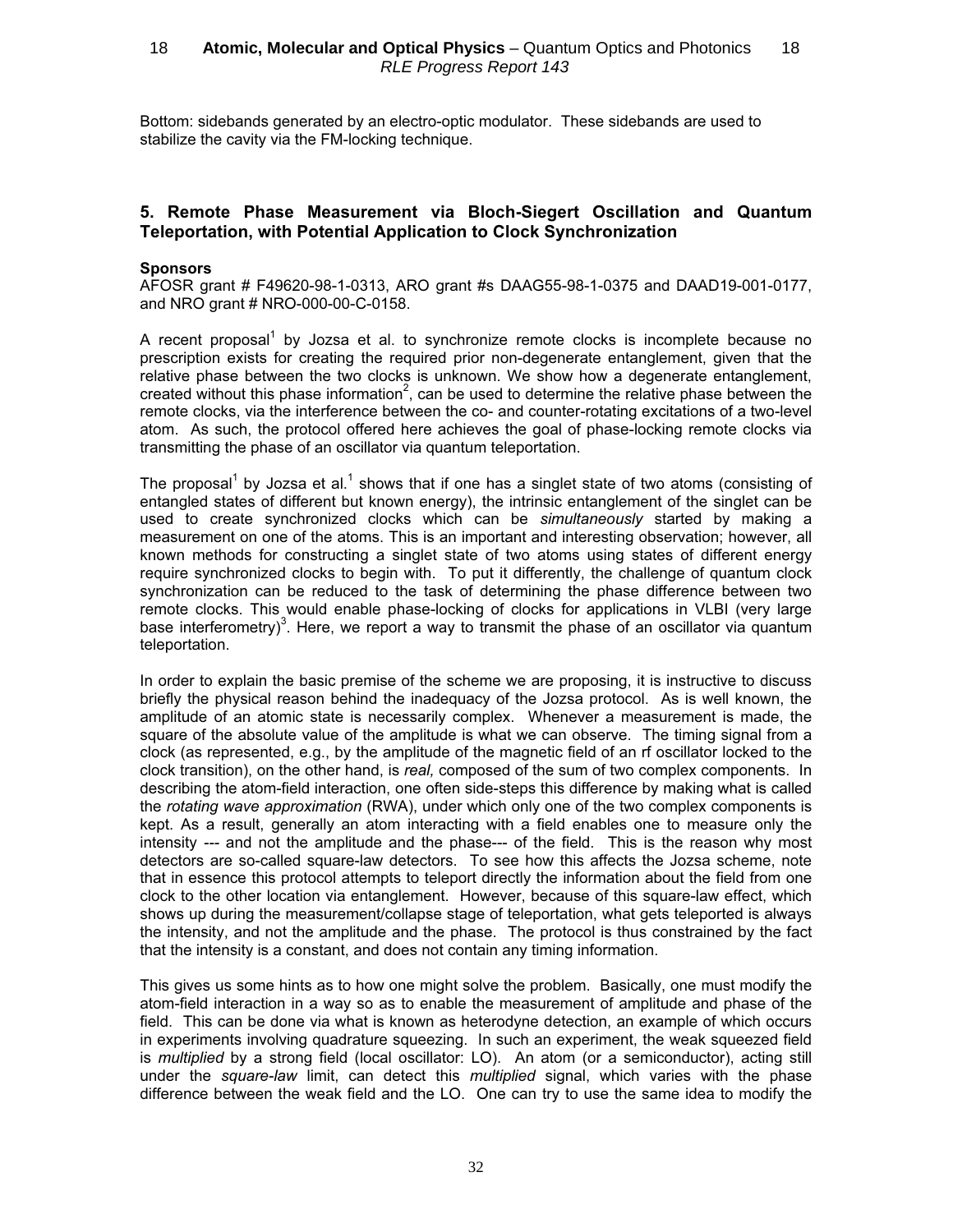Jozsa protocol. Briefly, one can use two different frequencies to interact simultaneously with the atom. If one of these frequencies corresponded to a clock that was already synchronized with the corresponding clock on the other side, then this method indeed works. However, this is only shifting the burden of synchronization, not solving it, as discussed in detail in ref. 4.

Here we show how to circumvent this constarint, by making use of the fact that the two complex parts of the clock field have exactly equal but opposite frequencies (one frequency is the negative of the other), and have exactly correlated phases. By using the so called counter-rotating complex field (which is normally ignored as discussed above) as the LO, we can now measure the amplitude and the phase of the electric field. When this concept is applied to the basic apparatus of the Jozsa protocol, the result is that one is able to teleport the amplitude and the phase of the clock field, thus achieving synchronization.

In our model two observers, Alice and Bob, assumed to be in the same reference frame, have each an atomic clock, which are operating at the same frequency. The relative phase,  $\Omega$ , between them is unknown to both of them. The basic task is for Alice and Bob both to determine what the value of Ωis. It is clear that classically this can not be established without either Bob or Alice sending the other a sample of his/her oscillating field directly. For example, the rf signal can be encoded as the beat between two optical frequencies, which in turn can be transmitted by laser. However, one must know the optical path length between Bob and Alice; potential variation in optical density (and thus index) of the intervening medium makes it difficult to determine this accurately. This problem lies at the heart of the current approaches used for clock synchronization<sup>5</sup>. Here we show how Ω can be determined without transmitting a timing signal between Alice and Bob, thereby avoiding this problem.

We assume that Alice and Bob each has an atom that has two degenerate ground states (|1> and  $|2\rangle$ , each of which is coupled to a higher energy state  $(|3\rangle)$ , as shown in figure 1. We assume the 1-3 and 2-3 transitions are magnetic dipolar, and orthogonal to each other, with a transition frequency  $\omega$  For example, in the case of <sup>87</sup>Rb,  $|1\rangle$  and  $|2\rangle$  correspond to  $5^{2}P_{1/2}$ :  $|F=1,m_{F}=-1\rangle$  and  $5^{2}P_{1/2}$ : F=1,m<sub>F</sub>=1> magnetic sublevels, respectively, and  $|3>$  corresponds to  $5^{2}P_{1/2}$ : F=2,m<sub>F</sub>=0> magnetic sublevel. Left and right circularly polarized magnetic fields, perpendicular to the quantization axis, are used to excite the 1-3 and 2-3 transitions, respectively. The rubidium clock is typically stabilized with respect to the  $5^2P_{1/2}$ :  $|F=1,m_F=0$  to  $5^2P_{1/2}$ :  $|F=2,m_F=0$  transition, which is excited by a magnetic field parallel to the quantization axis<sup>6</sup>. We take  $\omega$  to be the same as the clock frequency ω.

We assume that Alice and Bob's fields at  $\omega$  have the form  $B_A = B_{ao}Cos(\omega t + \phi)$  and  $B_B = B_{bo}Cos(\omega t + \chi)$ , respectively. The origin of the time variable,  $t$ , is therefore arbitrary, and does not affect the quantity of interest: the phase difference,  $\Omega = (\phi \chi)$ . The clocks are assumed to be in phase if  $\Omega = 0$ , so that if Bob determines that at some instant his magnetic field is maximum and positive in some direction  $r<sub>b</sub>$ , then Alice will also find her magnetic field to be maximum and positive in some direction  $r_a$  at the same instant. As long as Alice and Bob agree on this definition of phaselocking, and use the same definitions all the time, then  $r<sub>b</sub>$  and  $r<sub>a</sub>$  do not have to be the same. During the magnetic resonance excitations, the value of any dc magnetic field will be assumed to be vanishing. Symmetry then dictates that any physical observable will be independent of the choice of the quantization axis, as long as it is perpendicular to  $r_a$  for Alice, and perpendicular to  $r<sub>b</sub>$  for Bob. Before we discuss our protocol, we summarize briefly a two-level interaction without RWA, and time reversal of an arbitrary evolution under this condition.

Consider, for example, the excitation of the  $|1\rangle_{A} \leftrightarrow |3\rangle_{A}$  transition. In the dipole approximation, the Hamiltonian can be written as:

$$
\hat{H} = \begin{bmatrix} 0 & g(t) \\ g(t) & \varepsilon \end{bmatrix} \tag{1}
$$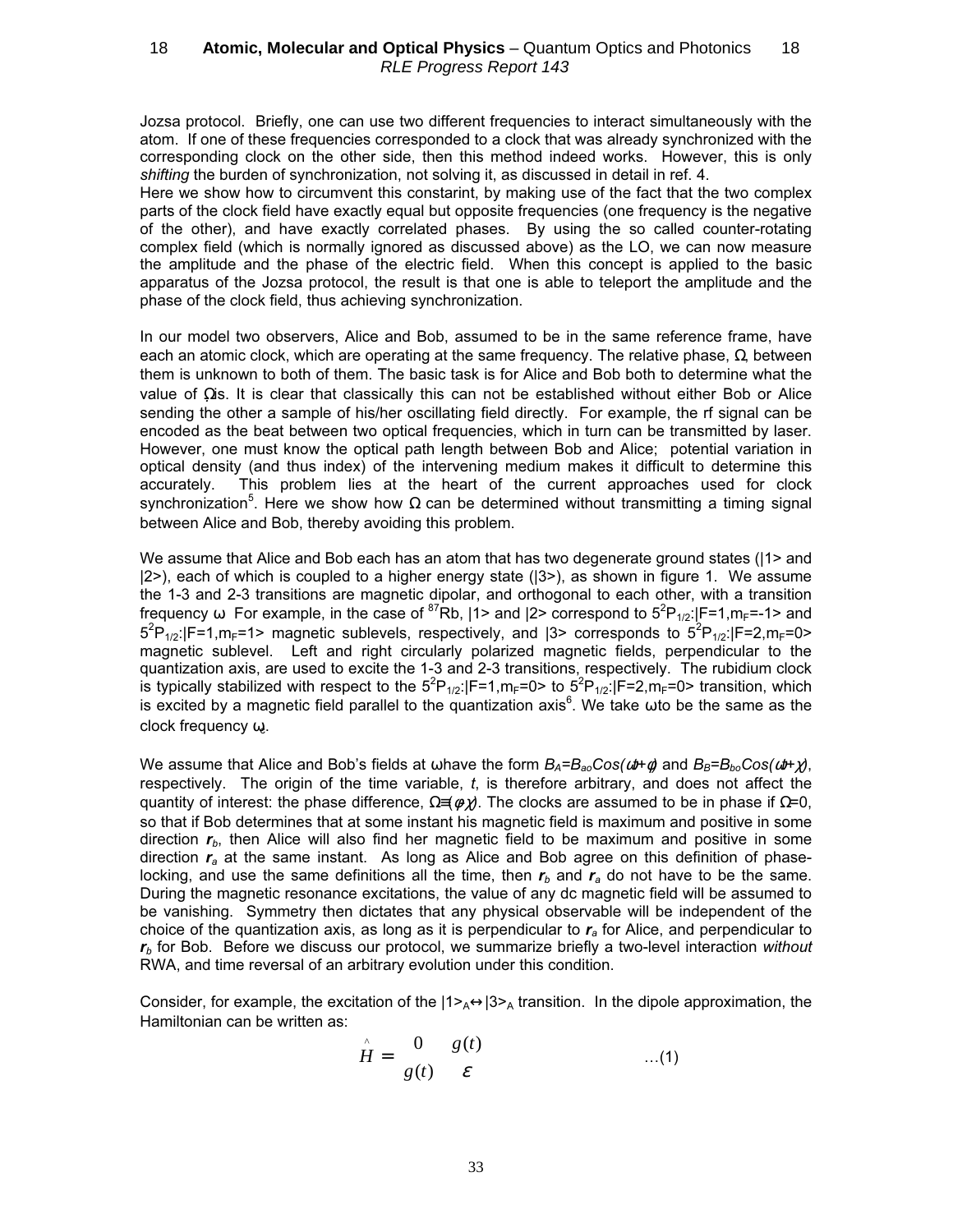and the state vector is written as:

$$
\left|\xi(t)\right\rangle = \begin{bmatrix} C_{1A} \\ C_{3A} \end{bmatrix} \qquad \qquad \dots (2)
$$

where  $g(t) = -g_0[exp(i\omega t + i\phi) + c.c.]/2$ , and we assume that  $\varepsilon = \omega$  corresponding to resonant excitation. Here, we have assumed that the polarization of Alice's field can be changed to excite either  $|1\rangle_A\leftrightarrow|3\rangle_A$  or the  $|2\rangle_A\leftrightarrow|3\rangle_A$  transition, in a mutually exclusive manner. We now perform a rotating wave transformation by operating on  $|\xi(t)\rangle$  with the unitary operator Q, given by:

$$
\hat{Q} = \begin{bmatrix} 1 & 0 \\ 0 & \exp(i\omega t + i\phi) \end{bmatrix} \qquad \qquad \dots (3)
$$

The Schroedinger equation then takes the form (setting  $=1$ ):

$$
\frac{\partial |\tilde{\xi}(t)\rangle}{\partial t} = -i\tilde{H}(t)|\tilde{\xi}(t)\rangle \qquad \qquad \dots (4)
$$

where the effective Hamiltonian is given by:

$$
\tilde{H} = \begin{bmatrix} 0 & \alpha(t) \\ \alpha^*(t) & 0 \end{bmatrix} \qquad \qquad \dots (5)
$$

with  $\alpha(t) = -g_0[\exp(-i2\alpha t - i2\phi) + 1]/2$ , and the rotating frame state vector is:

$$
|\tilde{\xi}(t) \rangle = \hat{Q} | \tilde{\xi}(t) \rangle = \begin{bmatrix} \tilde{C}_{1A} \\ \tilde{C}_{3A} \end{bmatrix} \qquad ...(6)
$$

At this point, one may choose to make the rotating wave approximation (RWA), corresponding to dropping the fast oscillating term in  $\alpha(t)$ . As we will show, this corresponds to ignoring effects (such as the Bloch-Siegert shift) of the order of  $(g_0/\omega)$ , which can easily be observable if  $g_0$  is large<sup>7-10</sup>. On the other hand, by choosing  $g_0$  to be small enough, we can make the RWA for any value of  $\omega$ . We will make use of both regimes in our protocol. As such, we will now find the results without the RWA.

Given the periodic nature of the effective Hamiltonian, the general solution to eqn. 5 can be written as:

$$
|\tilde{\xi}(t) \rangle = \sum_{n=-\infty}^{\infty} |\xi_n\rangle \beta^n \qquad \qquad ...(7)
$$

where  $\beta$ =exp(-i2ωt-i2φ), and

$$
\left|\xi_n\right\rangle \equiv \begin{bmatrix} a_n \\ b_n \end{bmatrix} \qquad \qquad \dots (8)
$$

Inserting eqn. 7 in eqn. 4, and equating coefficients with same frequencies, we get, for all n:

$$
\dot{a}_n = i2n\omega a_n + ig_o(b_n + b_{n-1})/2
$$
  
\n
$$
\dot{b}_n = i2n\omega b_n + ig_o(a_n + a_{n+1})/2
$$
...(9)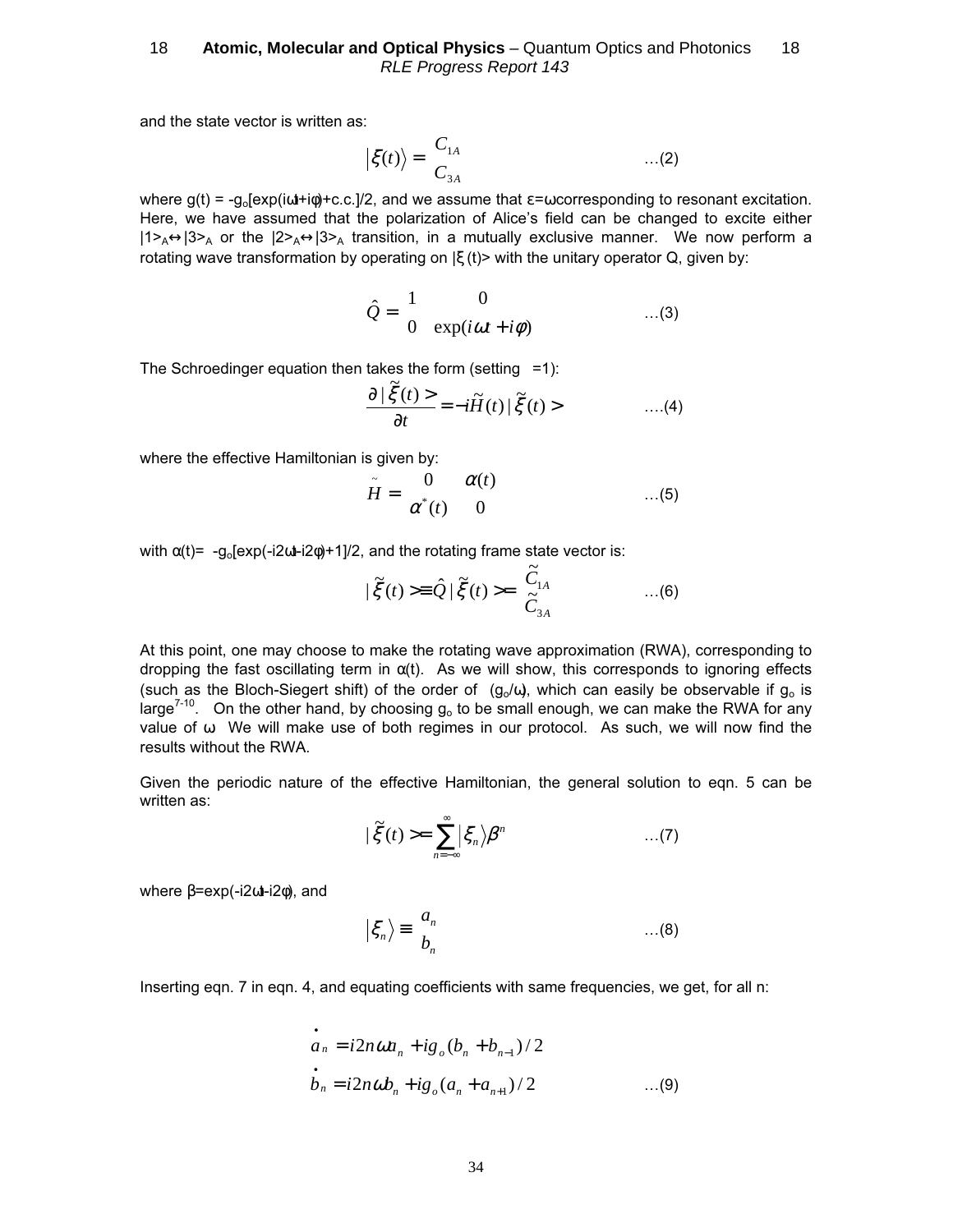Figure 2 shows a pictorial representation of these equations. Here, the coupling between  $a_0$  and  $b<sub>o</sub>$  is the conventional one present when the RWA is made. The coupling to additional levels results from virtual multiphoton processes in the absence of the RWA. The couplings to the nearest neighbors,  $a_{11}$  and  $b_{11}$  are detuned by an amount 2 $\omega$  and so on. To the lowest order in  $(g_0/\omega)$ , we can ignore terms with  $|n|>1$ , thus yielding a truncated set of six eqns.:

$$
a_o = ig_o (b_o + b_{-1})/2 \tag{10.1}
$$

$$
b_o = ig_o (a_o + a_1)/2
$$
 (10.2)

$$
a_1 = i2\omega a_1 + ig_o (b_1 + b_o)/2
$$
 (10.3)

$$
b_1 = i2\omega b_1 + i g_o a_1 / 2 \tag{10.4}
$$

$$
a_{-1} = -i2\omega a_{-1} + ig_o b_{-1}/2
$$
 (10.5)

$$
b_{-1} = -i2\omega b_{-1} + ig_o (a_{-1} + a_o)/2
$$
 (10.6)

In order to solve these equations, one may employ the method of adiabatic elimination valid to first order in  $\sigma = (g_0/4\omega)$ . To see how this can be done, consider first the last two equations: 10.5 and 10.6. In order to simplify these two equations further, one needs to diagonalize the interaction between  $a_{-1}$  and  $b_{-1}$ . To this end, we define  $\mu = (a_{-1}-b_{-1})$  and

 $\mu_1$ ≡(a<sub>-1</sub>+b<sub>-1</sub>), which can be used to re-express these two equations in a symmetric form as:

$$
\mu_{-} = -i(2\omega + g_{o}/2)\mu_{-} - ig_{o}a_{o}/2 \tag{11}
$$

$$
\mu_{+} = -i(2\omega - g_{o}/2)\mu_{+} + ig_{o}a_{o}/2 \tag{12}
$$

Adiabatic following then yields (again, to lowest order in σ):

$$
\mu_{-} \approx -c a_{o}; \qquad \mu_{+} \approx c a_{o} \qquad (13)
$$

which in turn yields:

$$
a_{-1} \approx 0; \qquad b_{-1} \approx c a_o \tag{14}
$$

In the same manner, we can solve eqns. 10.3 and 10.4, yielding:

$$
a_1 \approx -\mathbf{c} b_o; \qquad b_1 \approx 0 \tag{15}
$$

Note that the amplitudes of  $a_{-1}$  and  $b_1$  are vanishing (each proportional to  $\sigma^2$ ) to lowest order in  $\sigma$ , thereby justifying our truncation of the infinite set of relations in eqn. 9. Using eqns. 14 and 15 in eqns. 10.1 and 10.2, we get:

$$
a_o = ig_o b_o / 2 + i \Delta a_o / 2 \tag{16}
$$

$$
b_o = ig_o a_o / 2 - i \Delta b_o / 2 \tag{17}
$$

where ∆=g<sup>2</sup><sub>o</sub>/4ω is essentially the Bloch-Siegert shift. Eqns. 16 and 17 can be thought of as a two-level system excited by a field detuned by ∆. With the initial condition of all the population in  $|1\rangle$ <sub>A</sub> at t=0, the only non-vanishing (to lowest order in  $\sigma$ ) terms in the solution of eqn. 9 are:

$$
a_o(t) \approx Cos(g_o t/2); b_o(t) \approx iSin(g_o t/2)
$$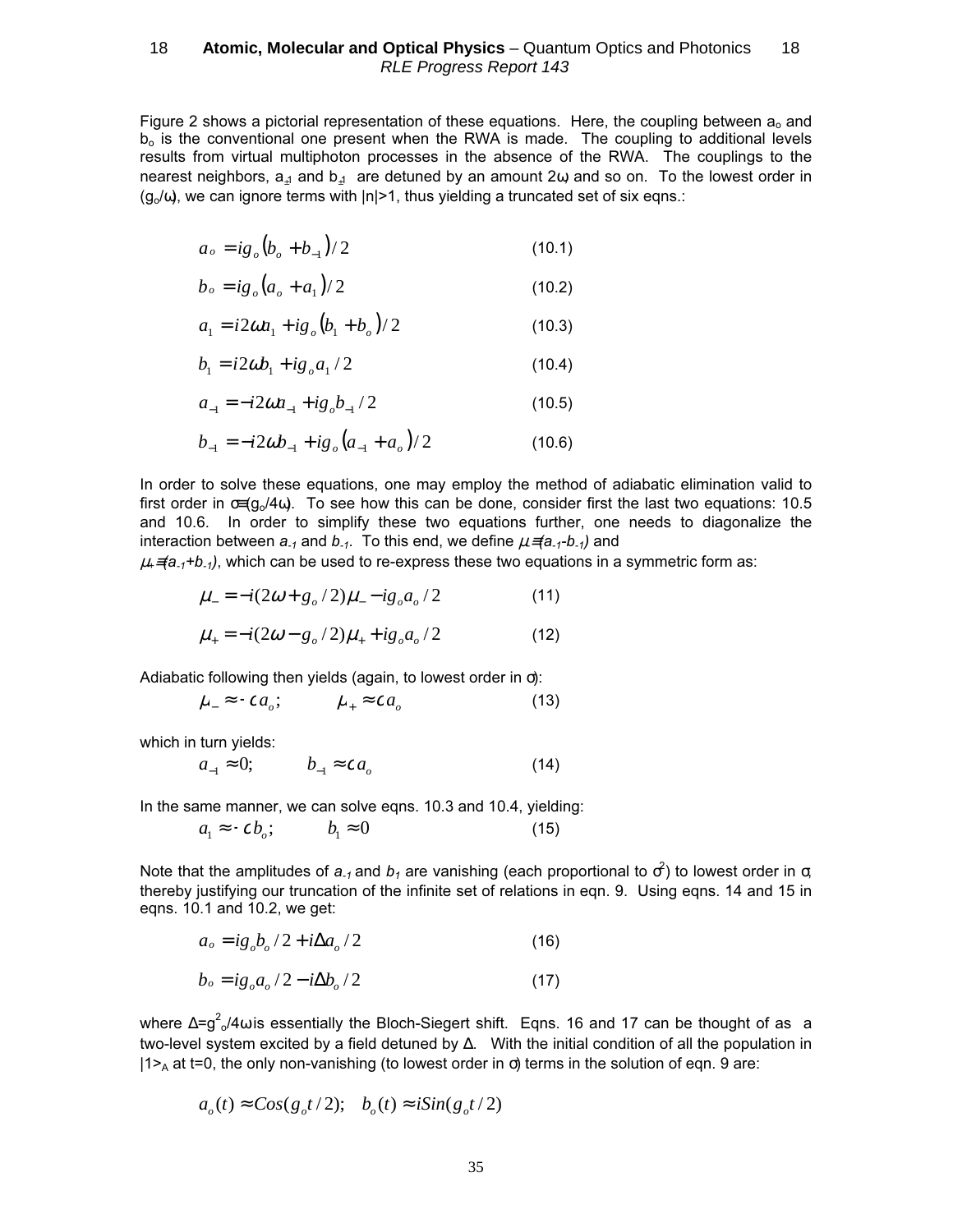$$
a_1(t) \approx -ic\sin(g_0 t/2); \quad b_{-1}(t) \approx c\cos(g_0 t/2) \tag{18}
$$

We have verified this solution via numerical integration of equation 10, as illustrated in figure 3. Inserting this solution in eqn. 7, and reversing the rotating wave transformation, we get the following expressions for the components of eqn. 2:

$$
C_{1A}(t) = Cos(g_o t/2) - 2c\Sigma \cdot Sin(g_o t/2)
$$
  
\n
$$
C_{3A}(t) = ie^{-i(\omega t + \phi)}[Sin(g_o t/2) + 2\sigma \Sigma^* \cdot Cos(g_o t/2)]
$$
\n(19)

where we have defined  $\Sigma = (i/2) \exp[-i(2\alpha t + 2\alpha)]$ . To lowest order in  $\sigma$  this solution is normalized at all times. Note that if Alice were to carry this excitation on an ensemble of atoms through for a  $\pi/2$  pulse, and measure the population of the state  $|1\rangle$  immediately (at t=τ, the moment when the  $\pi/2$  excitation ends), the result would be a signal given by

 $[1+2\delta\sin(2\omega t+2\phi)]/2$ , which contains information related to the amplitude and phase of her field. Next, we consider the issue of exact time reversal of such an excitation. The Schroedinger eqn. (4) has the formal solution:

$$
|\tilde{\xi}(t_2)\rangle = \exp(-i\int_{t_1}^{t_2} \tilde{H}(t')dt')|\tilde{\xi}(t_1)\rangle \qquad \qquad ...(20)
$$

If the RWA is made, then ~ is time independent. In that case, if one starts an evolution at  $t_1$ ,

proceed for any duration T, then reverses the sign of  $\tilde{\tilde{H}}$  by shifting the phase of the magnetic field by  $\pi$ , and continues with the evolution for another duration T, then the system returns back to the starting state. Of course, this can be verified explicitly using the well known solution of Rabi

flopping. Here, however, RWA is not made, so that *H* depends on time. Therefore, the exact reversal can be achieved in this manner only if  $T=m\pi/\omega$  for any integer value of m. We have verified this conclusion via numerical integration as well (not shown).

~

Returning to the task at hand, our protocol starts by using a scheme, developed earlier by us<sup>2</sup>(note that this scheme works for  $87Rb$ , for the choice of  $|1>$  and  $|2>$  indicated above) to produce a degenerate entanglement of the form  $|\psi=(|1\rangle_A|2\rangle_B - |2\rangle_A|1\rangle_B)/\hat{\psi}$ . Next, Alice attenuates her field so that the counter-rotating term in the Hamiltonian can be ignored (this assumption is not essential for our conclusion, but merely simplifies the algebra somewhat), and excites a  $\pi$ -pulse coupling  $|2\rangle_A$  to  $|3\rangle_A$ , and then stops the excitation. Similarly, Bob uses a field, attenuated as above, to excite a  $\pi$ -pulse coupling  $|2\rangle_B$  to  $|3\rangle_B$ , and then stops the excitation. Using digital communications over a classical channel, Alice and Bob wait until they both know that these excitations have been completed. The resulting state is then given by :

$$
|\psi(t)\rangle = [1\lambda_1|3\lambda_2| \exp(-i\omega t - i\chi) - |3\lambda_1|1\lambda_2| \exp(-i\omega t - i\phi)]/\mathcal{L}.
$$
 (21)

The next step is for Alice to make a measurement along the  $|1>_{A}\leftrightarrow|3>_{A}$  transition. For this process, she chooses a much larger value of  $g<sub>o</sub>$ , so that the RWA can not be made. The state she wants to measure is the one that would result if one were to start from state  $|1\rangle$ <sub>A</sub>, and evolve the system for a  $\pi/2$  pulse using this stronger  $g_o$ :

$$
|+\rangle_{A} \equiv \frac{1}{\sqrt{2}} \Big[ \Big\{ 1 - 2\sigma \Sigma \Big\} |1\rangle_{A} + ie^{-i(\omega t + \phi)} \Big| 1 + 2\sigma \Sigma^{*} \Big\} |3\rangle_{A} \Big] \quad ...(22)
$$

where we have made use of eqn. 19. The state orthogonal to  $\mu_{\text{A}}$  results from a  $3\pi/2$  pulse: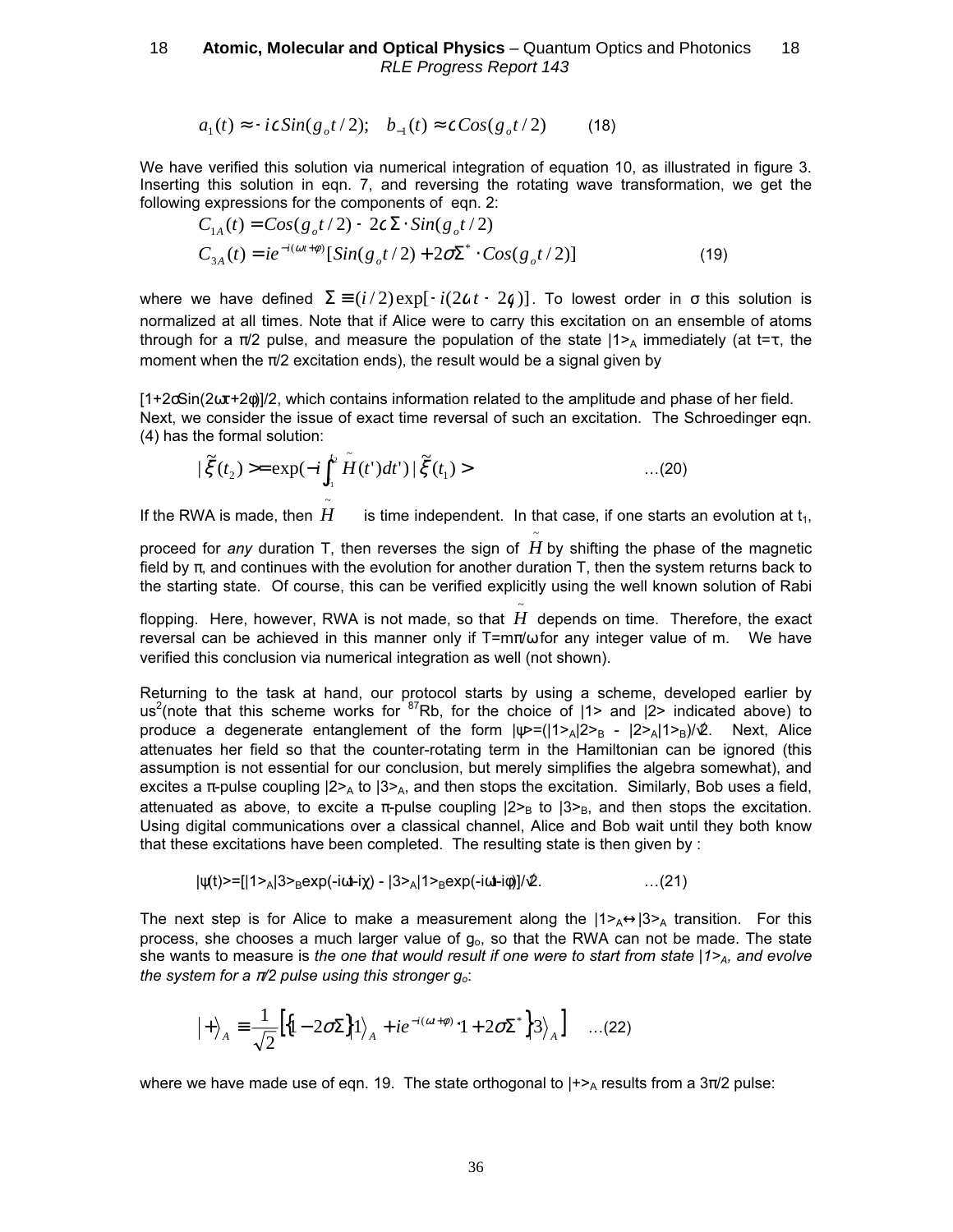$$
\left|-\right\rangle_A \equiv \frac{1}{\sqrt{2}} \left[ \left\{1 + 2\sigma \Sigma \right\} \left|1\right\rangle_A - ie^{-i(\omega t + \phi)} \left|1 - 2\sigma \Sigma^* \right| \left|3\right\rangle_A \right] \quad \dots (23)
$$

To first order in σ, these two states are each normalized, and orthogonal to each other. As such, one can re-express the state of the two atoms in eqn. 21 as:

$$
\left|\psi(t)\right\rangle = \frac{1}{\sqrt{2}}\left|\left|+\right\rangle_A\left|-\right\rangle_B - \left|-\right\rangle_A\left|+\right\rangle_B\right] \tag{24}
$$

where we have defined:

$$
|+\rangle_B \equiv \frac{1}{\sqrt{2}} \Big[ \Big\{ 1 - 2\sigma \Sigma \Big\} \Big\{ 1 \Big\}_B + ie^{-i(\omega t + \chi)} \Big\{ 1 + 2\sigma \Sigma^* \Big\} 3 \Big\}_B \Big] \qquad \dots (25)
$$

$$
|-\rangle_B \equiv \frac{1}{\sqrt{2}} \Big[ \Big\{ 1 + 2\sigma \Sigma \Big\} \Big\{ 1 \Big\}_B - ie^{-i(\omega t + \chi)} \Big\{ 1 - 2\sigma \Sigma^* \Big\} 3 \Big\}_B \Big] \qquad \dots (26)
$$

She can measure the state  $|+>_{A}$  by taking the following steps: (i) Shift the phase of the B-field by  $\pi$ , (ii) Fine tune the value of g<sub>o</sub> so that g<sub>o</sub>= $\omega$ 2m, for an integer value of m, (iii) apply the field for a duration of T= $\pi/2g_0$ , and (iv) detect state  $|1\rangle$ <sub>A</sub>. Note that the constraint on  $g_0$  ensures that T= $m\pi/\omega$ , which is necessary for time reversal to work in the absence of the RWA. Once Alice performs this measurement, the state for Bob collapses to  $|->B$ , given in eqn. 26. Note that if  $\sigma$  is neglected, then the measurement produces a  $\vert -\rangle_B$  that contains no information about the phase of Alice's clock, which is analogous to the Jozsa protocol<sup>1</sup>.

In the present case,  $|-P_B$  does contain information about the amplitude and the phase of Alice's clock signal. In order to decipher this, Bob measures his state  $|1\rangle_B$ , at a time t=T<sub>B</sub> so that his B field has the maximum value B<sub>o</sub> which implies that  $(\omega_{\text{B}}+\chi)=2q\pi$ , where q is any integer. The probability of success is:

$$
p_{\phi} \equiv \left| \frac{1}{B} \langle 1 | + \rangle \frac{1}{B} \right|_{t = T_B}^2 = \frac{1}{2} \left[ 1 + 2\sigma \sin(2\Omega) \right]. \tag{27}
$$

where we have kept terms only to the lowest order in  $\sigma$ . Thus, the whole process is equivalent to remote interferometry without transmitting a timing signal directly. Note that the signal given by eqn. 27 would be the same even if Bob had not excited  $|2\rangle$ <sub>B</sub> to  $|3\rangle$ <sub>B</sub>. Of course, the value of Ω (mod  $2π$ ), the phase difference, can not be determined from knowing  $Sin(2Ω)$  alone. However, this whole process can be repeated after, for example, Alice shifts the phase of her B-field by  $\pi/2$ , so that Bob can determine the value of Cos(2Ω). It is then possible to determine the value of  $Ω$ (mod  $2\pi$ ) unambiguously.

The overall process can be carried out in one of two ways. First, consider the situation where Alice and Bob starts with X pairs of atoms, and entangle each pair in the form of equation 24. Then, over a digital communication channel, Alice sends Bob a list of the M atoms she found in state  $|1\rangle_A$  after performing her measurement process described above. Bob performs his measurement only on this subset of atoms. Suppose he finds L number of atoms in state  $|1\rangle_B$ . Then:

$$
\eta \equiv (\frac{L}{M} - \frac{1}{2}) \rightarrow \sigma \text{Sin}(2\Omega) \qquad , \text{ for large } M \qquad \qquad \dots (28)
$$

Thus, the value of η determined asymptotically for a large number of entangled pairs will reveal the value of Sin(2Ω). Alternatively, if only a single pair of atoms is available, then the same result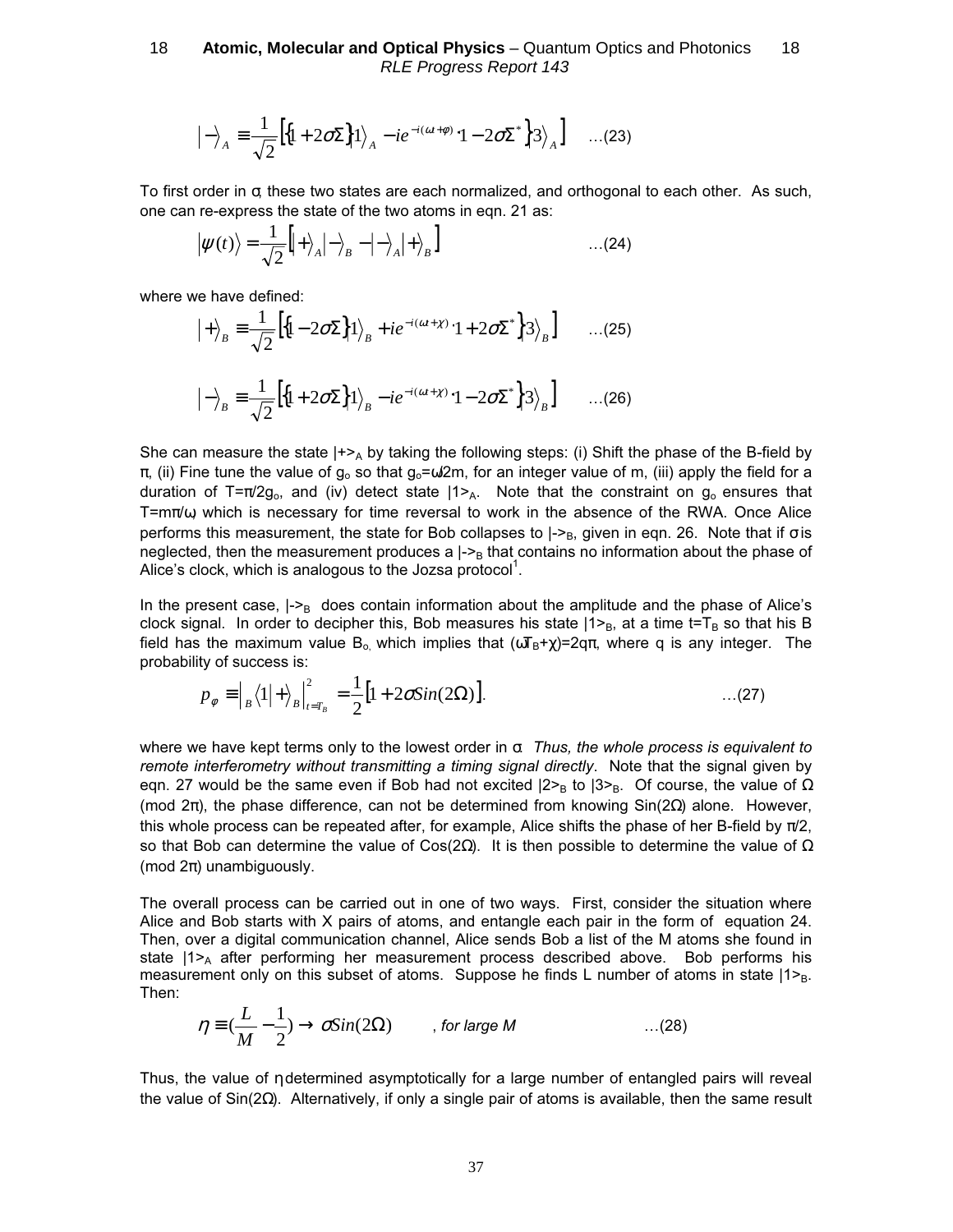can be obtained by repeating the whole process  $X$  times, assuming that  $\phi$  remains unchanged during the time needed for the process.

Once the value of  $\Omega$  (mod  $2\pi$ ) is determined, Bob can adjust the phase of his clock accordingly, thus achieving phase-locking. This is all that is required for applications such as very large base interferometry<sup>3</sup>. For applications<sup>5</sup> where it is necessary to have a shared origin of time, one can use the method of using two clocks of slightly different frequencies, as proposed in ref.1, assuming that clocks of each type will be synchronized first using the protocol we just presented. Such clocks can be realized, for example, by making use of asymmetric ac-Stark shifts of the  $5^{2}P_{1/2}$ :  $|F=1,m_{F}=0>$  and  $5^{2}P_{1/2}$ :  $|F=2,m_{F}=0>$  states in the presence of an off-resonant Raman excitation with unbalanced laser intensities<sup>11,12</sup>. Note that such a Raman excitation, which is functionally equivalent (aside from the asymmetric stark shift) to a direct rf excitation, can itself be used as an atomic clock $13,14$ 

### References:

- 1. R. Jozsa, D.S. Abrams, J.P. Dowling, and C.P. Williams, Phys. Rev. Letts. 85, 2010(2000).
- 2. S.Llovd, M.S. Shahriar, and P.R. Hemmer, *quant-ph/0003147.*
- 3. G.S. Levy et al., Acta Astonaut. 15, 481(1987).
- 4. E.A. Burt, C.R. Ekstrom, and T.B. Swanson, quant-ph/0007030
- 5. National Research Council Staff, The Global Positioning System: A Shared National Asset, National Academy Press, Washington, D.C., 1995.
- 6. A. Corney, Atomic and Laser Spectroscopy, Oxford University Press, 1977.
- 7. L. Allen and J. Eberly, Optical Resonance and Two Level Atoms, Wiley, 1975.
- 8. F. Bloch and A.J.F. Siegert, Phys. Rev. 57, 522(1940).
- 9. J. H. Shirley, Phys. Rev. 138, 8979 (1965).
- 10. S. Stenholm, J. Phys. B 6, (Auguts, 1973).
- 11. J.E. Thomas et al., Phys. Rev. Lett. 48, 867(1982).
- 12. P.R. Hemmer, M.S. Shahriar, V. Natoli, and S. Ezekiel, J. of the Opt. Soc. of Am. B, 6, 1519(1989).
- 13. M.S. Shahriar and P.R. Hemmer, Phys. Rev. Lett. 65, 1865(1990).
- 14. M.S. Shahriar et al., Phys. Rev. A. 55, 2272 (1997).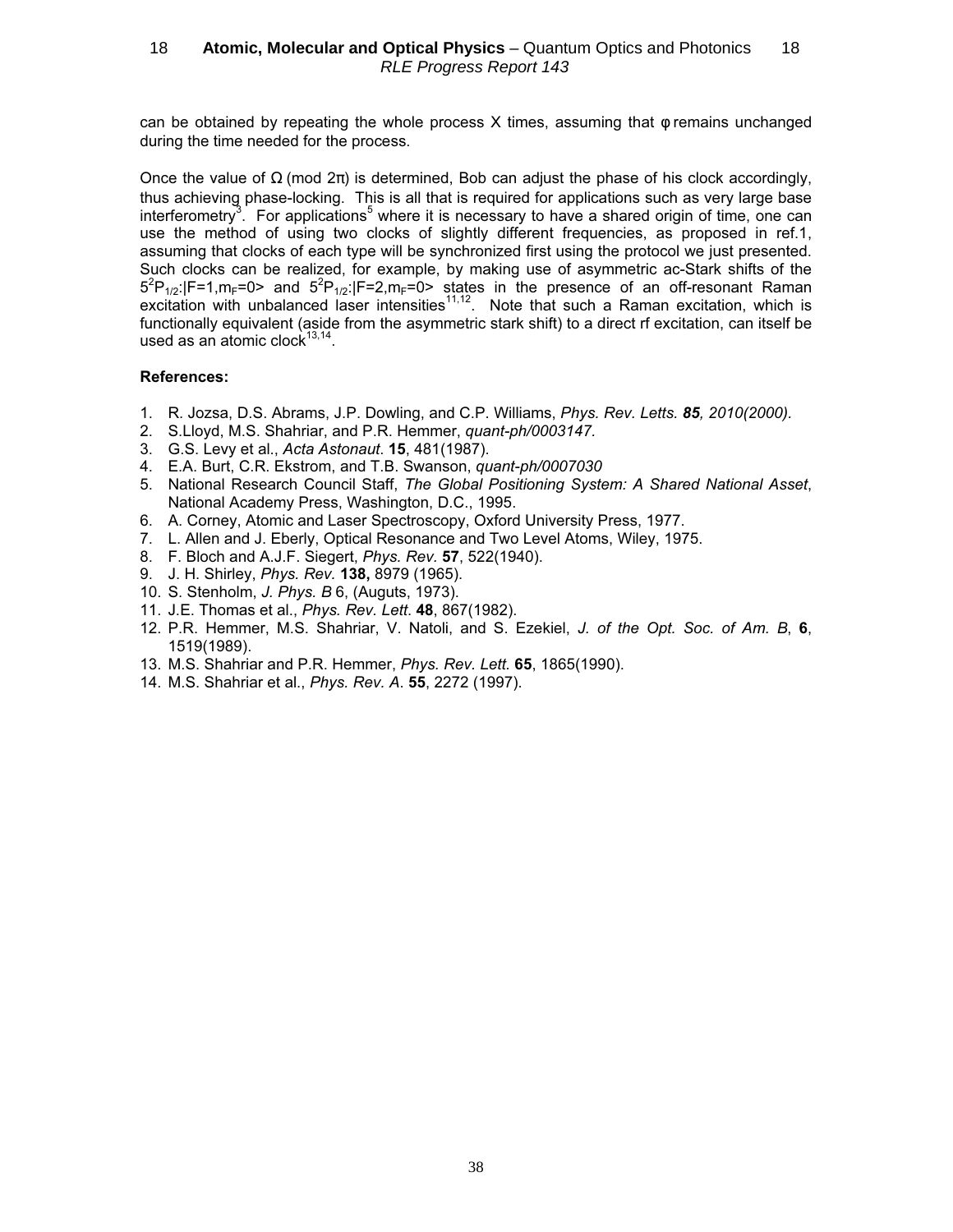

Figure 1. Schematic illustration of the basic protocol for phase locking two remote clocks, one with Alice (A), and the other with Bob (B), without transmitting a clock signal directly. The model energy levels can be realized, for example, using the metastable hyperfine Zeeman sublevels of  $87Rb$  atoms, as detailed in the text.



Figure 2. Schematic illustration of the multiple orders of interaction when the rotating wave approximation is not made. The strengths of the first higher order interaction, for example, is weaker than the zeroth order interaction by the ratio of the Rabi frequency,  $g<sub>o</sub>$ , and the effective detuning, 2ω.